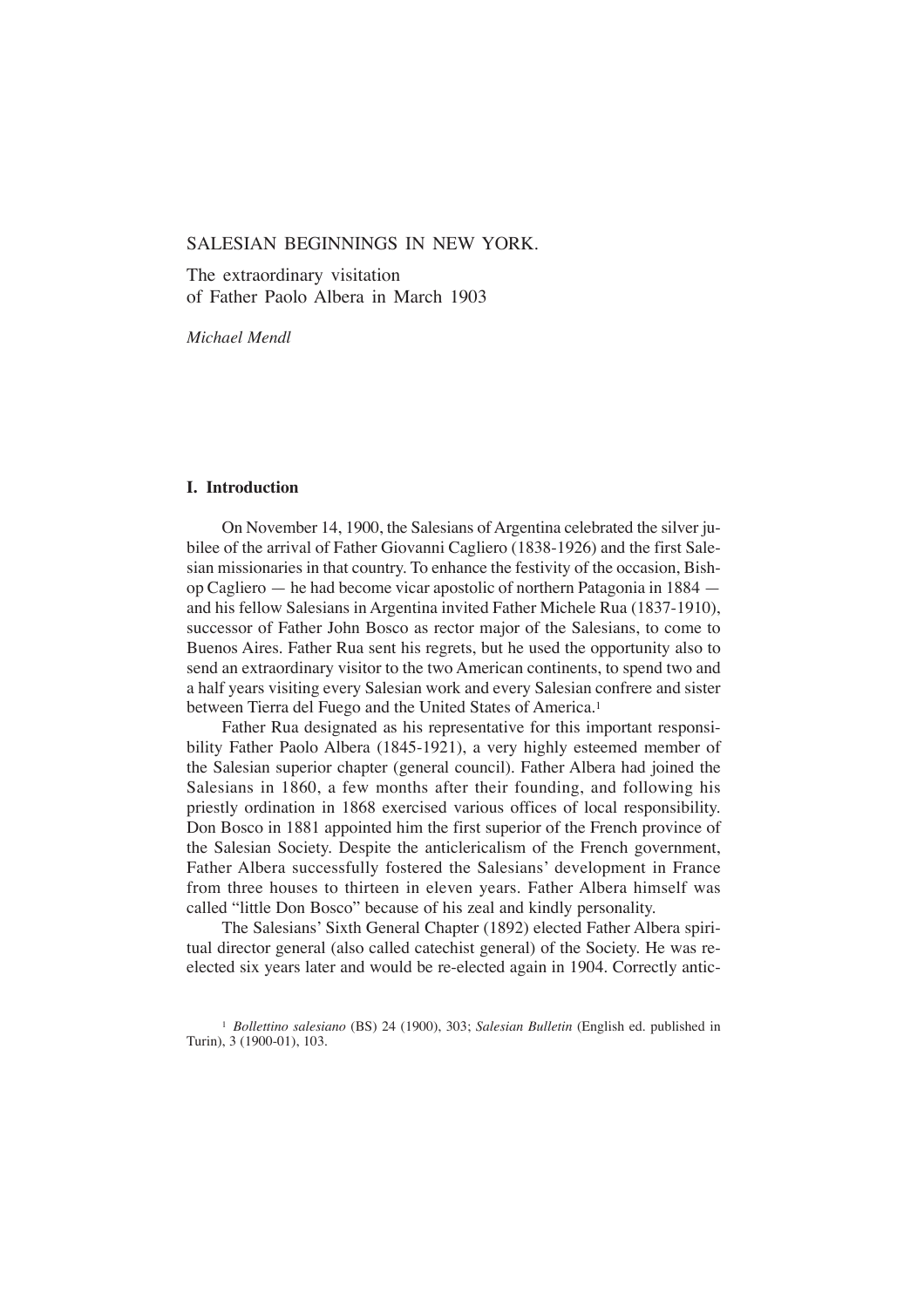ipating a long absence in the Americas, he handed over his responsibilities on the superior chapter to Father Giulio Barberis (1847-1927), who had for many years been master of novices general of the Society.2

The Salesian Constitutions provided for the role of extraordinary visitor with the authority of the rector major:

> Should it be deemed necessary, the Rector Major shall, with the consent of the Superior Chapter, appoint some Visitors whom he shall charge to visit a certain number of Houses, in cases where the great number of these or the greatness of the distances may so require. Such Visitors or Inspectors shall act in the Rector Major's stead in respect of the Houses and affairs entrusted to them.3

The number and greatness of the houses in the two Americas was selfevident in 1900. It would be more than fifty years more before modern transportation and other conditions would allow a Salesian rector major to visit the New World. Some of Father Albera's concerns as Father Rua's vicar in South and North America for two and a half years were to remind his confreres and sisters in the Americas of the abiding love for them on the part of the successor of Don Bosco; to remind them of their unity with the rest of the Congregation in Europe and the Holy Land; to commend their good work for souls; to encourage them in their difficulties and help them seek solutions; to observe and correct faults; to meet other members of the Salesian family, such as students, past pupils, Cooperators, parishioners, and benefactors; to renew ties with local officials both ecclesiastical and civil; to explore the opportunities of future expansion; and to report his findings, actions, and recommendations to Father Rua and the superior chapter.

Accompanied by his personal secretary, Father Calogero Gusmano (1872-1935), Father Albera sailed to South America in mid-August 1900. They landed at Montevideo on September 7. At the request of Father Rua, Father Gusmano chronicled their trip; parts of his chronicle were published in installments in the *Bollettino salesiano* in its various languages.4

From Montevideo and Buenos Aires the pair eventually made their way

<sup>3</sup> *Costituzioni della Società di S. Francesco di Sales* (Turin, 1875), chap. IX, art. 17; Eng. trans. (London: Salesian Press, 1907), p. 85.

<sup>4</sup> Fr. Gusmano's descriptions of their travels appeared periodically in BS under the title "Il Rappresentante del successore di Don Bosco in America" (sometimes this varies), beginning in Nov. 1900 (24:303-07) and continuing through Aug. 1905 (29:228-31); Eng. ed. "Don

<sup>2</sup> Eugenio VALENTINI and Amedeo RODINÒ, eds., *Dizionario biografico dei Salesiani* (Turin: Ufficio Stampa Salesiano), 1969, pp. 12-13, 29-30; Morand WIRTH, *Don Bosco and the Salesians,* trans. David de Burgh (New Rochelle: Don Bosco Publications, 1982), pp. 257-62; Dicastero per la Formazione, *Sussidi 3: Per una lettura di Don Bosco. Percorsi di storia salesiana* (Rome: pro manuscripto, 1989), pp. 190-205.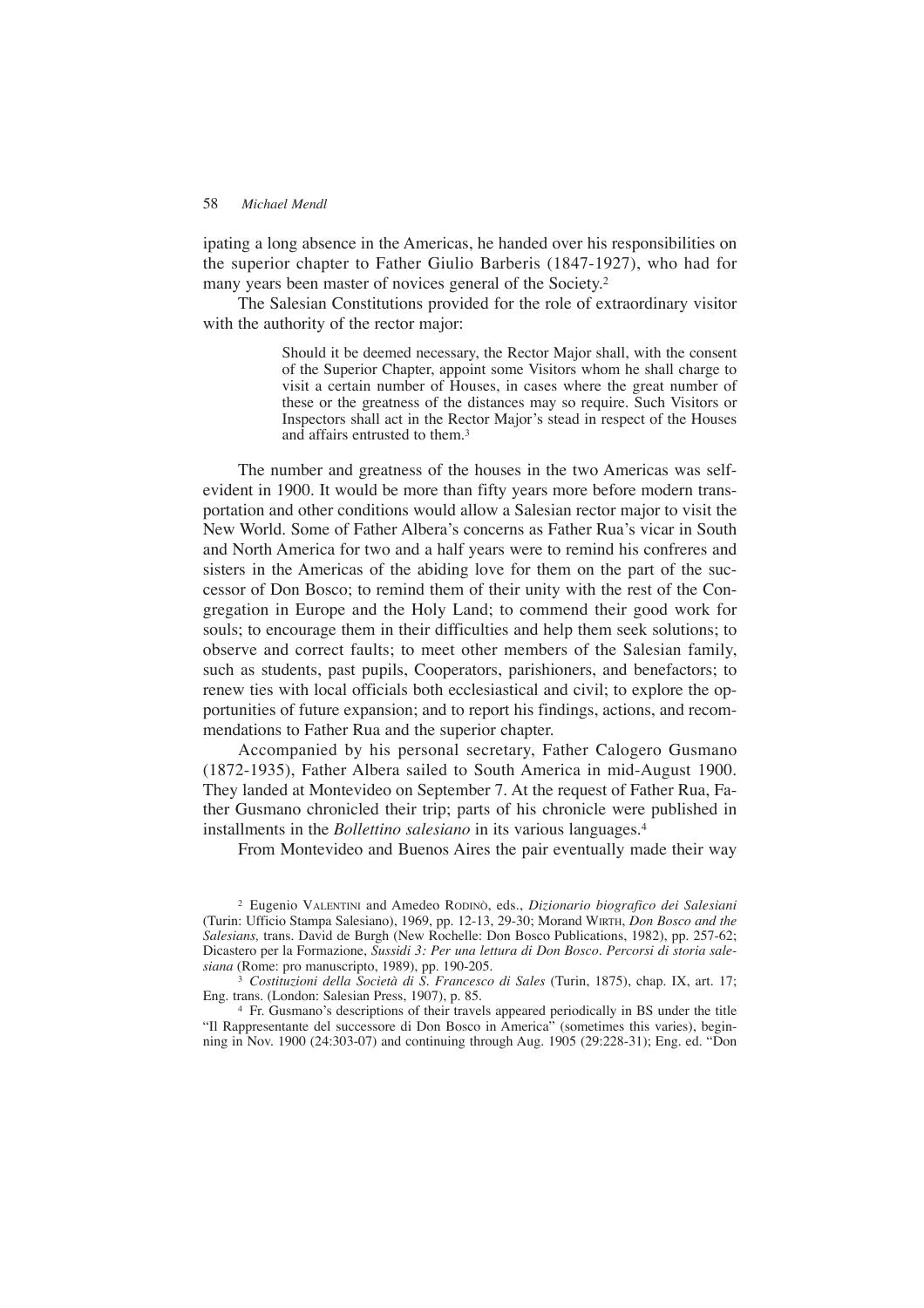southward through Patagonia to the Salesian missions around the Strait of Magellan and northward through the countries where the Salesians and the Daughters of Mary Help of Christians (Salesian Sisters) were active: Chile, Bolivia, Paraguay, Brazil, Peru, Ecuador, Colombia, and Venezuela. The vicissitudes of weather, quarantines, and politics prevented their reaching Jamaica, to the chagrin of the confreres there.

They finally set foot on the North American continent at Vera Cruz on January 7, 1903. By February 9 they had completed their visit to the Mexican confreres, sisters, and others and were en route by train from Mexico City to San Francisco. They had a stopover at the border city of El Paso, Texas, where the Jesuits were their hosts. At Los Angeles the U.S. provincial, Father Michele Borghino, and Father Bernard Redahan met them and escorted them to San Francisco, which they reached on the 14th.<sup>5</sup>

Salesian work in the United States had begun in San Francisco in March 1897, and that great port was the residence of the provincial from 1902, when the U.S. province of Saint Philip the Apostle was erected, until 1904, when Father Borghino moved to Troy, New York. By 1903 the Salesians exercised pastoral charge over two Italian parishes in the city, Saints Peter and Paul and Corpus Christi, as well as a parish for Portuguese immigrants in Oakland on the east shore of San Francisco Bay.

The first Italians had come to San Francisco in the gold rush of 1849, mainly from Liguria and Tuscany. By the turn of the century, Campania and Sicily were also well represented. The heart of the Italian community was and still is the North Beach section of the city, where Saints Peter and Paul Church is situated. More than 15,000 Italians lived in the parish in 1903, and each Sunday about 1,400 boys and girls came for catechism lessons and recreational activities, according to Father Gusmano.6

Rua's Representative in America," Jan. 1901 (3:143-46) through May 1906 (5:102-03).

A large file in the Salesian Central Archives (ASC) at Rome, ASC R30002 *Viaggi in America,* contains Fr. Gusmano's notebooks and multiple scraps of paper with his jottings and observations about his and Fr. Albera's long journey. On these notes the published articles are based. Fr. Gusmano's script is very fine, many of the notes were made in pencil, and in general his handwriting is extremely difficult to read. He records not only the deeds of the Salesians, sisters, and Cooperators, but he also shows great interest in the geography, history, customs, and other features of the various countries and cities which they visited. It should be noted, though, that he sometimes errs in details; e.g., he calls San Francisco the capital of California (BS 29 [1905], 200; Eng. ed. 5 [1906], 80).

<sup>5</sup> BS 29 (1905), 173, 199-201; Eng. ed. 5 (1906), 79-81.

<sup>6</sup> Luciano J. IORIZZO and Salvatore MONDELLO, *The Italian-Americans* (New York: Twayne, 1971), pp. 88, 112-13; Jerre MANGIONE and Ben MORREALE, *La Storia: Five Centuries of the Italian American Experience* (New York: HarperCollins, 1993), pp. 193-99; BS 29 (1905), 200-01; Eng. ed. 5 (1906), 81.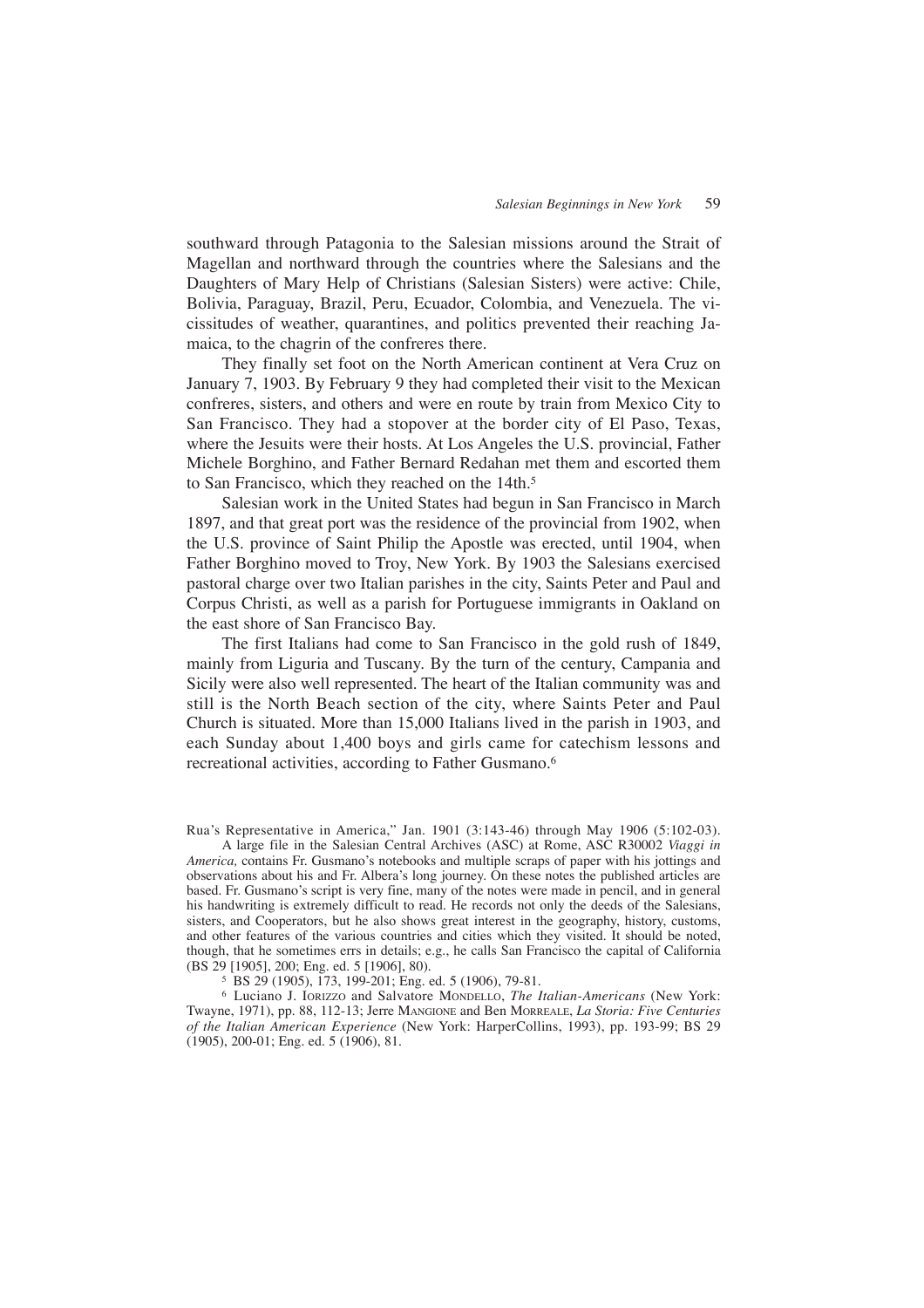## 60 *Michael Mendl*

After carrying out his visitation of the three Salesian parishes in San Francisco and Oakland, Father Albera insisted on a side trip to Asti, three hours' ride north of San Francisco, where Piedmontese immigrants had established a flourishing wine industry. On Sunday, March 1, the two Italian visitors boarded a transcontinental train, bound for New York, the last stop of their arduous tour of the two American continents.7

# **II. The New York Context**

## 1. *The City of New York*

The Dutch in 1625 made the first permanent settlement of what would become New York City; they called it New Amsterdam, and it was the capital of their New Netherland colony. From the beginning it was a polyglot city; the future martyr Isaac Jogues passed through the town in 1643 and reported that 18 languages were spoken there. New Amsterdam was a commercial center, tapping the vast resources, especially furs, of the wilderness between its fine harbor and the French settlements of Canada.

In 1664 the English conquered the colony and renamed both city and colony New York. Following the British withdrawal from the newly independent United States after the American Revolution (1783), New York became the national capital until 1790. By 1840 it had surpassed Philadelphia as the economic and cultural center of the nation. Its large, deep, and sheltered harbor, the Erie Canal, and the railroads helped it become the most important city on the North American continent. A continuous flow of immigrants from Europe also made it the largest. The city slowly expanded northward from the southern tip of Manhattan Island; what is now midtown — Saint Patrick's Cathedral, Rockefeller Center, Carnegie Hall, Times Square, the Empire State Building — remained farmland into the 1850s.

Manhattan is separated from the mainland by the Harlem River to the north and the Hudson River on the west, and from Long Island by the East River. Continued immigration and the post-Civil War business boom led in 1874 to the annexation of several towns across the Harlem River in Westchester County. The 1890 federal census recorded 1,515,301 inhabitants of Manhattan; another 806,343 lived in the city of Brooklyn, across the East River.<sup>8</sup>

<sup>7</sup> BS 29 (1905), 201; Eng. ed. 5 (1906), 81-82.

<sup>8</sup> Ira ROSENWAIKE, *Population History of New York City* (Syracuse U.P., 1972), p. 58. The federal census may have undercounted considerably. A state census in 1892 showed a population of 1,801,739 in New York, and a comparable variance for Brooklyn; see ibid., pp. 88-89.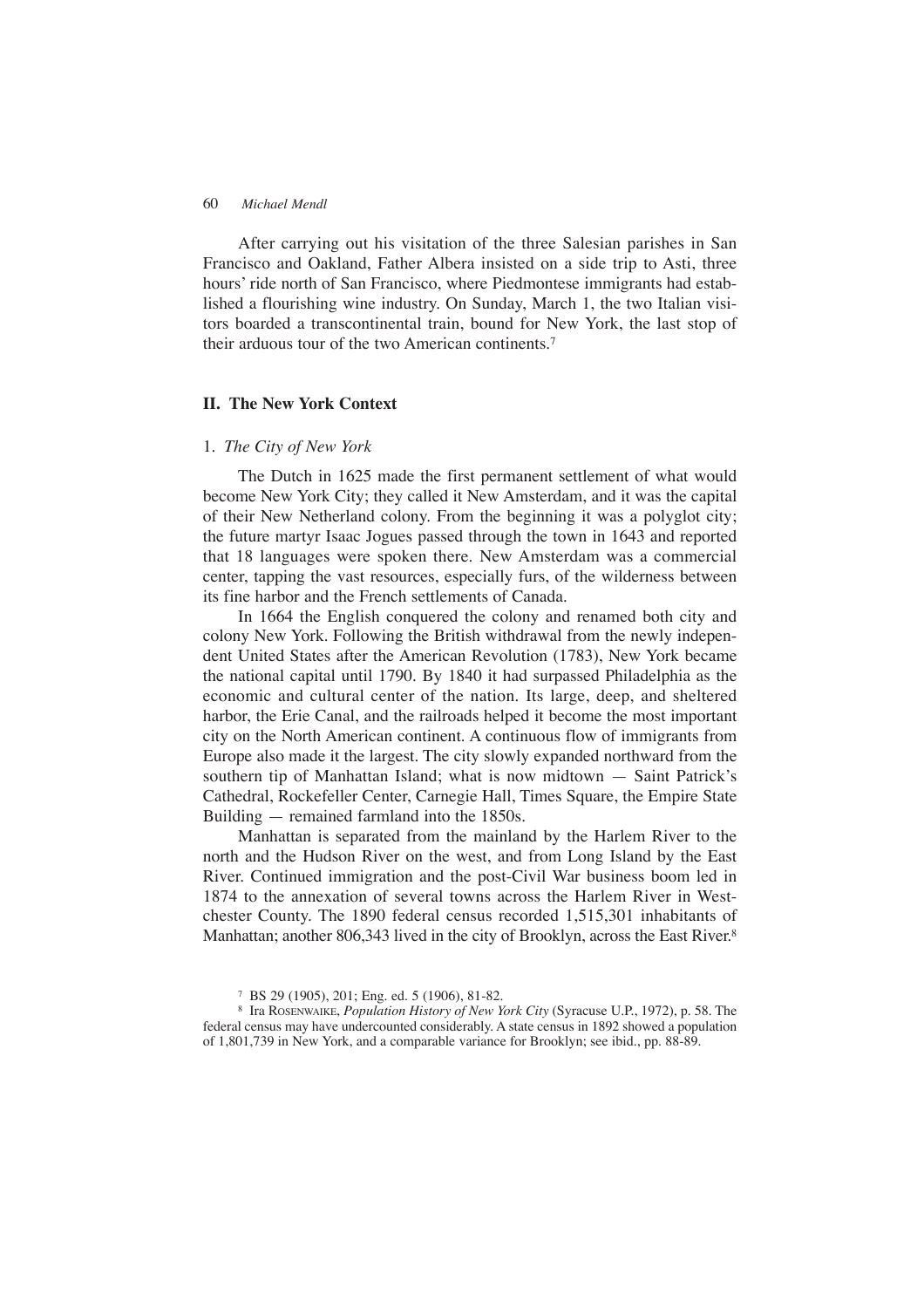New York had 25,400 factories to employ its people and attract more.<sup>9</sup>

On January 1, 1898, the city expanded again, annexing the rest of lower Westchester County, which became the borough and county of the Bronx; all of Kings County, including the city of Brooklyn, henceforth the borough of Brooklyn and Kings County; the western half of Queens County, on Long Island, henceforth both borough and county of Queens (the eastern half became Nassau County); and all of Staten Island (Richmond County), across New York harbor from Manhattan and Brooklyn, separated from Newark and Elizabeth, New Jersey, by the Arthur Kill.10

Thus when the Salesians arrived in New York in November 1898, the city was comprised of five boroughs: Manhattan, Brooklyn, Queens, Staten Island, and the Bronx. The total population in 1900 was 3,437,202, which was 930,000 more people in those places than in the census ten years before.11 Only six of the United States had a larger population. Two-thirds of all the imports to the U.S. came through New York's harbor. By 1900, 69 of the 100 largest corporations in the country were headquartered in New York.12 The city was bound together by a new subway and elevated railway system and by the first two bridges over the East River (the Brooklyn and Williamsburg Bridges), engineering feats both. (There had been bridges over the narrow Harlem River since colonial times). A modern reservoir system brought 300,000,000 gallons of fresh water to the city every day.13

The years between 1880 and 1914 were the years of peak immigration to the U.S. Almost all the immigrants came from Europe, and the vast majority of them entered through New York. In one typical year, 1903, the immigration center at Ellis Island in New York harbor processed 706,113 persons; the next nineteen busiest centers processed a total of 242,925.14 Many immigrants stayed in New York, attracted by the availability of work and the ethnic enclaves that flourished all over the city. In 1900 over half of New York's residents were foreign born, 173,000 could not speak any English, and 7% were illiterate even in their own language. By 1910 the city was home to about 4,800,000 people, about half of whom (2,330,000) lived in

<sup>9</sup> George J. LANKEVICH and Howard B. FURER, *A Brief History of New York City* (Port Washington, N.Y.: Associated Faculty, 1984), pp. 179-80.

 $10$  The counties are divisions of the state for administrative and governmental purposes; the boroughs are divisions of New York City for similar, but local, purposes. Between 1850 and 1853 Garibaldi resided in the village of Clifton on Staten Island.

<sup>11</sup> Rosenwaike, p. 58.<br><sup>12</sup> Lankevich and Furer, pp. 192, 180.

<sup>13</sup> Ibid., p. 178. The Brooklyn Bridge seems to have awed Fr. Gusmano when he visited New York with Fr. Albera; he describes it in great detail in BS 29 (1905), 230.

<sup>14</sup> Permanent exhibit at Ellis Island National Monument (July 1992).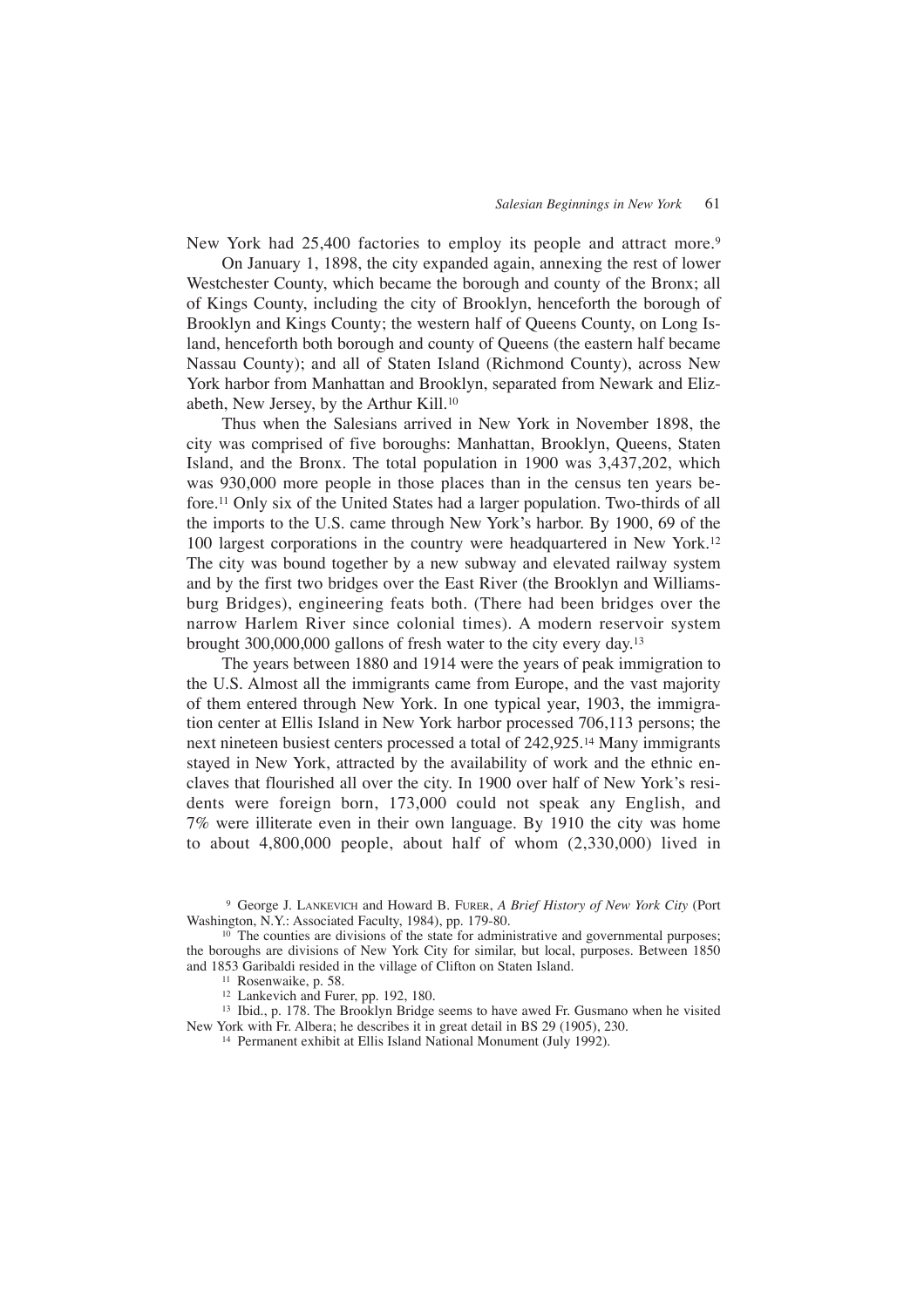Manhattan.<sup>15</sup> Of the 4.8 million, 1,944,357 were foreign-born,<sup>16</sup> which was 14.4% of all foreigners in the U.S.17

# 2. *The Church in New York*

When John Carroll became the first bishop in the United States in 1790, he estimated there were 35,000 Catholics among the 3,929,214 Americans counted in the first federal census, taken that year. The biggest concentration of Catholics was in Maryland, which had been founded by Lord Baltimore in 1634 as a refuge for English Catholics; the see was therefore established at Baltimore in that state. The immigration of French and Irish Catholics led to the erection of Baltimore as an archdiocese and the establishment of four new dioceses in 1808. One of the new dioceses was New York.

Continued growth, especially from Irish and German immigration, required the division of the New York diocese in 1847, with the erection of new sees at Albany (the state capital) and Buffalo. Three years later Pius IX made New York a metropolitan see; the new archdiocese was further divided in 1853, when Newark, New Jersey, and Brooklyn, New York, became dioceses, including all of New Jersey and Long Island, respectively, in their territories. The boundaries of the archdiocese of New York from 1853 thus have included thirteen counties of New York State: within the city of New York, the boroughs of Manhattan, Staten Island, and the Bronx; and ten upstate counties.18

The overwhelming presence of the Irish in the American Church, especially along the eastern seaboard, meant a predominantly Irish clergy. Of the ten bishops and archbishops of New York from 1808 to the present (1996), nine have been Irish-born or of Irish descent.19 A survey of the Catholic directories for the turn of the century shows that perhaps three out of four priests in New York fit that same pattern.<sup>20</sup>

<sup>15</sup> Lankevich and Furer, pp. 189, 204-05.

<sup>16</sup> Rosenwaike, p. 93.

<sup>17</sup> *The Statistical History of the United States from Colonial Times to the Present (New* York: Basic, 1976), p. 14, table A 105-118, reports the total foreign-born population of the country as 13,515,886.

<sup>18</sup> Florence D. COHALAN, *A Popular History of the Archdiocese of New York* (Yonkers, N.Y.: U.S. Catholic Historical Society, 1983), pp. 71-72, which also notes a minor adjustment in the Albany-New York boundary late in the 19th century.

<sup>19</sup> Namely, Bp. R. Luke Concanen, OP, Bp. John Connolly, OP, Abp. John Hughes, Card. John McCloskey, Abp. Michael Augustine Corrigan, and Cardinals John Farley, Patrick Hayes, Francis Spellman, Terence Cooke, and John J. O'Connor. The lone exception was the Frenchman John Dubois, SS, bishop from 1826 to 1842.

<sup>20</sup> The *Catholic Directory, Almanac and Clergy List* (M.H. Wiltzius Co.), published annually, was regarded as the "official" directory of the United States and Canada. It is the ancestor of today's *Official Catholic Directory* published by P.J. Kenedy & Sons. Cited hereafter as CD.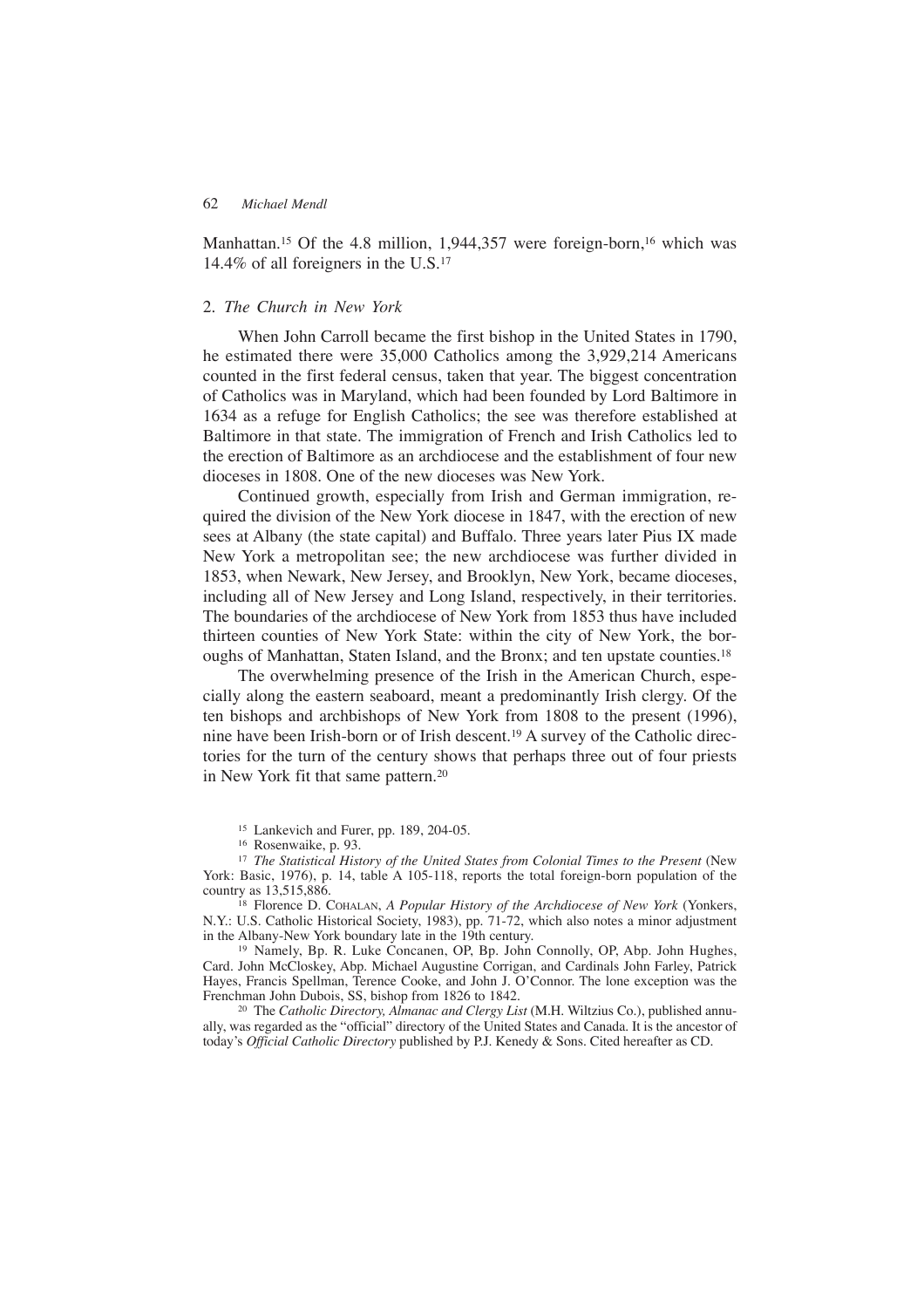At the same time, the large numbers of non-Irish immigrants were not being neglected in New York (in contrast to many other dioceses). The *Catholic Directory* for 1900 shows in Manhattan, Staten Island, and the Bronx twelve churches, chapels, or missions for Italians, eleven churches for Germans, three for Poles, and one each for Bohemians, Canadians, French, Hungarians, Maronites, and Slovaks. In addition, one parish was designated as "English and German" and one was for "colored people." Many, if not most, of these national parishes or chaplaincies were cared for by priests of their own nationality. Among the religious orders administering them were the Franciscans, Jesuits, Redemptorists, and Scalabrinians. But rapid demographic change in certain neighborhoods often left Irish pastors, like Father Patrick F. McSweeney of Saint Brigid's Church (121 Avenue B, corner of 8th Street) and Father Thomas McLaughlin of the Church of the Transfiguration (23 Mott Street, corner of Park Street — since renamed Mosco Street), at a loss as their "English" (i.e., mostly Irish) parishioners moved uptown or to the suburbs, and southern and eastern Europeans (and some Chinese) moved in.

Transfiguration once had 13,000 English-speaking parishioners and "was the most flourishing Irish parish in the whole of the American continent. Mott street was the Irish Broadway and Transfiguration Church the centre of Irish refinement and devotion. Since that time the population of the parish has completely changed in nationality." <sup>21</sup> A parish census, circa 1895, counted only 1,257 English-speakers, while Italians numbered over 8,000 (many of whom were worshipping at Saint Joachim or Most Precious Blood, Italian parishes served by the Scalabrinians).<sup>22</sup> The baptismal register of the church shows that in 1900 there were 74 baptisms of Italians, 24 Irish, and 3 Chinese, and in 1901, 83 Italians, 36 Irish, and 8 Germans, Chinese, or other nationalities; in addition a "supplemental" register for the basement church, where an Italian congregation worshipped separately, records 113 more Italian baptisms in 1901.

At the Church of the Immaculate Conception (511 E. 14th Street, near Avenue B), Irish-born Monsignor John F. Edwards as early as December 1896 distributed flyers printed in Italian with detailed information about all the parish services and the availability of an Italian-speaking assistant pastor. In the wake of the recent Columbian fervor (1492-1892), he appealed to their patriotism too: "This country was discovered by the Italian Christopher

<sup>21</sup> *The Catholic News* (the archdiocesan newspaper), vol. 17, Feb. 28, 1903, p. 18.

<sup>22</sup> *Transfiguration Church: a church of immigrants, 1827-1977* (New York: Park, n.d.), p. 16. The Salesians' chronicle for 1902 already notes that the parish was in "Città Cinese": see *Cronaca della Casa Salesiana e Chiesa di Maria Ausiliatrice* [1898-1939], part I, p. 6. Cited hereafter as *Cronaca,* part I indicating the handwritten first 57 pages, and part II the typewritten second section, pages numbered 1-16 (continuing handwritten to p. 31).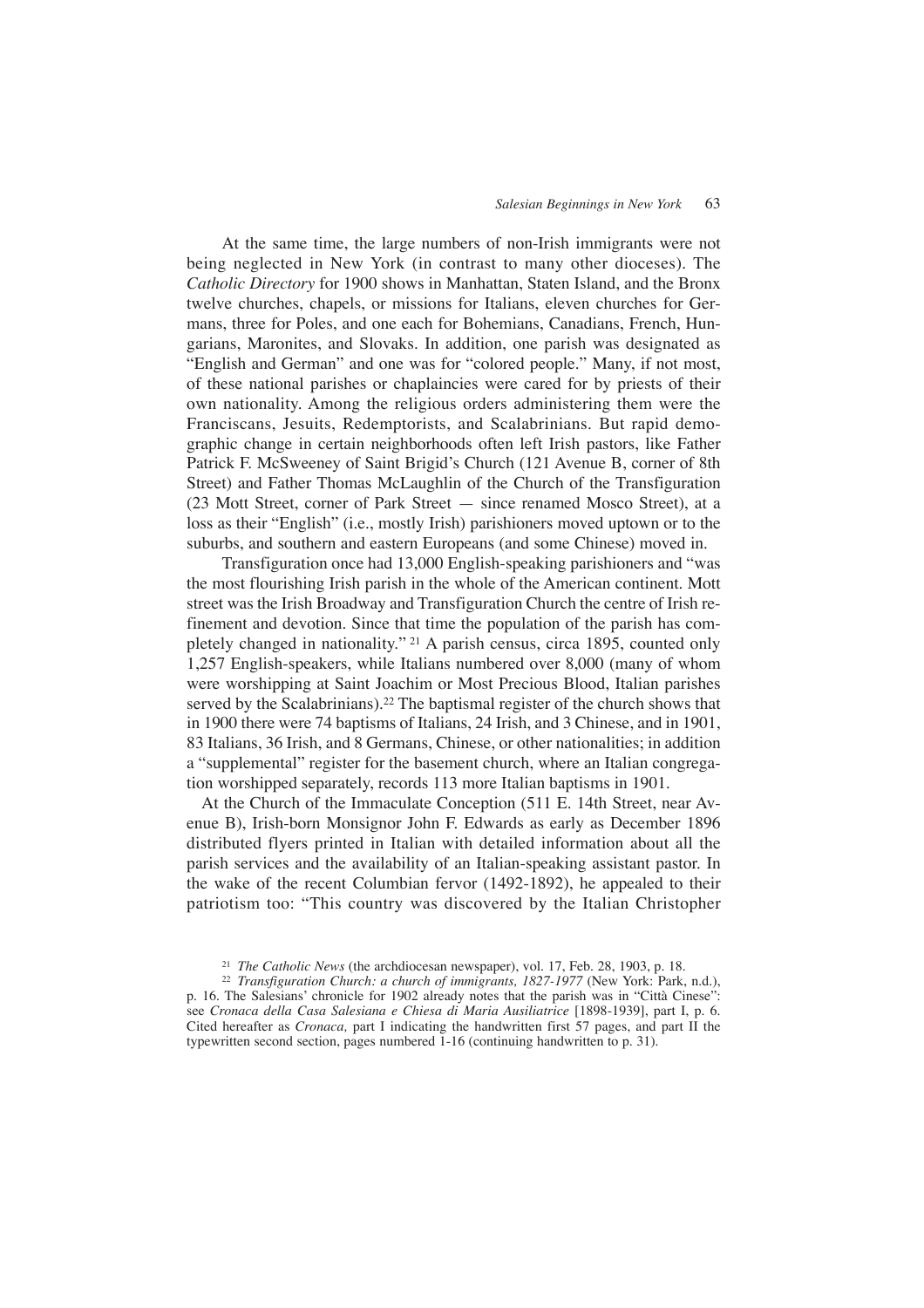Columbus, a Catholic who practiced his religion, and the Italians in America ought to imitate him." <sup>23</sup>

Monsignor Edwards's neighbor at Saint Brigid's Church, Father Mc-Sweeney, did not seem able to draw the Italians of his parish to church. As we shall see, when the Salesians arrived at Saint Brigid's they fared no better at first. Father McSweeney tried taking the church to the Italians, so to say, with a "street mission" on 11th Street near Avenue A "in hope that it will make some impression on them. We will have Latin hymns Litany B.V. + addresses." <sup>24</sup> A month later he was proposing to Archbishop Corrigan that a chapel be built for the Italians of his parish and Immaculate Conception:

> I want to suggest to Your Grace a plan by which provision *might* possibly be made for the Italians of the contiguous parishes of the Immaculate Conception and St Brigid's, without incurring expense for *land,* which is generally the prohibitive item.

> This: to put up a cheap frame or corrugated iron barn like chapel *over* the grave stones in the centre of the 12th Str. Cemetery — far apart from all other buildings. I am not sure of the practicability of this; but I think it is worth considering + submitting to the judgement of an architect. Perhaps a light building could be constructed without digging at all and so any possible objections of grave owners would be met. ... As the building would be detached  $+$  even far away from all other houses, the city might permit it to be of frame. I have no doubt but some good is done by street preaching; but, of course, in this climate it is impracticable except in Summer, the late Spring or the early Fall.25

<sup>23</sup> "Questo è il paese scoperto dall'Italiano Cristoforo Colombo, un Cattolico che praticava la sua religione, e l'Italiano in America deve imitare lui." Flyer dated feast of the Immaculate Conception 1896; another undated flyer or advertisement: both in the New York Archdiocesan Archives (NYAA), D-4.

Edwards (1833-1922) emigrated from County Clare, Ireland, to Connecticut at age 16 with his father. After moving to New York, he was educated by the Jesuits and remained with them as a teacher for 7 years until he entered the archdiocesan seminary at Troy, N.Y. Upon his ordination in 1866, Abp. McCloskey appointed him to the seminary faculty. After 7 years he was made pastor of Immaculate Conception, where he served 33 years. Card. Farley moved him to St. Joseph's Church on Sixth Avenue as pastor in 1907. See Philip Pascucci, "Once Upon a Time in Old New York," *Journal of Salesian Studies* 3, no. 1 (spring 1992), 16, n. 35.

<sup>24</sup> McSweeney to Corrigan, [New York], Sept. 29, 1898 (NYAA D13).

McSweeney (1838?-1907) hailed from Ireland's County Cork and emigrated to New York in 1849. By the time of his ordination in 1862 he had earned doctorates in both philosphy and theology at the Propaganda Fide College in Rome. He served assistant pastorships in New York City and was pastor in two upstate parishes before his appointment to St. Brigid's in 1877. Pius X named him a monsignor in 1904. See U.S. CATHOLIC HISTORICAL SOCIETY, *Historical Records and Studies,* vol. 5, part I (New York, 1909), pp. 235-36; vol. 6, part II (New York, 1913), p. 169; these two sources disagree between themselves whether McSweeney was born in 1838 or 1839. He was "one of the oldest members" of the U.S. Catholic Historical Society (5:235).

<sup>25</sup> McSweeney to Corrigan, New York, Oct. 24, 1898 (NYAA D-13).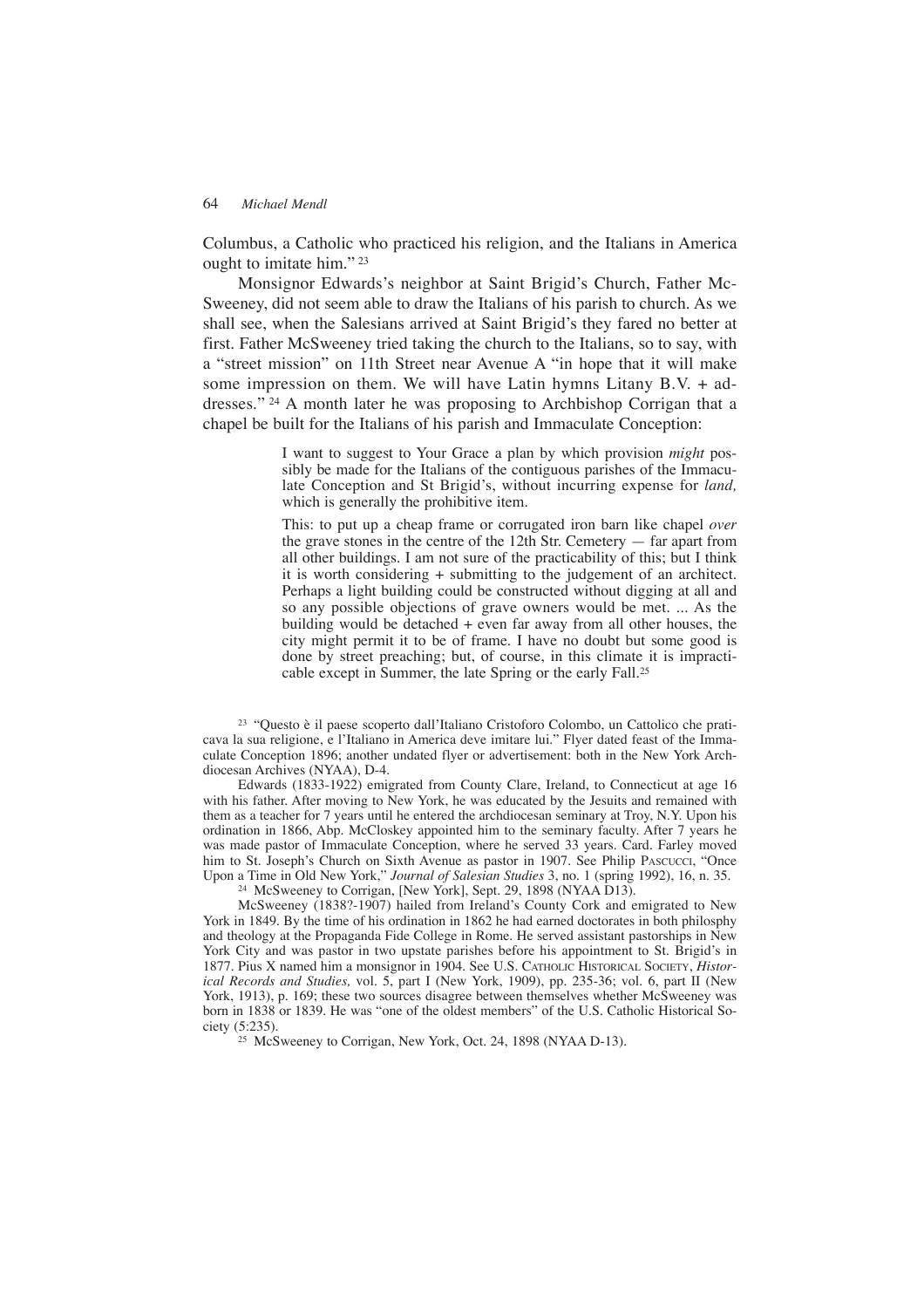Nothing came of this proposal until ten years later, when that very site was to be chosen not for a cheap building for the worship of a handful of churchgoing Italians but for a magnificent church for a flourishing Italian parish.

Archbishop Corrigan, who had done much to provide for the spiritual and material needs of the immigrants, died on May 5, 1902, just four days after the Salesians officially assumed charge of the Church of the Transfiguration. He was succeeded by his auxiliary and vicar general, Bishop John M. Farley, on September 15, 1902.

## 3. *Italians in New York*

Immigration to the United States has run in waves. The wave that began around 1880 and ran until 1924, when a very restrictive law ended it, flowed from southern and eastern Europe, bringing to America millions of Italians, Greeks, Poles, Slovaks, Jews, and others. In 1881 Italians made up 2.3% of total U.S. immigration; in 1901 they were 27.9%.26

The federal census of 1880 recorded 44,230 Italians living in the entire U.S., 12,000 in New York; these were mostly from northern Italy. The 1910 census reported 1,343,000 in the country, 544,449 in New York; the vast majority of these came from southern Italy. More specifically: between 1899 and 1910, 2,300,000 Italians immigrated; 1,900,000 were from the South. Between 1890 and 1910, the percentage of Italians (by birth or by parentage) in the total New York City population increased from 5% to 11%.27 The migration of southern Italians to America "has been labeled the 'greatest and most sustained' population movement from one country to another."<sup>28</sup>

In contrast with the more established national groups whose waves of immigration had preceded theirs — the English, Germans, and Irish, for example — and with the Jews, who began to immigrate in masses at roughly the same time, two things were distinct about the Italians. First, between 1880 and 1910 Italian immigration was predominantly of single males, a great number of whom did not mean to remain in the U.S. but to make some money and go home. Although 2,976,000 Italians entered the country between 1880 and 1910, and 44,230 were here prior to that, only 1,343,000 Italians were present for the 1910 census, as mentioned in the previous paragraph. This pattern began to change around 1910.29 Precise statistics are not available before

<sup>26</sup> Nathan GLAZER and Daniel Patrick MOYNIHAN, *Beyond the Melting Pot: The Negroes, Puerto Ricans, Jews, Italians, and Irish of New York City,* 2nd ed. (Cambridge, Mass.: M.I.T., 1970), pp. 184-86; Rosenwaike, p. 203.

<sup>27</sup> Cohalan, p. 187.

<sup>28</sup> Lankevich and Furer, p. 175, without identifying their source.

<sup>29</sup> Glazer and Moynihan, pp. 184-85. *The Statistical History of the United States,* loc.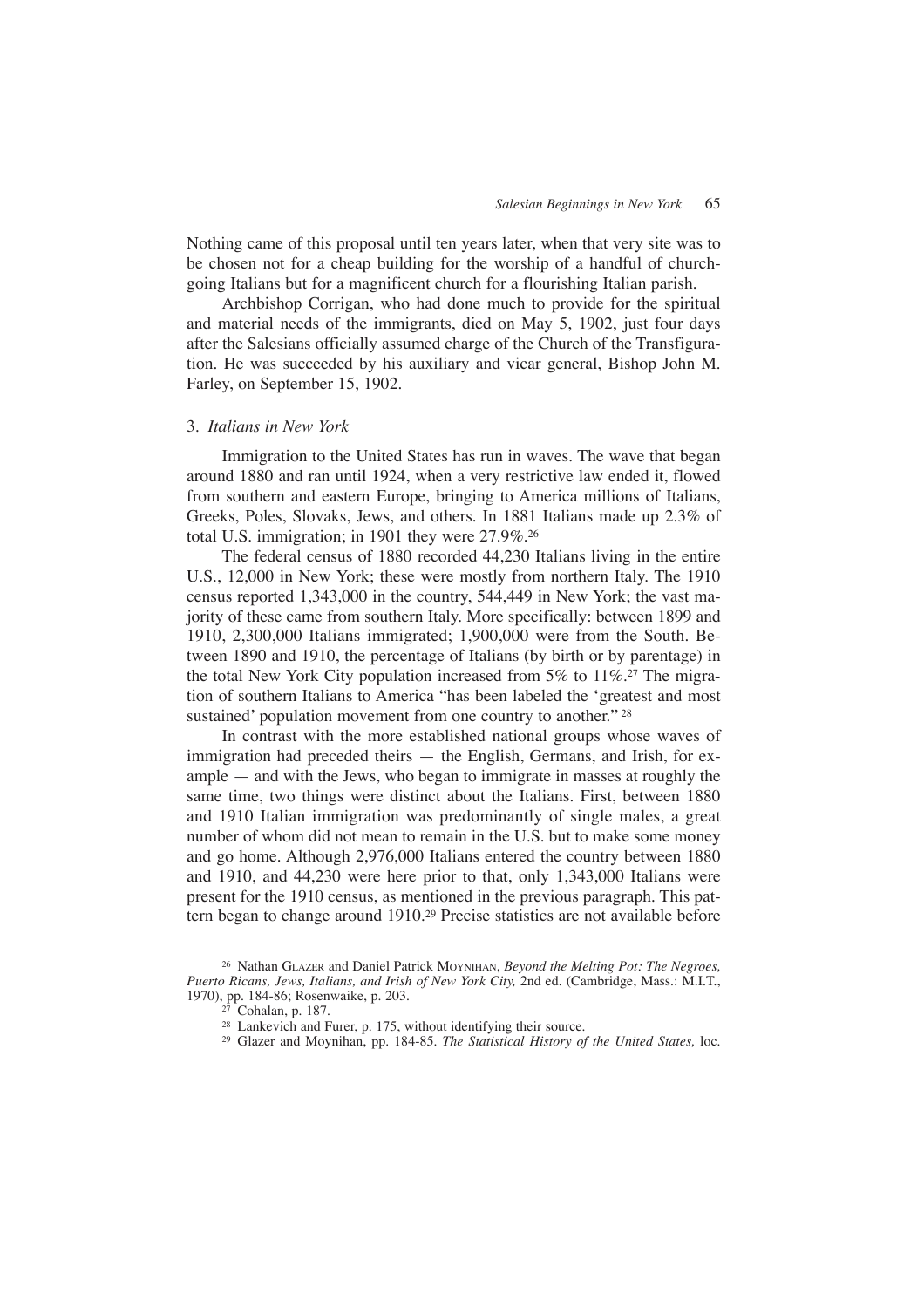1908, but one estimate is that 45.6% of all Italian immigrants between 1880 and 1924 returned to Italy to stay; <sup>30</sup> in some years, according to another study, as many as 73 Italians returned for every 100 who arrived.<sup>31</sup>

Second, the Italians lived not only in distinct neighborhoods of the city, like other groups, but in neighborhoods distinguished by province or even village of origin, and these neighborhoods, unlike those of other nationalities, underwent almost no change in character until after the Second World War. For example, Mulberry Street (Transfiguration and Saint Joachim parishes) was Neapolitan, Baxter Street (Most Precious Blood parish) was Genoese, and Elizabeth Street (Our Lady of Loretto parish) was Sicilian.32

Despite the presence of so many single males in the early years of Italian immigration, there was a strong sense of kinship among the Italians and sufficient family presence to mark them as one of the immigrant groups least likely to turn to crime or prostitution or to become a financial burden to the public, e.g., by being committed to an almshouse or charity hospital — contrary to the stereotyped reputation from which they suffered. In addition to kinship, the presence of Italian priests and religious and the proliferation of mutual aid societies were important factors in this kind of stability.<sup>33</sup>

The influx of Italians and other Catholics from southern and eastern Europe created a pastoral problem for the Irish clergy of the United States. The Irish, who had begun to come to America by the tens of thousands in the 1840s, were already well established in politics and the best jobs. Antagonism with them over work and cultural differences carried over to the religious sphere.<sup>34</sup> For instance, Father McSweeney of Saint Brigid's parish, as we have already noted, was honestly trying to provide for the thousands of Italians who lived in his parish, even to the point of proposing to Archbishop Corrigan that a separate chapel be erected for the Italians. But he proposed the separation because:

cit., shows that in 1910 foreign-born white males outnumbered foreign-born white females by 1,702,031. The trend among almost all immigrant groups was that the first wave was of young men (fathers or eldest sons), who would send for other members of the family once they had established themselves. Between 1899 and 1924, the male to female ratio among Italian immigrants was 3-1; before 1899 it was even higher, e.g. 88% male in 1882-1883. Except among certain ethnic groups, e.g., the Irish, it was very rare for an unaccompanied female to immigrate. See Thomas J. ARCHDEACON, *Becoming American: An Ethnic History* (New York: Free Press, 1983), pp. 136-37; Thomas KESSNER, *The Golden Door: Italian and Jewish Immigrant Mobility in New York City 1880-1915* (New York: Oxford, 1977), pp. 30-31; Maldwyn Allen JONES, *American Immigration* (Univ. of Chicago, 1960), pp. 180-81.

<sup>30</sup> Archdeacon, pp. 118 (Table V-3), 139.

<sup>31</sup> Kessner, p. 28.

<sup>32</sup> Lankevich and Furer, p. 176; Glazer and Moynihan, p. 186; CDs for parish addresses.

- <sup>33</sup> Lankevich and Furer, p. 179.
- <sup>34</sup> For examples of antagonism, see Iorizzo and Mondello, pp. 182-83.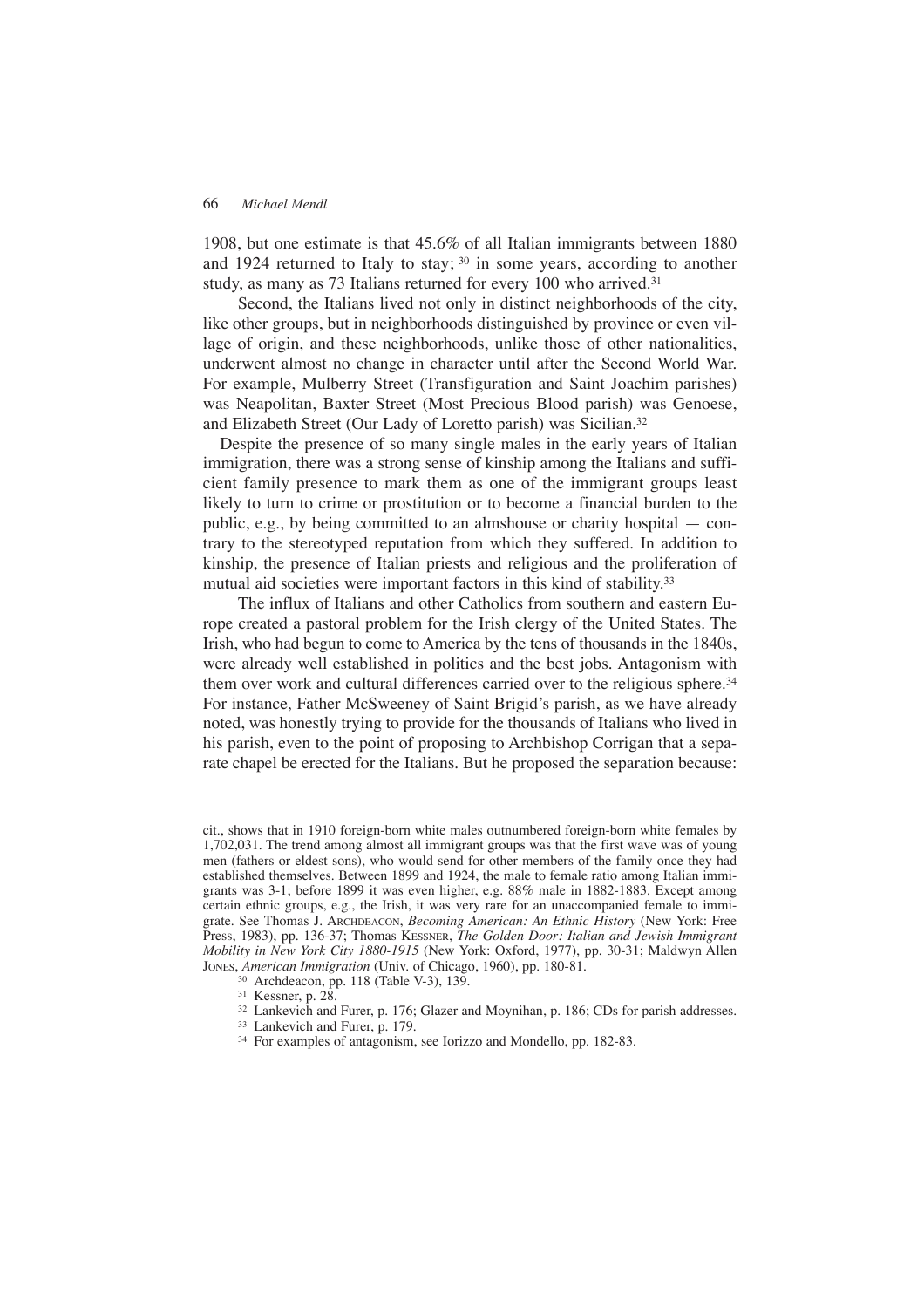It does seem as if it were necessary to have separate churches or chapels for Italians, as they cannot well be mixed with other nationalities on account of their filthy condition + habits, even if they were willing to come themselves.35

It is not surprising, then, that Protestant missionaries initially made strong inroads in the Italian community, as they are doing today among Spanish-speaking immigrants. Other Italians simply stayed away from church and sacraments. Nor, once Italian priests and religious came to minister to them, were the Italian immigrants quick to provide priests from among their own sons who might one day become Church leaders. It was not until 1954 that the U.S. got its first Italian-American bishop, Joseph M. Pernicone (1903- 1985), an auxiliary of the New York archdiocese.36 But by 1994 the U.S. hierarchy looked radically different: although Irish names still outnumbered those of any other nationality, the list included two cardinals, at least one archbishop, and about sixteen bishops of Italian descent, and a great many Hispanic, German, French, Polish and other Slavic names, as well as blacks and at least one American Indian.37 The rise of Italian-Americans to positions of leadership in the Church has paralleled their rise in politics and business.

# **III. The Salesians in New York**

## 1. *Arrival and Initial Efforts*

As early as 1883 Cardinal John McCloskey, through his secretary Archbishop Michael Augustine Corrigan, wrote to Don Bosco to ask for Salesians to minister to the Italians of New York. While in Rome at the end of that year, the Cardinal followed up his letter by seeking a meeting with the Saint. But Don Bosco was more concerned about sending Salesians to South America at that time.<sup>38</sup>

<sup>35</sup> McSweeney to Corrigan, New York, Oct. 24, 1898 (NYAA D-13).

<sup>36</sup> Glazer and Moynihan, pp. 202-04.

<sup>37</sup> *The Official Catholic Directory...1994* (N.p.: P.J. Kenedy & Sons, 1994), pp. LXXII-LXXV. Generally, I have used surnames to make a judgment about national origin; in some instances I know it from other sources.

<sup>38</sup> See Pascucci, pp. 6-8; Stephen Michael DI GIOVANNI, *Archbishop Corrigan and the Italian Immigrants* (Huntington, Indiana: Our Sunday Visitor, 1994), pp. 114, 164. Unfortunately Eugenio CERIA, *Memorie biografiche di San Giovanni Bosco,* vols. 16-17 (Turin: SEI, 1935-36), covering 1883-85, makes no mention of these contacts. Fr. Pascucci's article, after touching on the earlier background, deals mainly with the period 1897-1902. So does Fr. Di-Giovanni in the six pages (164-70) he gives to the Salesians. Fr. Pascucci also offers biographical sketches of most of the personages he mentions. See also Eugenio CERIA, *Annali della Società Salesiana* 2 (Turin: SEI, 1943), 686.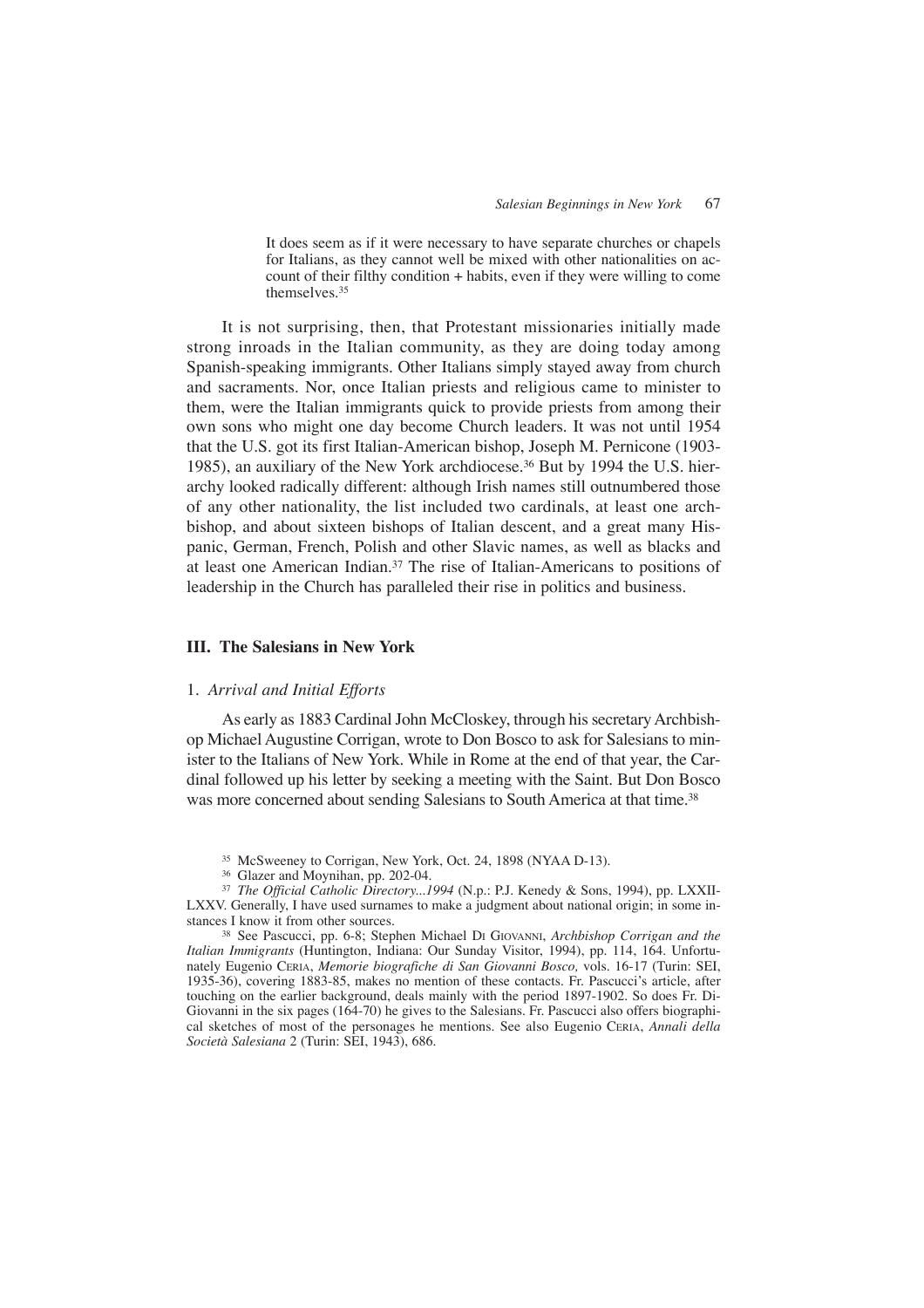As archbishop of New York (1885-1902), Corrigan persisted, and the first Salesians arrived in New York on November 26, 1898.39 They were three: Father Ernesto Coppo, the superior, Father Marcellino Scagliola, and the coadjutor Brother Faustino Squassoni.

Father Coppo, born at Rosignano (Alessandria), Italy, on February 6, 1870, had met Don Bosco while studying at the Salesian school at Borgo San Martino. He became a diocesan priest but soon thereafter decided he would like to be a Salesian. He made his profession in 1894 and just four years later Father Michele Rua, Don Bosco's successor, chose him to direct the pioneer New York community. When the new community of Troy was opened he went there as director (1904-1905), then returned to New York as director and pastor at Transfiguration Church. He was later appointed provincial of the United States (1911-1919) and vicar apostolic of Kimberly, Australia (1922- 1927). He died at Ivrea in Piedmont on December 28, 1948.40

Father Scagliola (1843-1931), too, was from the province of Alessandria. He became a Salesian in 1869, went to Argentina on mission, and was ordained at Buenos Aires in 1878. He worked there and in Rosario, the Falkland Islands, and Spain before being sent to New York. During 1902 he returned to his native province; the house chronicle makes no mention of his departure. He later labored in Mexico, where he died at Guadalajara. Writing his obituary letter, his provincial, Father Luigi Pedemonte, called him an indefatigable worker and noted that many sought him out as a confessor.<sup>41</sup>

Brother Squassoni (1871-1922) came from the area of Brescia, Italy. He professed his vows in October 1898, and a month later found himself in a

<sup>39</sup> *Cronaca,* part I, p. 1. They were given a warm welcome and very valuable assistance by Msgr. Edwards. BS 24 (1900), 281, and all narratives dependent upon it report the date of the Salesians' landing as Nov. 28, 1898, but both parts of the *Cronaca* clearly say Nov. 26. It is possible, though not likely, that both dates are correct: if their steamship entered the harbor on the 26th but they did not land until the 28th; or if they disembarked at the Ellis Island immigration center on the 26th and were not cleared for admission and transport to Manhattan until the 28th. Except for undocumented persons or those suspected of having some medical or other condition that would forbid their admission, normal practice was for immigrants to be cleared in a single day.

<sup>40</sup> *Dizionario biografico dei Salesiani,* p. 96; Eugenio VALENTINI, ed., *Profili di Missionari* (Rome: LAS, 1975), pp. 282-84; Pascucci, pp. 14-15, n. 32; "Bishop Coppo Dies," *Don Bosco Messenger* 37 (Mar.-Apr. 1949), 20-21, 24; Brother RAPHAEL, "A Pioneer Salesian," *Salesian Bulletin* (U.S. ed.) 20 (Sept.-Oct. 1967), 22-24.

Troy is situated on the east bank of the Hudson River about 150 miles north of New York City. On the opening of a Salesian school and novitiate there, see Ceria, *Annali* 3 (Turin: SEI, 1945), 361-63.

<sup>41</sup> Pascucci, p. 15, n. 33; 1903 *Elenco generale della Società di S. Francesco di Sales* (the annual international directory published non-commercially at Salesian general headquarters, hereafter referred to simply as "directory").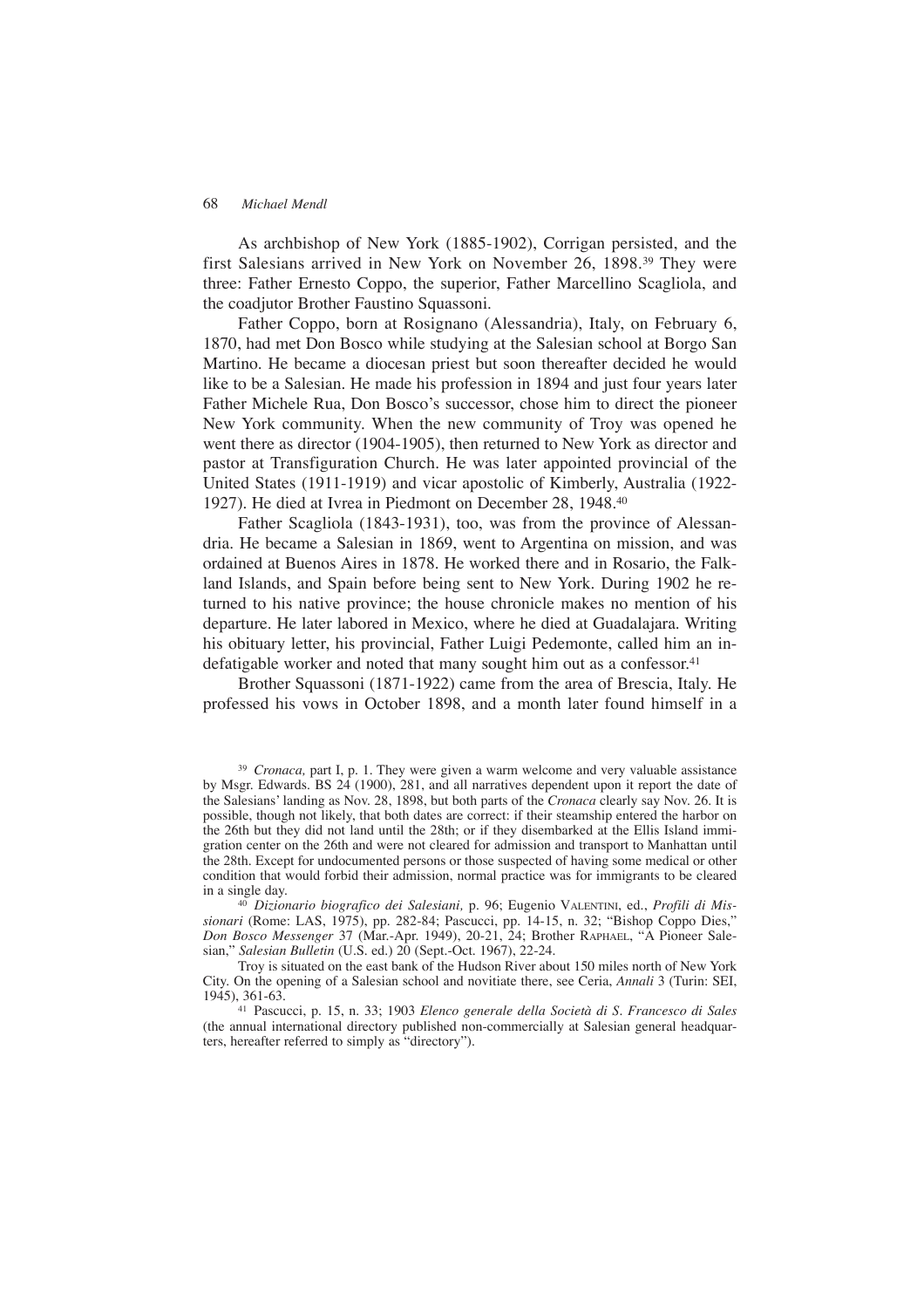new country! He was a simple and humble religious but suffered from weak health. He returned to Italy in 1915, serving at Don Bosco's original Oratory in Turin and at Chieri before his premature death.<sup>42</sup>

Without a church of their own, the three Salesians worked at the basement church of Saint Brigid's Church; they lived in a tenement apartment about five blocks away at 315 East 12th Street, between 1st and 2nd Avenues. Hungarian Catholics also used the basement church. In 1896 it was estimated that there were 60 Italian families within Saint Brigid's boundaries, mostly Sicilians and Neapolitans. Two years later Father McSweeney informed the Congregation for the Propagation of the Faith — the U.S. was still officially a mission country, subject to that curial body, until 1908 — that he had about 1,000 Italians in his parish. The wider area, including the parishes of Immaculate Conception, Saint Ann (112 E. 12th Street), Nativity (46 2nd Avenue), and Saint Rose (36 Cannon Street), was home to about 10,000 Italians.43

The Salesians quickly found out that, initially, very few of their countrymen were interested in practicing the faith.<sup>44</sup> The archbishop expressed his gratitude to Father Rua in a letter some six weeks after the missionaries' arrival: gratitude that the Salesians had come to his diocese to care for the endangered Italians, gratitude for the efforts that the three missionaries were making; for example, they went personally to every Italian household in the area to visit the people and invite them to the Italian Christmas Mass. If their initial efforts showed meager results, the archbishop was confident that their priestly zeal would eventually win over their compatriots.45

Zeal meant long hours and hard work. Although Father Coppo seems to have written fairly often to Father Rua,<sup>46</sup> surviving letters from him and the

<sup>42</sup> Pascucci, pp. 15-16, n. 34.

<sup>44</sup> *Cronaca,* part I, pp. 2-3; Pascucci, pp. 18-19. See also CERIA, *Annali* 2:687.

<sup>45</sup> Corrigan to Rua, New York, Jan. 5, 1899, (ASC 38.CA 9807, fol. 3319 B8). There is a copy of a flier of uncertain date, "Avviso agli Italiani," distributed by the Salesians during this period, telling the Italians where the Salesians lived and that they could call on them at any time, advising them that their souls are their greatest treasures in the world, etc., and informing them of the hours of confessions, Mass, religious instruction, and benediction in the basement church of St. Brigid. See ASC 38(72).3319 D7.

<sup>46</sup> Many of Fr. Rua's letters to him acknowledge receipt of a recent letter from him. See the collection in the archives of the New Rochelle Province: Provincials, Borghino Folder 1.

The archives of the New Rochelle Province include a mass of material, mostly correspondence, organized under the name of the provincial in office at the time, approximately; thus all of Fr. Rua's 42 surviving letters and notes to Fr. Coppo between 1900 and 1909 are in the Borghino section in the first folder: NR.PROV.BORG.FOL. 1. I shall abbreviate this material as "NRP Borg" followed by the folder number. Other material is organized by house, e.g., the house chronicles, statistical reports, building plans. The photo archive has been completely catalogued. And, of course, there are personnel files, provincial chapter files, etc.

<sup>43</sup> Di Giovanni, pp. 167-68.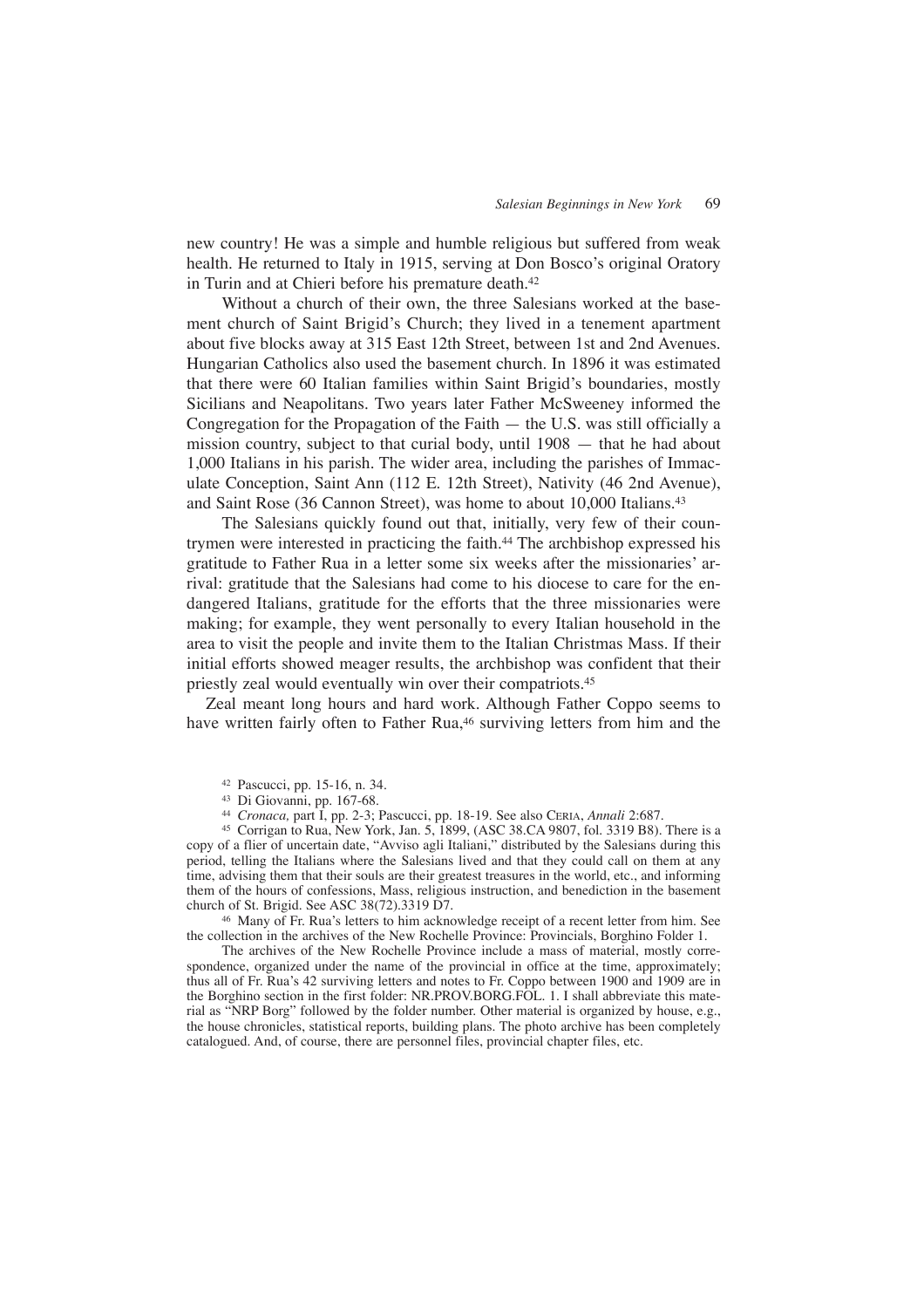other pioneer Salesians in New York are few, many of them hastily written, and the house chronicle was barely kept.

Various letters detail the work of the missionaries. An outstanding example of such letters was published in the *Bollettino salesiano* of October 1900.47 This letter from Father Coppo, addressed to Father Rua, is dated June 8, 1900. He describes New York, the Church's situation there, and the Salesians' arrival a year and a half earlier; he recounts their difficulties and those of the Italians in general; he details their work load, including not only preaching, catechism, administration of the sacraments, home visitations, and the promotion of various associations in the parish, but also hospital visitations, chaplaincies to sisters' convents and the Christian Brothers, and attention to the particular needs of Italians just arriving from Europe; he reports the fruits which all that work has borne. In other letters he narrates his travels to various cities in the Northeast, preaching missions among the Italians.

The letters from North America often refer to the need for reinforcements. In May 1899 Father Coppo wrote to a woman in Italy<sup>48</sup> acknowledging the great amount of work and noting that another priest would be very helpful for the salvation of thousands of poor Italians. It seems that the lady had inquired of Father Coppo whether a priest friend of hers might come to live and work with the Salesians. Father Coppo replies that the Salesians have few Mass intentions and little other support; hence it will be difficult for a priest to live unless he accepts obedience. He also expresses his concern that a secular priest might not be able to adapt to community life. He wants some proof of the priest's piety and obedience, and he wonders how well he knows Italy. This priest had been in America previously and then gone back to Italy, and Father Coppo wonders why. That hint, and the mention that this priest had come to America with his sister and with another person makes one wonder whether it might be Father Michelangelo Mauro, of whom more will be said; but Father Coppo seems to refer to him as "M.K." and also refers to "the bishop of Jersey City" (presumably the bishop of Newark, in whose diocese Jersey City is located), apparently in connection with this priest. Perhaps, says Father Coppo, the Salesians will be able to take him in.

But a few months later Father Coppo writes to Father Giulio Barberis, the Society's master of novices general, concerning a Father Karam,<sup>49</sup> who

<sup>49</sup> Coppo to Barberis, New York, Aug. 11, 1899 (ASC 38.CA 9807 fol. 3319 C6-9). The

<sup>47</sup> BS 24 (1900), 281-83; excerpts in Eng. ed., 3 (1901), 212-13. This letter is the source for much of Fr. Ceria's sketch in the *Annali* 2:687-89.

<sup>48</sup> Coppo to M.B. Signora, New York, May 25, 1899 (ASC 38.CA 9807 fol. 3319 B10- 12/C1-5). A blue-pencil notation at the top of the first page apparently identifies the addressee as Brigida Hechtel.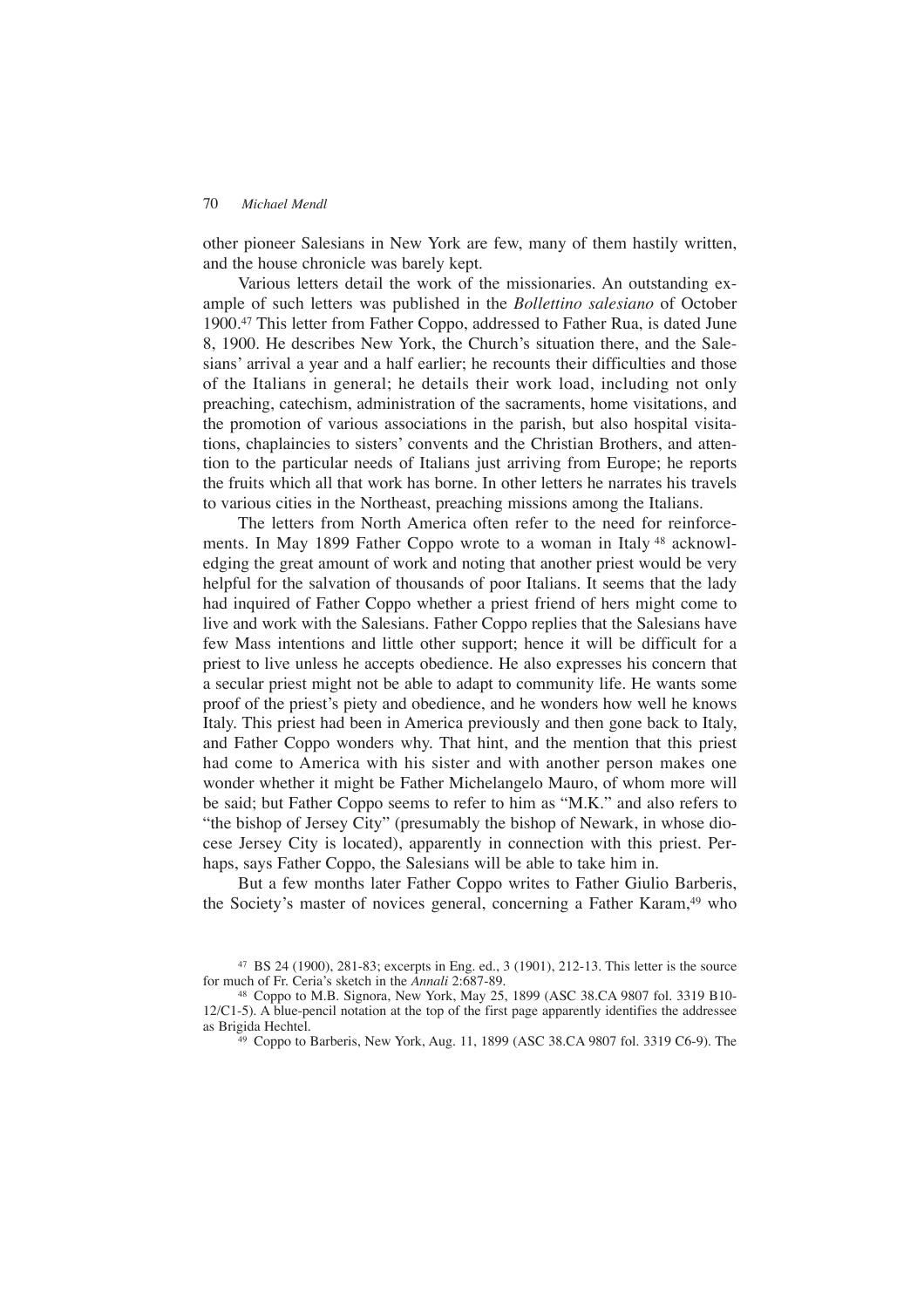came (he does not say whence) with a letter of recommendation. Father Coppo was inclined to accept him into the community as a collaborator, but he preferred a smaller field of work. So Father Coppo wrote him a recommendation to Bishop Michael Tierney of Hartford, Connecticut. Then he asks Father Barberis to find a good seminarian to send them in New York, for Father Barberis knows their needs.

Just two weeks later Father Coppo is writing to Father Barberis again. Much of the letter concerns the community's finances, but he returns to the need for help. Specifically, he requests a seminarian to help Brother Squassoni with his duties, to teach the aspirants, and to give good example, and another priest, especially to help preach missions to the Italians, which have been very profitable to souls.<sup>50</sup> Father Coppo was preaching many missions in the New York area and elsewhere.

The need for more help was reinforced by Archbishop Corrigan a few months later. He pleaded with Father Rua to send two or three more priests:

> In view of the ever growing need to provide as much as possible for the Italians, I am taking the liberty to beg you to find a way of sending two or three more Salesian priests to New York. I am sure that I will find enough work for them, and furthermore that I will be satisfied with the results of the mission that I will give them.

> In the hope that you will graciously acquiesce, I thank you and assure you of my deep respect.<sup>51</sup>

A notation on the archbishop's letter indicates that a reply was sent on February 16: Two new priests were being sent, and Father Rua invited the archbishop to visit him at the Oratory in May during the prelate's trip to Italy.

Like the archbishop's persistence in seeking Salesians, the missionaries' persistence in seeking the souls of the Italians paid off. By 1900 they had a regular congregation of about 2,000 attending four Sunday Masses; there were catechism classes, parish societies, and a weekly newsletter. They also had chaplaincies with several religious communities and one of the city jails, preached

<sup>51</sup> Corrigan to Rua, New York, Jan. 30, 1900 (ASC 38.CA 9807 fol. 3319 D8): "In vista del bisogno sempre cresente di provvedere per quanto possibile agl'Italiani, mi prendo la libertà pregarla perché faccia il meglio possibile per inviare in New York altri due o tre Padri Salesiani. Io sono sicuro che troverò amplo [sic] lavoro per essi, e di più sarò tranquillo sul risultato della missione che ad essi assegnerò".

"Nella speranza che la P.ª V.ª vorrà gentilmente annuire alla mia domanda, con ringraziamenti e con sensi di profonda stima ho il piacere raffermarmi..."

priest's name is hard to make out because of Fr. Coppo's haste in writing it, and therefore the spelling is uncertain.

<sup>50</sup> Coppo to Barberis, New York, Aug. 25, 1899 (ASC 38.CA 9807 fol. 3319 C10- 12/D1-6). As will be mentioned, the little community had already begun to take in candidates or aspirants to the Salesian life.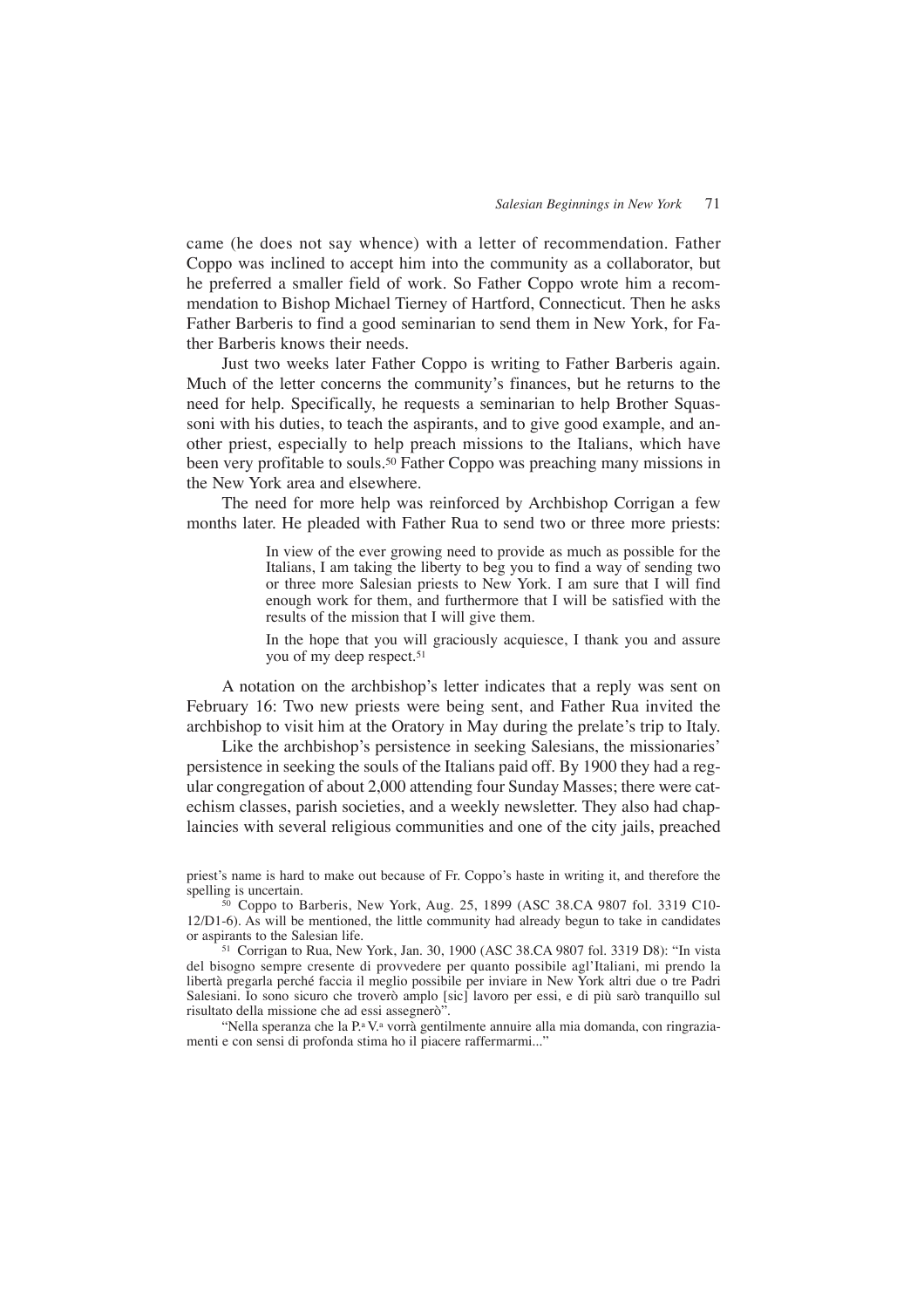missions to Italian congregations all over the city, and ministered on a regular basis to the Italians of the Church of the Epiphany (239 E. 21st Street).<sup>52</sup>

One measure of the Salesians' success in winning their countrymen back to the practice of their faith is the sacramental statistics from the basement church of Saint Brigid, which show a year by year increase:

|       | Marriages | <b>Baptisms</b> |
|-------|-----------|-----------------|
| 1899  | 61        | 79              |
| 1900  | 84        | 320             |
| 1901  | 187       | 488             |
| 1902  | 214       | 553             |
| Total | 546       | 1,538           |

Fr. Coppo also reported two conversions from Judaism. Countersigning the report, Father McSweeney noted: "These mar. + baptisms are from all parts of N. York City." <sup>53</sup>

On June 9, 1899, the little Salesian community had grown by one with the admission of an aspirant, the secular priest Father Paolino Sapienza, who lived with the community until the autumn of 1901, when he went to White Plains, New York. A letter from Archbishop Corrigan to Bishop Charles Mc-Donnell of Brooklyn testifies that he is "a good priest" and the archbishop knows of nothing against him. There is no indication that he resided in the Brooklyn diocese, but since there were many Italians there, perhaps he did some ministry among them.<sup>54</sup>

On February 18, 1900, the Salesian community became six in number

<sup>52</sup> Di Giovanni, p. 168; *Cronaca,* part I, pp. 3-6; part II, p. 3. The *Cronaca* and the already cited letter published in BS 24 (1900), 281-83, contain many references to chaplaincies and missions. On the prison chaplaincy, see a letter Corrigan to Warden Pickett, New York, Dec. 9, 1901 (NYAA G-16). On Epiphany parish, see *Cronaca,* part II, p. 4; letters Coppo to Corrigan, New York, July 16, 1901, and April 22, 1902 (NYAA G-17), and Coppo to Farley, New York, May 23, 1902 (NYAA I-5).

<sup>53</sup> Report in NYAA D-13 on letterhead of the Church of the Transfiguration (crossed out except for the bracketed words following), with "Basement of St Brigid Church and Chapel of the [Salesian Fathers of Don Bosco] in E. 12th St" written in. The report is dated Jan. 20, 1902, which must mean 1903 since it reports data from 1902 and the Salesians did not move to Transfiguration until May 1902.

<sup>54</sup> The *Cronaca* (part I, pp. 4-5; part II, pp. 2, 4) records Fr. Sapienza's arrival and his departure to White Plains. The CD for 1901, which indicates assignments at the end of 1900, lists him as chaplain of the Convent of Our Lady of Good Counsel — motherhouse, novitiate, and "farm" for 260 girls (pp. 108, 112). In the three following years he is indexed in the CD as being at White Plains, but there are no listings for him. He is absent entirely from the 1905 CD. The Corrigan letter, Sept. 18, 1901, is in NYAA G-16.

White Plains, the county seat of Westchester County, is about 20 miles north of midtown New York.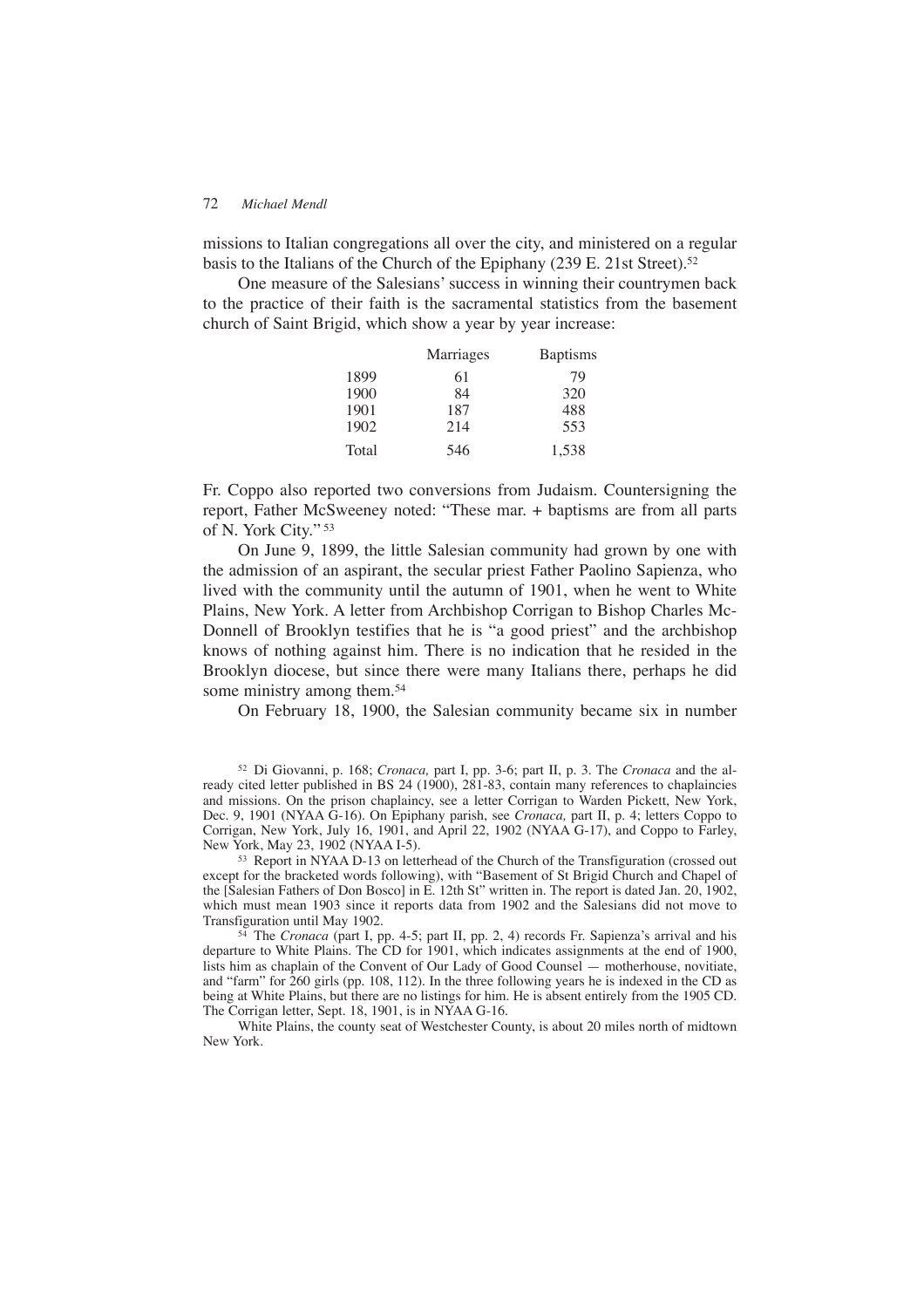with the arrival of Vincentian Father Vincenzo Bertolino and Salesian seminarian Brother Giovanni Ferrazza.55

Father Bertolino had been educated by the Salesians in Genoa and had worked previously in the U.S., possibly as a chaplain among the Italians at White Plains. After returning to New York from Italy with Brother Ferrazza, he assisted newly arrived immigrants, using the 12th Street apartment as his headquarters after the Salesians had moved to Transfiguration. He also performed priestly ministry at that parish in 1902. Poor health induced him to go to the Salesians in California — probably at the beginning of October 1902 — but instead of improving he got worse. So he returned to New York early in November 1903, where he died on November 12, assisted by Father Piovano and others.<sup>56</sup>

Brother Ferrazza may have been Father Giulio Barberis's positive answer to Father Coppo's pleas for a seminarian. He was to study theology while assisting his confreres in their various ministries. He was no youth. He had been born at Bocenago (Trento) in 1858, became a Salesian aspirant at Parma in 1896, and completed his novitiate and philosophical studies at Ivrea before sailing for New York. He was ordained a priest at Saint Patrick Cathedral by Archbishop John Farley on June 6, 1903. In 1904, when Father Coppo went to Troy as director, Father Ferrazza became director of the New York community, and on Father Coppo's return in 1905, both were director-pastors of distinct communities in New York: Father Coppo at Transfiguration and Father Ferrazza of the Italians at Saint Brigid's. As Saint Brigid's mission evolved into the Italian parish of Mary Help of Christians on East 12th Street, Father Ferrazza became the founding pastor of that church. Later he was pastor of Holy Rosary Church in Port Chester, New York, where he died in 1921, distinguished for his priestly zeal.<sup>57</sup>

<sup>55</sup> *Cronaca,* part I, p. 5; part II, p. 3.

<sup>56</sup> *Cronaca,* part I, p. 5. The CDs for 1901 and 1902 list him as a Salesian, but the *Cronaca* (part II, p. 3), tells us, "D.V. Bertolino era Sacerdote della Missione ordinato nel collegio Salesiano Brignoli di Genova. Fu Cappellano a White Plains per qualche tempo." The CDs indicate that he operated the Home for Italian Emigrants at  $315$  E. 12th Street — the Salesians' address until they moved to Mott Street. The 1903 CD still indexes him there but no longer as a Salesian; the Salesians were at Transfiguration by then. He did baptisms at Transfiguration between July 1 and Sept. 28, 1902 (parish register). He left for California before Oct. 6, the date of Fr. Coppo's letter informing Fr. Rua of his departure (Rua to Coppo, Turin, Oct. 24, 1902, NRP Borg 1).

Although Fr. Scagliola had returned to Piedmont, he remained listed in the index of both the 1903 and the 1904 CDs at 315 E. 12th Street, like Fr. Bertolino, but was not listed at Transfiguration (or the Italian Home). Finally, in 1905 the editors of the CD removed him.

On Fr. Bertolino's health and death, see Albera to Coppo, June 7, 1903 (NRP Borg 6, document 4 below), and Borghino to Rua, Nov. 18, 1903 (ASC S.319[72] U.S.A., 18-XI-03).

<sup>57</sup> See obituary letter by Fr. Emanuele Manassero, Sept. 30, 1921, 2 pp. typescript; anonymous biography, 6 pp. ms., in the files of the Salesian studies department of Salesiana Publishers, New Rochelle; *Cronaca,* part I, p. 8.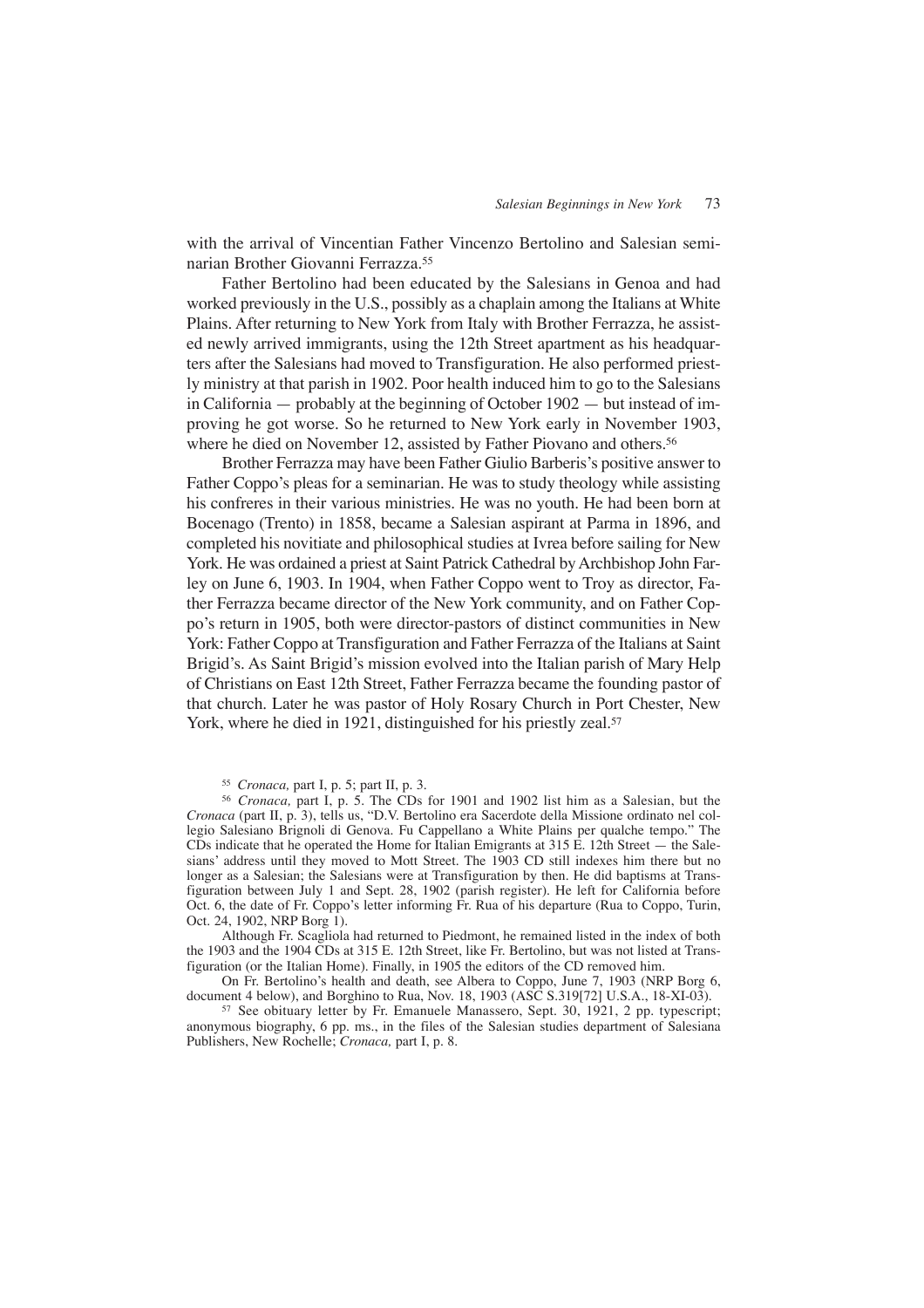## 74 *Michael Mendl*

In February 1900, as we have seen, Father Rua invited Archbishop Corrigan to visit him at the Oratory; evidently a letter that has not been preserved (or that has not yet been found in the Salesian archives) had informed the rector major of the archbishop's intention to travel to Italy in the spring. The journey is confirmed by a letter to Father Rua from Trent dated the feast of Corpus Christi (i.e., June 14):

> Since I have not had the opportunity to pay you a personal visit, I present myself by letter in order to tell you that the two Salesian priests who are in New York are most satisfactory and are doing much good for souls.

> But the labor before them overwhelms all their efforts; hence I come to beg you to be kind enough to send two other good, select missionaries to help them, to continue and develop ever more the profit in souls among the Italians of that city. We need a good priest to assist the immigrants as they disembark so that, right from the start, they can be guided on a healthy road. We need at least one more to work in the city, where there are between 100,000 and 150,000 Italian immigrants — the most ignorant and most miserable that you can imagine. Then another would find himself very useful in the countryside, where many Italians have settled themselves, as well.

> I am sorry that I have not been able to pay you my respects in person since I must travel to Rome in some haste in order to fulfill other obligations that have already pressed me for some months.<sup>58</sup>

That this was not Archbishop Corrigan's first supplication for more Salesians is evident from the minutes of the superior chapter meeting of May 17, 1900 (a month earlier), in which we read: "A letter from the archbishop of New York was presented in which he asks for additional personnel for our

<sup>58</sup> Corrigan to Rua, Trento Iesolo [*sic*], Corpus Domini 1900 (ASC 38.CA 9807 fol. 3319 D9-11): "Non avendo l'opportunità di far a V. R. una visita personale, mi presento per via di lettera, a dirLe che i due Padri Salesiani che stanno a Nuova York, mi danno ogni soddisfazione, e fanno gran bene alle anime".

"Ma il lavoro che trovano a fare supera le loro forze, onde vengo a pregarLa di avere la bontà di mandare a loro aiuto due altri buoni e scelti missionarii per continuare e sviluppare sempre più il guadagno delle anime italiane in quella città. Ci occorre un buon Sacerdote per assistere allo sbarco degli immigranti, affinché questi, fra dal principio, possono essere guidati nella strada sana. Ci occorre almeno un altro pel lavoro in città, dove si trovano fra 100,000 e 150,000 emigrati italiani — i più ignoranti ed i più miserabili che si può immaginare. Poi, un altro si occuperà molto utilmente in campagna, dove pure molti italiani ci sono trasportati".

"Mi rincresce di non aver potuto aver il bene di ossequiarla in persona, siccome ho dovuto viaggiare da Roma in fretta per mantenere altri impegni già presi da alcuni mesi."

The "two Salesian priests" with whom Abp. Corrigan is so pleased would have been Frs. Coppo and Scagliola, still the only ones in New York. The importance of guiding immigrants from the moment that they landed at the Battery (i.e., the former fort at the tip of Manhattan Island) after their clearance of the immigration and public health inspectors at Ellis Island has been amply documented; see, e.g., Mangione and Morreale, pp. 117-18.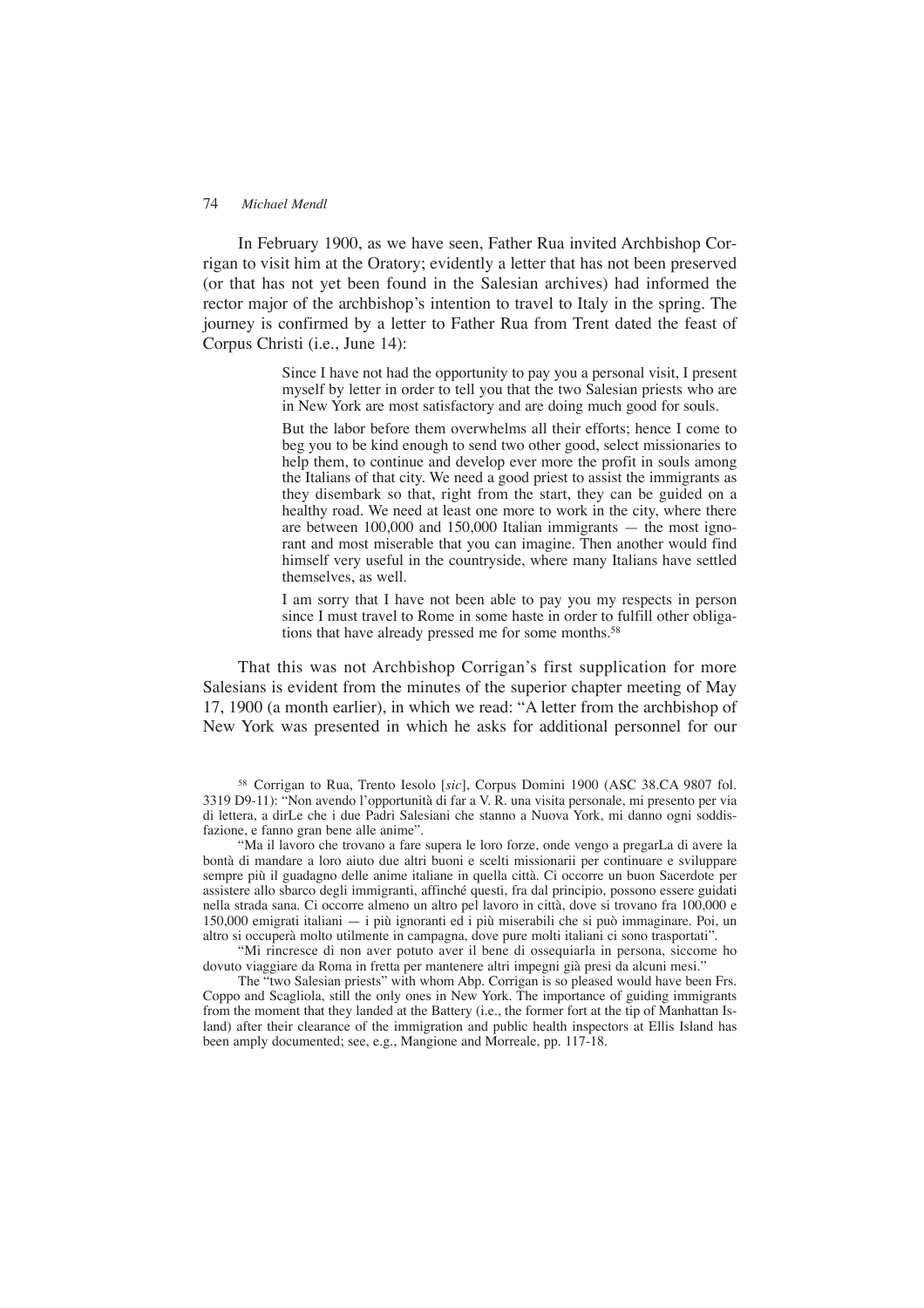house there." No action by the chapter is noted.<sup>59</sup> The subject came up again after the June 14 letter:

> Archbishop Corrigan of New York in America writes from Trent lamenting that he has not been able to get to Turin. He praises the Salesians who are working in his city, but he observes that they are oppressed by work. He asks for three more of our priests: one to welcome the Italian immigrants at the harbor and help and direct them; another to work among the Italians who in that city number more than a hundred thousand; and a third to give missions in the countryside. Fr. Rua had an answer sent to him that a short time ago we sent another priest and now we will do as much as we can to meet this necessity.<sup>60</sup>

Unless this new priest sent to New York is supposed to have been the non-Salesian Father Bertolino, who had arrived in February, we must suppose that it was Father Giuseppe Villani, who was in Mexico at the time and did not, in fact, arrive in New York until December.

Father Villani had been born at Trecate (Novara), Italy, in 1869 and attended local schools, including the diocesan seminary. When he became a Salesian cannot be discovered from the data available in the U.S., but he was already a perpetually professed seminarian at Puebla in 1897. He was ordained at Puebla in 1900 and then was catechist and prefect of studies at the school there until he left for New York. He remained at Transfiguration until 1915, becoming an American citizen in 1906, and then served at Mary Help of Christians (New York), Philadelphia, and New Rochelle from 1915 to 1921. In 1921 he was assigned to California, where he worked in San Francisco and Watsonville until 1939. In that year he left the Salesians, returned to Italy, and was incardinated in his native diocese of Novara. We do not know when he died.<sup>61</sup>

At the same time as Father Villani, another seminarian joined the community. This was Brother Paul Raczaszek, who was in perpetual vows and had been assigned at Caracas, Venezuela, since at least 1897. He left the Sale-

<sup>59</sup> ASC D869 Verbali delle riunioni capitolari, vol. 1 (14 Dicembre 1883-23 Dicembre 1904), p. 178, line 1: "Si presenta una lettera dell'Arcivescovo di New York in America il quale chiede altro personale per la nostra casa. New York."

<sup>60</sup> "Il Vescovo di New Yorch [*sic*] in America Mons. Corrigan scrive da Trento dolente di non avere potuto spingersi fino a Torino. Loda i Salesiani che lavorano nella sua città ma osserva che sono oppressi dal lavoro. Chiede tre altri nostri sacerdoti: uno per ricevere gli emigranti italiani al porto e aiutarli e indirizzarli; altro perché lavori fra gli italiani che in quella città sono oltre in cento mila; un terzo per dare missioni alla campagna. D. Rua fa rispondere da poco tempo aver noi mandato un altro prete e poi faremo quanto potremo per soddisfare a questa necessità" (Ibid., session of June 27, 1900, p. 180 reverse, lines 25-31).

<sup>61</sup> See the annual directories and the personnel files of the San Francisco provincial archives; *Cronaca,* part I, p. 5.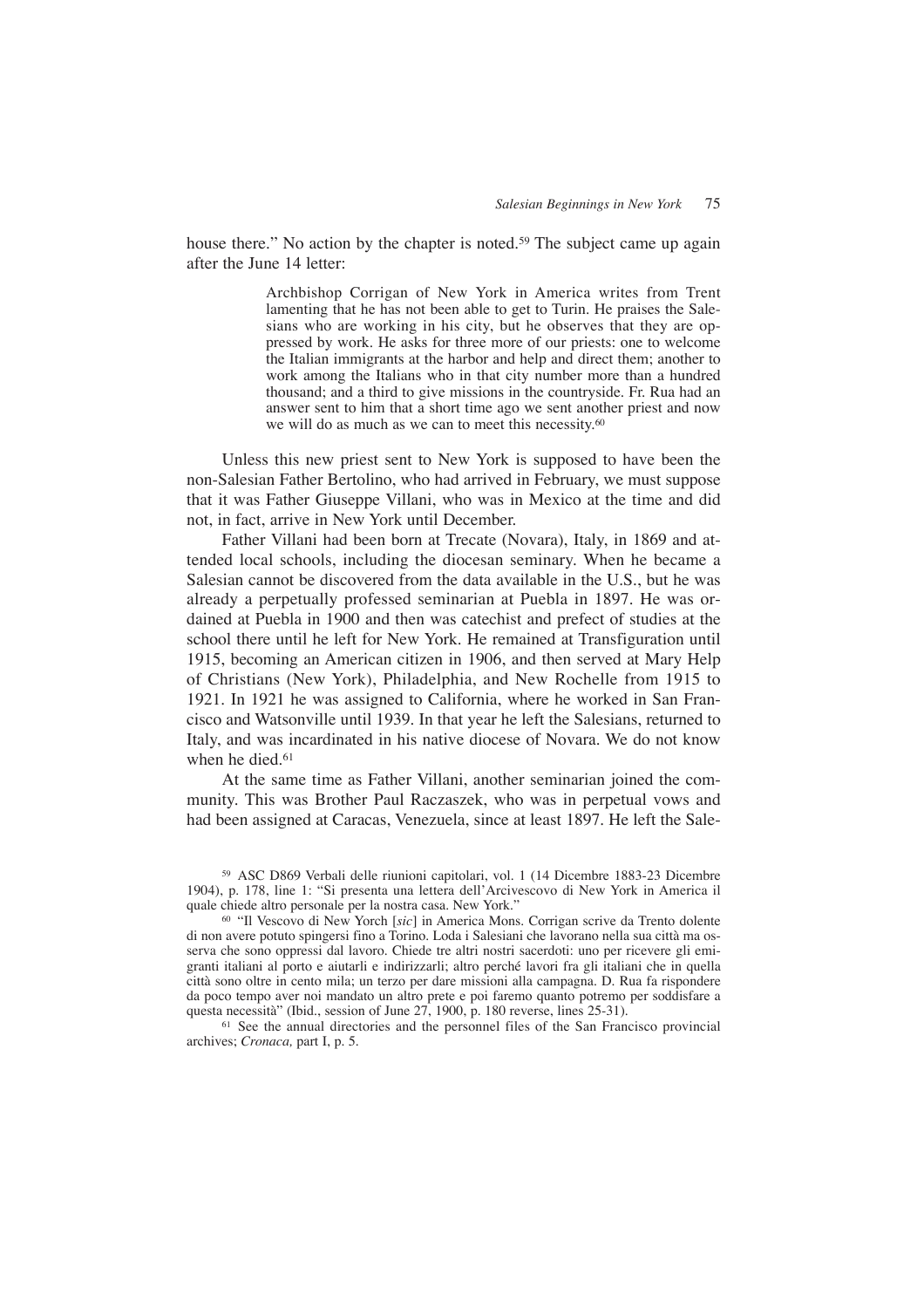sians, probably in 1903, the last year when he appears in the directory.<sup>62</sup>

Although the superiors in Turin must have been satisfied with the progress of the Salesian mission in New York — else they would hardly have increased its personnel, especially with a young confrere like Brother Raczaszek — they must also have been hoping for it to settle onto a firmer foundation than the borrowed basement of Saint Brigid's Church. Father Coppo was very much aware of the importance of settling his community and their apostolic work. But turning his awareness and his desires into reality took some years.

# 2. *Establishment at Transfiguration Parish*

It was the policy of the New York archdiocese that an Italian congregation (or one of any immigrant nationality) should be established and stabilized and then either build their own church or be given an old one. In 1899 Father Coppo came close to accepting a parish among the Italians of the Mott Haven section of the Bronx, but a secular priest, Father John Milo, offered to build them a church with cash already on hand, and Father Coppo yielded to him.<sup>63</sup> In December 1900, Father Coppo proposed to Archbishop Corrigan that the Salesians take over Nativity Church. He offered as his reasons the great number of Italians in the area, the declining number of Englishspeaking parishioners at Nativity (who, he proposed, should be dispersed among the surrounding parishes of Saint Ann, Saint Brigid, and old Saint Patrick, the former cathedral), and the Salesians' need for "a convenient and permanent settlement" so as to "advance their mission for the benefit of poor Italians" and allow them to add personnel and foster Salesian vocations.<sup>64</sup>

The archbishop did not think it opportune to make a change at Nativity,65 but at some point the following year he offered Transfiguration parish to Father Coppo and the Salesians. It seems to have taken the superiors in Turin more time than Father Coppo thought necessary or expedient to decide whether or not to accept the offer. He wrote to Father Rua twice in December 1901. In his letter of December 4 he tells the rector major that he is waiting for a decision, as is the archdiocese in turn. He hopes that Transfiguration Church will become the base for a vast Salesian apostolate in North America.

<sup>62</sup> *Cronaca,* part II, p. 3, where his name is spelled "Ranchazech," records his arrival. See also the annual directories. The Transfiguration and St. Brigid's/Mary Help of Christians chronicles of these early years seem, by and large, to pass over in silence confreres who left the Society.

<sup>63</sup> *Cronaca,* part I, p. 4. Fr. Milo became pastor of St. Roch's Church on E. 150 St. between Robbins and Wales Aves. (CDs 1902-04).

<sup>64</sup> Coppo to Corrigan, New York, Dec. 13, 1900 (NYAA G-23).

<sup>65</sup> Corrigan to Coppo, New York, Dec. 18, 1900 (NYAA G-16).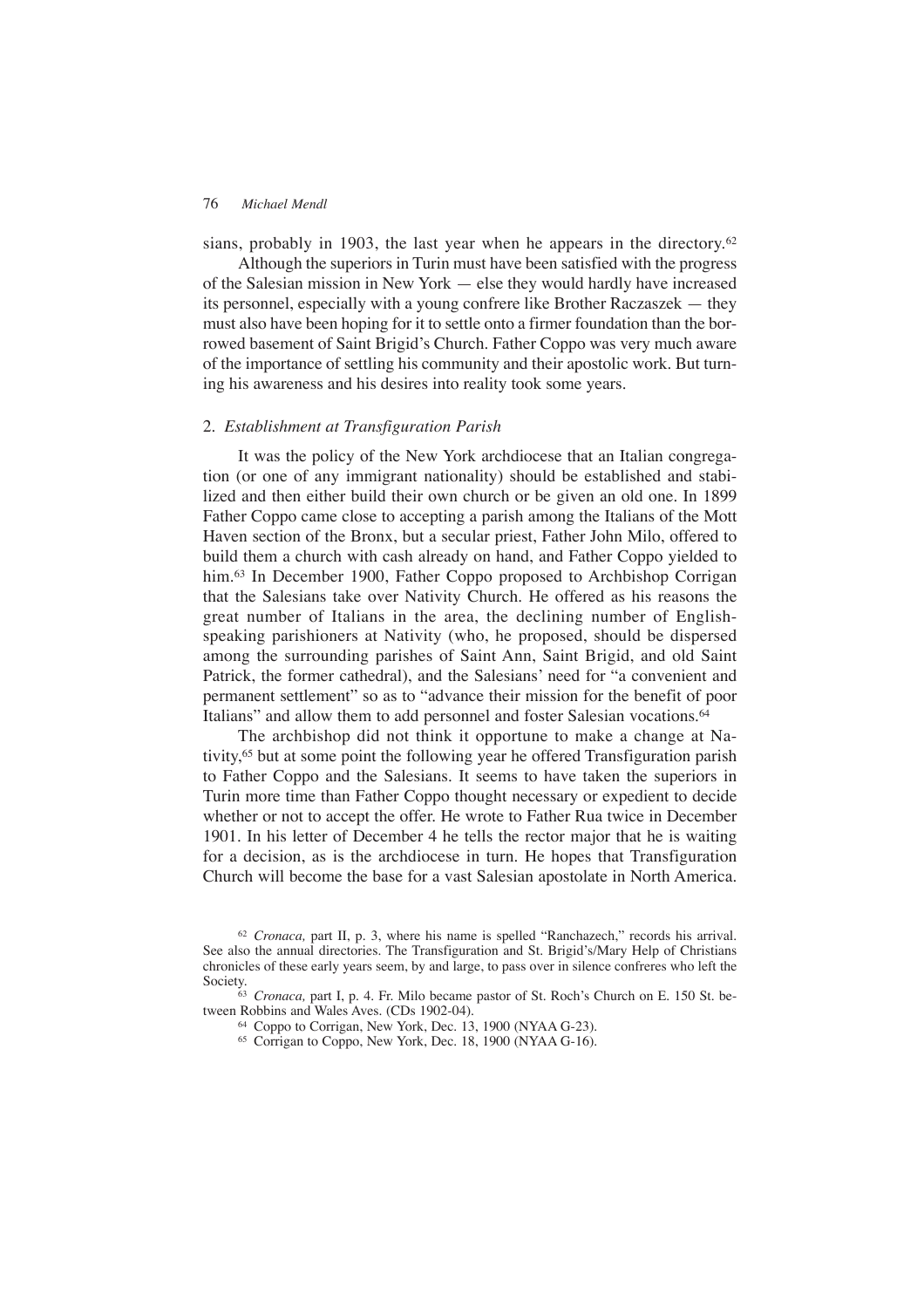He has just preached a mission for about 3,000 Italians at Epiphany parish. Because Transfiguration still has about 400 "American" parishioners, an English-speaking priest would be very useful and would be received with open arms. The Salesian priests already in New York and a Polish confrere that they expect will all be celebrating two Masses every Sunday and sometimes preaching three times; so another priest would not be excessive at all and would help with the vocations that Father Coppo anticipated in great numbers. Just eight days later Father Coppo sent his Christmas greetings to Father Rua and repeated the urgency of a decision regarding Transfiguration and the desirability of having an English-speaking priest.<sup>66</sup>

The expected Polish confrere was Father Joseph Zaniewicz, whom the 1902 directory identifies as part of the community of Transfiguration parish. In 1897 Zaniewicz was a perpetually professed seminarian at the Oratory in Turin and would have been ordained there in 1901. As early as December 1900, Father Rua was writing to Father Coppo about a Polish cleric destined for New York; he mentions him again (still not by name) in a letter of October 1901. Although the 1902 directory places Father Zaniewicz at Transfiguration, the house chronicle is silent about him (see note 72 below). So we do not know just when he came to New York; but another letter from the rector major to Father Coppo gives a clue: in February 1902, Father Rua informed the New York leader that the cost of Father Zaniewicz's trip from Turin to New York was 300 "francs." <sup>67</sup>

The Polish priest's experience among his New York confreres was not a happy one, evidently. By mid-September he had moved out of Transfiguration and taken lodgings with a female housekeeper in a part of the city inhabited by his co-nationals. Father Rua was quite disturbed.68 Father Zaniewicz became completely alienated from the Salesians, even insulting Salesian Bishop Giacomo Costamagna when that prelate called on him. Fathers Borghino, Coppo, and Gusmano wrote back and forth about the priest until he

<sup>66</sup> Coppo to Rua, New York, Dec. 4, 1901 (ASC 38.CA 9807 fol. 3319 D12/E1-3). Coppo to Rua, New York, Dec. 12, 1901 (ibid., fol. 3319 E4-6). *Cronaca,* part I, p. 6, reports: "Nel Dicembre [1901] l'Arcivescovo Corrigan promise ai Salesiani la Chiesa della Tranfigurazione [sic], a Mott st." If Fr. Coppo on Dec. 4 was "waiting for a reply" from the superiors, the offer must have come at least several weeks earlier; and if the superior chapter did not discuss the matter until Dec. 23 (see below), it is unlikely that the archbishop confirmed the transfer of the parish to the Salesians before January.

<sup>67</sup> See the annual directories; Rua to Coppo, Turin, Dec. 5, 1900, Oct. 7, 1901, and Feb. 17, 1902 (NRP Borg 1).

<sup>68</sup> See Rua to Coppo, San Benigno, Sept. 21, 1902; also from Turin, Oct. 24, 1902 (NRP Borg 1). There is no insinuation of immoral conduct on Fr. Zaniewicz's part, but discomfort at the potential for scandal is evident.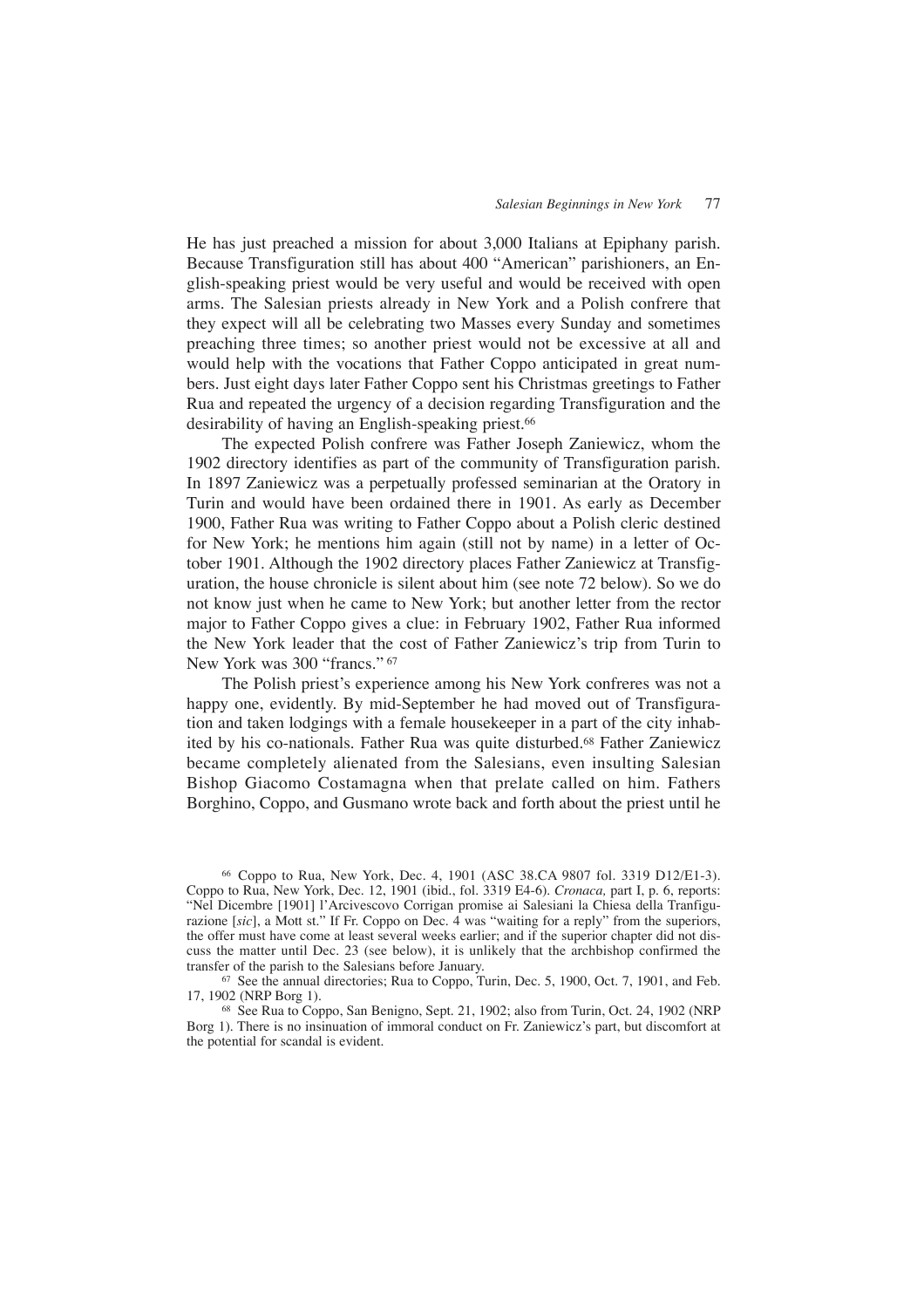was finally granted a rescript of secularization and incardinated in the New York archdiocese in 1908.<sup>69</sup>

The superior chapter took up the subject of Transfiguration parish at its December 23 session. The minutes record:

> Fr. Coppo writes from America that the archbishop of New York wishes to entrust to us in that city a parish especially for the Italians. The chapter accepts it, recommending that the works be maintained where we first settled in the city with great advantage to our compatriots.<sup>70</sup>

The actual transfer of parish administration was delayed by a fire that seriously damaged the church and by some squabbling with Father Thomas McLaughlin, the outgoing pastor, over the parish debt.<sup>71</sup> But on May 1, 1902, the little community relocated from their East 12th Street apartment to the Transfiguration rectory at 29 Mott Street and assumed responsibility for the parish. The Salesians were Fathers Coppo, Scagliola, Villani, and probably Zaniewicz, seminarian Brothers Ferrazza and Raczaszek, and coadjutor Brother Squassoni.72

Once settled in their own parish, the Salesians faced a minor problem with another congregation of Italians, or more precisely, with their chaplain, Father Nicola Ferretti. Like the Italians at Saint Brigid, this congregation had been using the basement of Transfiguration for their worship while Father McLaughlin and his Irish-American congregation used the church proper.73 Father Ferretti must have been reluctant to move, and perhaps some of his

<sup>69</sup> See Gusmano to Coppo, Turin, [Jan.] 12, [1906?], Feb. 5, 1906, and Feb. 29, 1908 (NRP Borg 9); Borghino to Gusmano, New York, May 10, 1906, and Coppo to Gusmano, New York, June 14, 1908 (ASC S.319[72] U.S.A.).

<sup>70</sup> ASC D869 *Verbali delle riunioni capitolari,* vol. 1, p. 197 reverse, lines 13-16: "D. Coppo scrive dall'America che l'Arcivescovo di New York ci vuole affidare una parocchia in questa città, specialmente per gli italiani. Il capitolo accetta, raccomandando che si mantengano le opere stabilite nella nostra prima stazione in questa città con grande vantaggio dei nostri connazionali."

<sup>71</sup> DiGiovanni, pp. 169-70.

<sup>72</sup> The 1902 directory lists these seven confreres. *Cronica della Casa Salesiana dilla* [sic] *Parrocchia Trasfigurazione, Stati Uniti, Anno 1902-1938-1939*, p. 3, and Cronaca, part II, p. 6, give the date of the relocation. The Transfiguration chronicle informs us: "Il parroco fu il Rev. Ernesto Coppo, coadiuvato dal Rev. Giuseppe Villani, e dal Rev. Marcellino Scagliola. Nelle stesse [*sic*] anno venne in aiuto per la parte inglese il Rev. P. McCarthy." This document in the New Rochelle provincial archives (NY,NY/T.P./FOL 3) consists of 11 typewritten pages, apparently a carbon copy and probably a transcription of an original handwritten copy, bound into a blue folder with most of the title already imprinted. Several similar typewritten carbon copies of the *Cronaca,* part I, are also in the archives, along with a photocopy of the original cited in this paper.

<sup>73</sup> The reader is referred back to the Transfiguration baptismal records as reported on p. 63.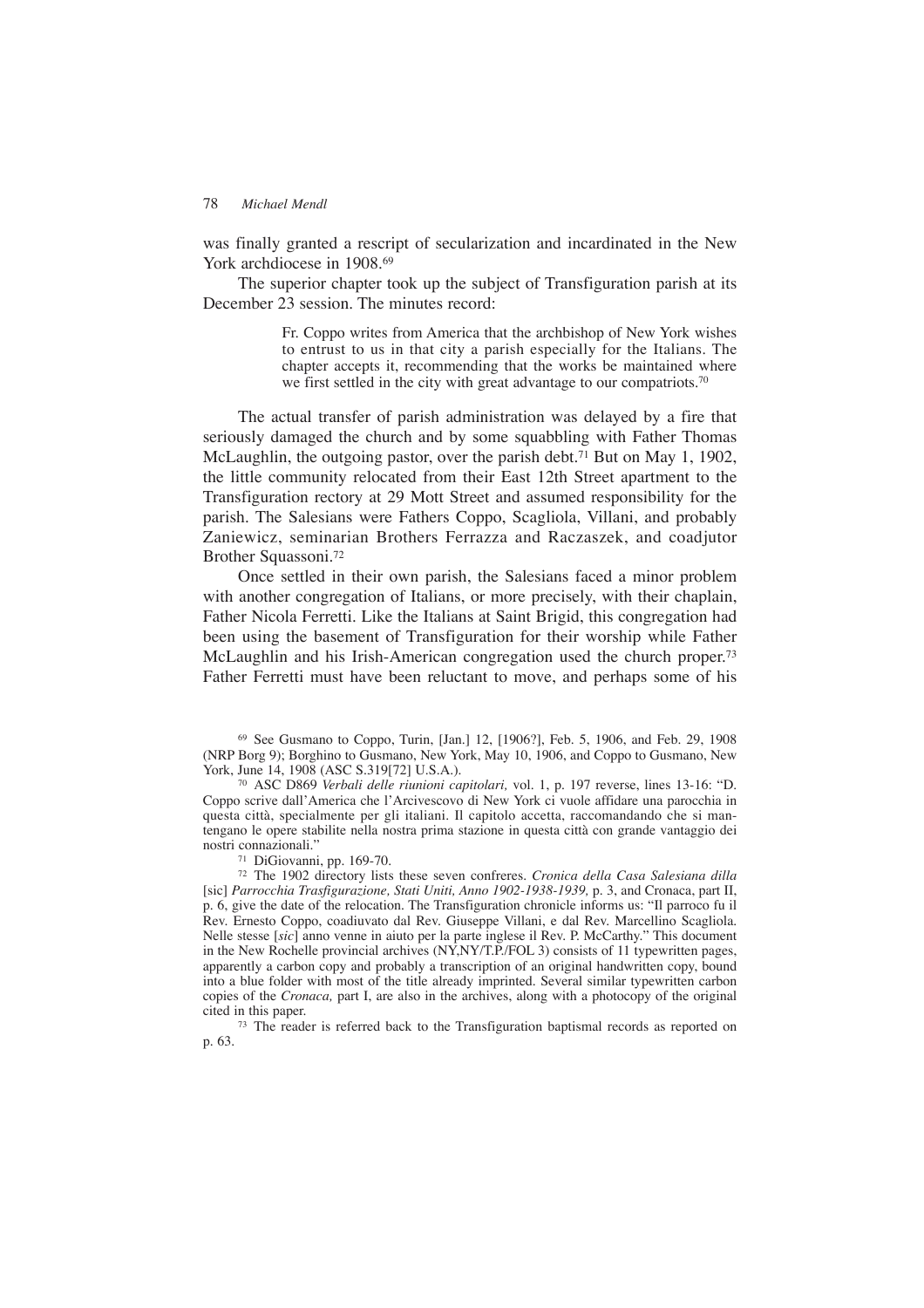basement congregation would have liked him to stay. But two Italian congregations in the same parish, each with its own pastor, presented an obvious problem. Father Coppo wrote to Archbishop Corrigan about this dilemma nine days before the Salesians moved in; he also informed him that, with fulltime parochial responsibilities, the Salesians would no longer be able to fulfill several chaplaincies, including pastoral care of the Italians at Epiphany parish.74

Father Coppo also enlisted the intercession of Monsignor John Edwards and others in the delicate matter of relocating Father Ferretti and uniting the Transfiguration Italians. Finally, three weeks after the Salesians had moved to Transfiguration, he wrote to Bishop Farley, who had assumed the administration of the archdiocese after the archbishop's death on May 5. Among other things he suggested that Father Ferretti might be able to look after Epiphany's Italians.75

A letter from the chancery to Father Coppo on June 5 informed him:

At a meeting of the Board of Consultors yesterday it was agreed to you [*sic*] and your Fathers jurisdiction aver [*sic*] the entire population (Italian as wel [*sic*] as other nationalities) within your parish limits....

P.S. I am also instructed to inform you that, when Father Ferreri returns to the United States, he will not assume charge of the Italians in your parish.76

The chronicle of Transfiguration notes: "A single congregation was formed, joining the Italians to the English-speaking parishioners who still remained, with services in both languages." <sup>77</sup>

The "Father Ferreri" of the chancery document is most likely a misspelling (note two other errors and a missing verb). The intended name is probably "Ferretti." The "supplemental" baptismal register of Transfiguration parish shows that Father Ferretti celebrated baptisms in the church basement up until July 6, 1902, and then did one last baptism on January 6, 1903 (these are the last entries in that register). The July-to-January gap could indicate that he was out of the country during that period.

It is less likely that "Father Ferreri" is Father Filomeno Ferrara (1874- 1910). He had once been a Salesian (1892-1896), had been ordained a secular

<sup>74</sup> Coppo to Corrigan, April 22, 1902 (NYAA G-17).

<sup>75</sup> Coppo to Farley, May 23, 1902 (NYAA I-5).

<sup>76</sup> New Rochelle Province Archives NY,NY./T.P./FOL 1: a typewritten document containing said letter and one other from 1908, obviously transcriptions of the originals, which apparently no longer exist.

<sup>77</sup> "Si fece una congregazione unica, amalgamando gl'Italiani el [*sic*] elemento inglese ancora rimasto, con servizio in ambo le lingue" (*Cronica della... Parrocchia Trasfigurazione,* p. 3).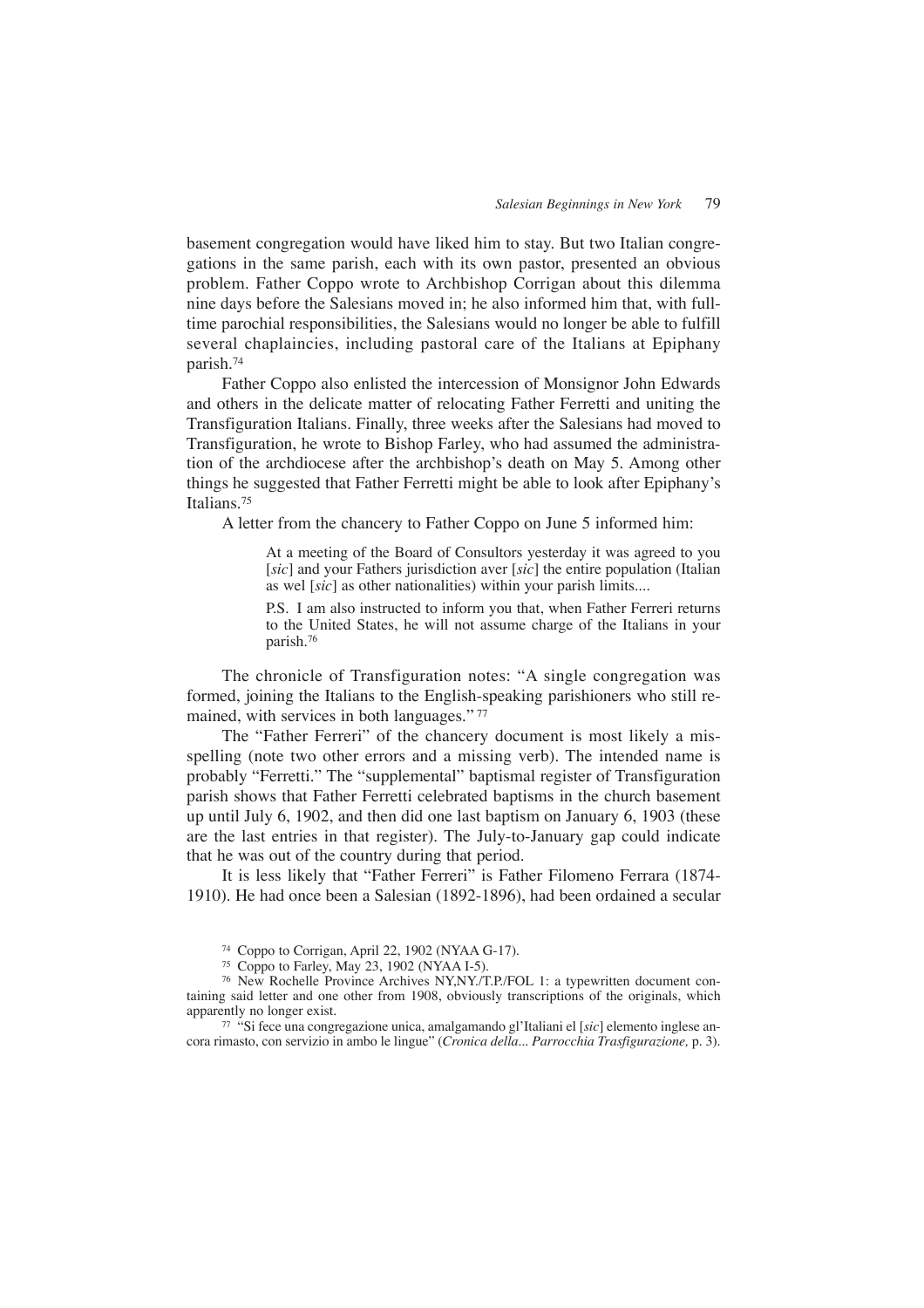priest, and had come to the United States bearing a recommendation from Father Rua. He rejoined the Salesians in New York, performing his first baptism at Transfiguration on May 2, 1903, and preaching at Saint Brigid's Church on the feast of Saint Aloysius, Sunday, June 21, 1903. He entered the novitiate at Troy in 1904 and must have been esteemed by his superiors from the start, for he was appointed the novices' confessor while himself a novice, according to the 1906 directory. He was professed, served one year in San Francisco, returned to Transfiguration, and distinguished himself as a confessor, preacher, and youth minister until his premature death by drowning.78

Although the Italian Salesians spoke some English, Father Coppo had been asking Father Rua for a native English-speaker. With the acceptance of a parish that included a portion of Irish Americans, this became all the more imperative. Father Rua, in turn, had recourse to Father Charles Macey, the superior of the Salesians in England, and Father Michael S. McCarthy was assigned to the New York mission. He probably arrived there in October 1902.79

Father McCarthy (1872-1957) was an Englishman professed at the English Salesian motherhouse at Battersea (London) in 1893. Ordained on September 19, 1896, he was almost immediately appointed the first director of the second Salesian house in England, at Burwash (March 1, 1897), but by May it had become expedient to recall him to Battersea, where he remained until he left for New York. He had a troublesome character and "found it very difficult to settle down anywhere." By October 1903 his discontent at Mott Street was known to Father McSweeney, who informed Archbishop Farley that the English Salesian would soon be returning to London. Back in England, he took a leave of absence from the Congregation and was advised, circa 1905, by Father Macey to return to New York; it does not appear that he did so. He returned to active service in his home province in 1907 and served in various Salesian works around England and Ireland until his death.<sup>80</sup>

With Father McCarthy's departure, Father Coppo continued to press for a

<sup>78</sup> Fr. Ferrara's St. Aloysius sermon is mentioned in BS 27 (1903), 315. The Rua recommendation to Fr. Coppo, dated June 28, 1902, is handwritten (like several for other individuals at various times) on a business card (NRP Borg 1). On the other details about him, see two anonymous documents, one Italian handwritten of 2 pp., one English typewritten of 1 p., in the Salesian studies files of Salesiana Publishers, New Rochelle.

<sup>79</sup> Rua to Coppo, Turin, Feb. 17, 1902, and Oct. 24, 1902 (NRP Borg 1). *The Catholic News* had reported in its May 17, 1902, issue that Fr. Coppo and four other priests, all speaking English, were serving at Transfiguration, and the sermons at all four Masses were in English (p. 18).<br><sup>80</sup> See William John DICKSON, *The Dynamics of Growth: The Foundation and Develop-*

*ment of the Salesians in England* (Rome: LAS, 1991), pp. 145-46 and *passim* (the quote is from p. 146); McSweeney to Farley, New York, Oct. 26, [1903] (NYAA D-13); Coppo to Albera, New York, July 5, 1906 (ASC S.319[72] U.S.A.), alluding to Fr. Macey's wish; and the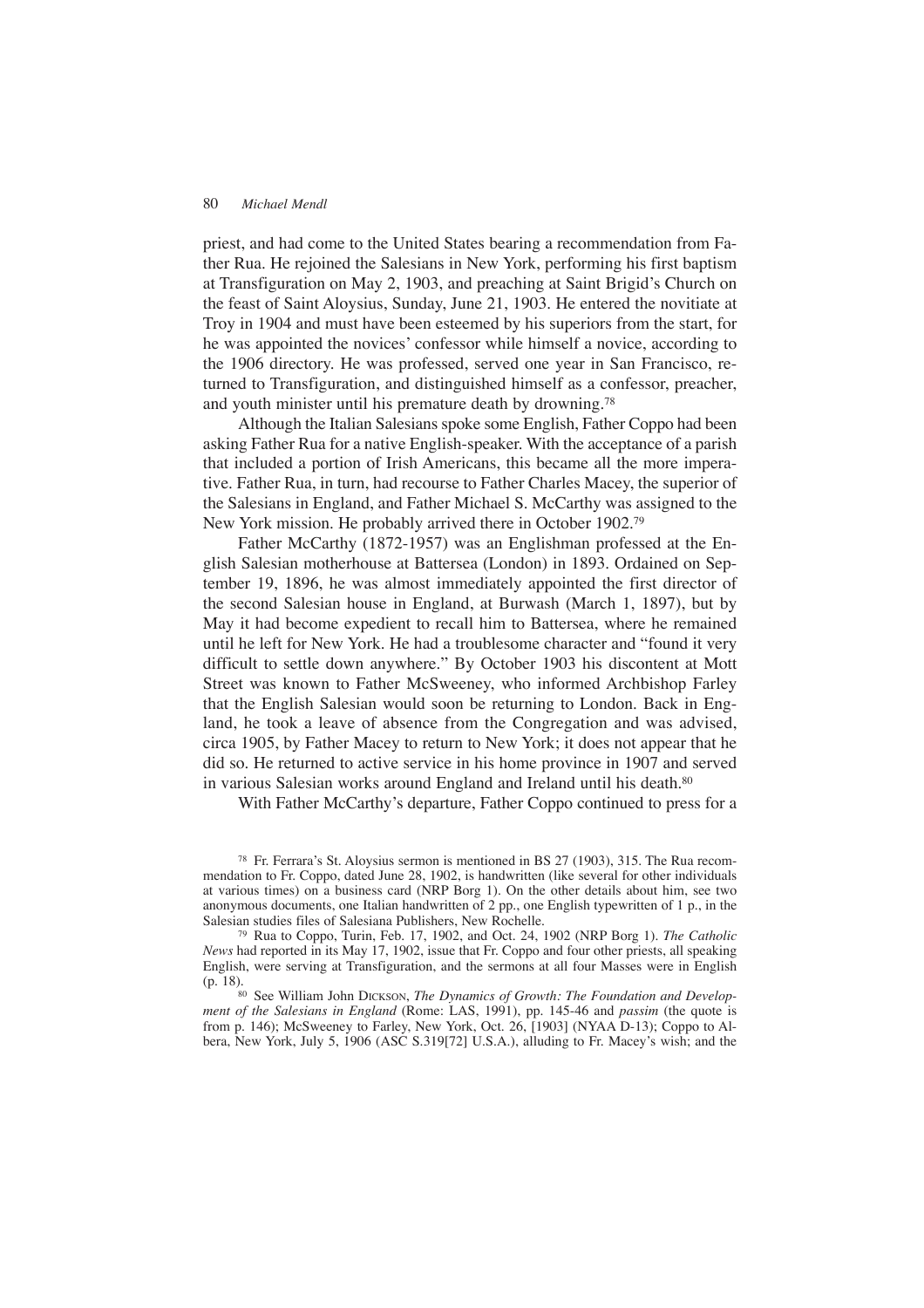priest who spoke English fluently. In three surviving letters from Father Rua to him, the names of Fathers Patrick Diamond (1863-1937) and Thomas Deehan (1874-1952) come up, apparently because Father Coppo had suggested them.81 Neither of these Irish Salesians was available when Father Coppo asked for them (if, indeed, he suggested their names), but both did come eventually to the U.S.

Diamond had been one of several Irish lads recruited by Archbishop John J. Lynch of Toronto for his diocese and sent to Don Bosco for priestly training, with the option of remaining with him. Like most of the youths, Diamond opted to stay. In 1883 he went off to Patagonia with Father Cagliero, who became vicar apostolic the following year and in 1887 ordained him. Father Diamond spent most of the next eighteen years in Patagonia and the Falkland Islands, with a four-year hiatus in London. The chronicler of Transfiguration records that Father Diamond was of great assistance to Father Coppo, the pastor, in dealing with the English-speaking people and the youngsters of the parish from 1905; there he worked until 1921, when he was sent to Corpus Christi parish in San Francisco. He served as pastor of Corpus Christi until his death. He was "of strong character, frank in speech, austere, sometimes seemingly to excess; but if he was rigid with others, he was no less so with himself." Yet he was a model in his dealings with the young, a popular preacher, and a great convert-maker.<sup>82</sup>

Deehan entered the Salesians, like many of his compatriots, through the school at Battersea. As a seminarian he was posted in Turin for a year as Father Rua's secretary. In 1901 the rector major asked him to go to Jamaica, where the Salesians were opening a new mission field. He was ordained the next year. By early 1904, Fr. Deehan was in San Francisco, and later that year he came to New York. Some years later he was assigned back to the West Coast, where he served in various parishes. He loved to teach catechism, and his preaching was simple, practical, and suited to the congregation; his priestly piety was admirable.<sup>83</sup>

directories for various years. The St. Brigid's letterhead that Fr. McSweeney regularly used has "189 " preprinted; in his Oct. 26 letter he neglected to correct it to 1903, which he did do in a letter he wrote on Nov. 23 (NYAA D-13). As already noted, the Transfiguration chronicle reports Fr. McCarthy's arrival in 1902 on p. 3.

<sup>81</sup> Rua to Coppo, Oct. 7, 1901; July 16, 1903; and Oct. 10, 1903 (NRP Borg 1).

<sup>82</sup> Obituary letter by Fr. Thomas DeMatei, San Francisco, undated 1937; *Cronica della...Parrocchia Trasfigurazione,* p. 4. See also *Dizionario biografico dei Salesiani,* p. 110; Dickson, pp. 45-59 passim; and a memoir by his longtime seminary and missionary companion, Fr. Patrick O'Grady (original in the San Francisco province archives). The *Dizionario* errs in stating that Fr. Diamond came to New York in 1903, an error originating, apparently, in Fr. DeMatei's letter; not only does the house chronicle date his arrival in 1905, but according to the 1905 directory he was still at Punta Arenas, Chile, as of Mar. 1 of that year.

<sup>83</sup> Obituary letter by Fr. Alfred Broccardo, Bellflower, Calif., Nov. 7, 1952; various directories.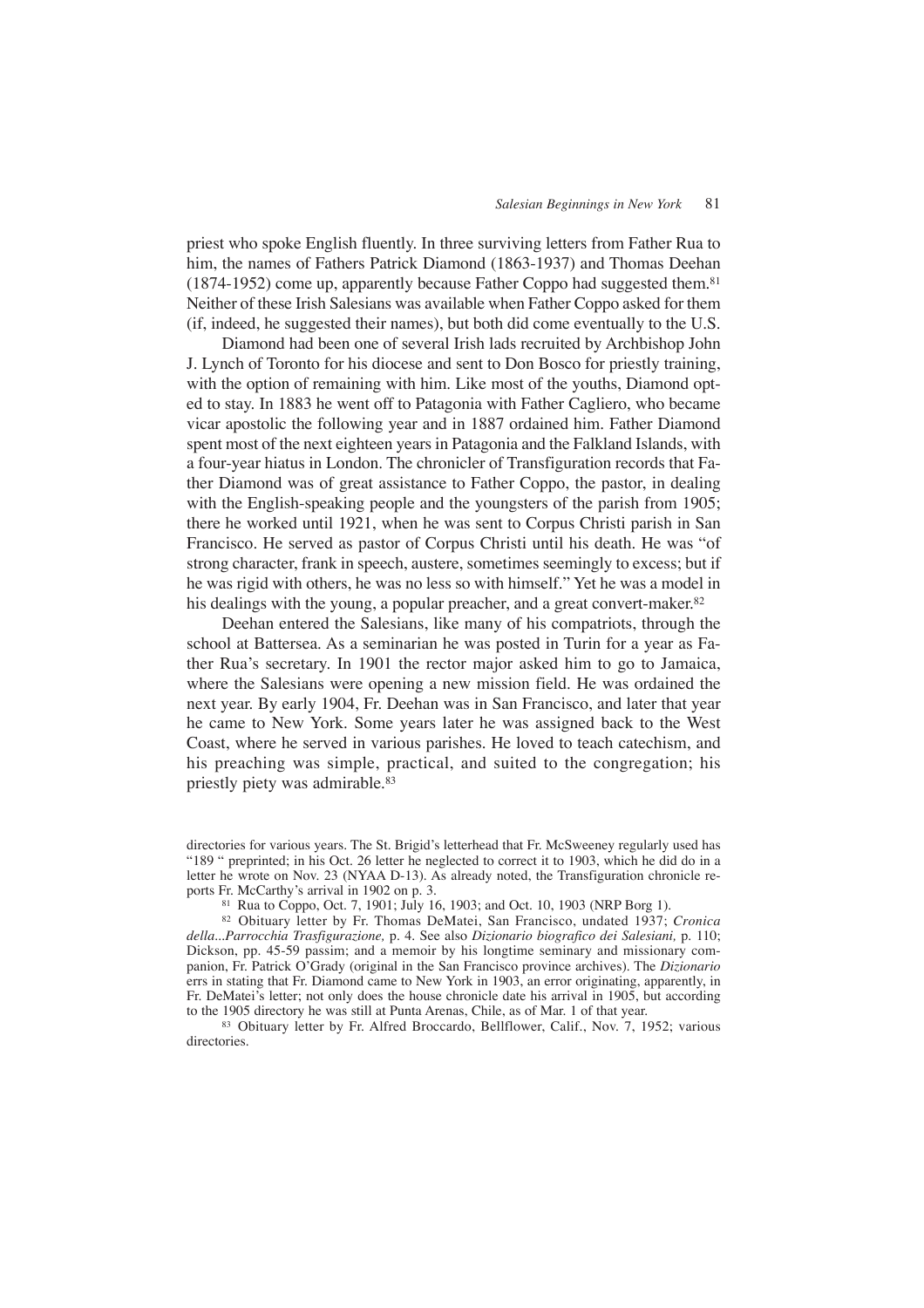## 82 *Michael Mendl*

Father Coppo's efforts to recruit an Irish confrere did not sit well with some of New York's Irish clergy. The influx of Italian priests, often unregulated by ecclesiastical authority, was disturbing enough. But, complained Father McSweeney to the archbishop:

> What is more dangerous is the fact that they want to have English speaking priests at their churches, so as to rope in the English speaking people, from whom they can get the money. Father Coppo has an Englishman named McCarthy, with the pretext that he needs him for the Americans of Mott St, who may be said to be non existent now. F. McCarthy is discontented there  $+$  is going back to London, soon I am told.

> What determined me to write about this now is the fact that this priest told me on saturday that F. Coppo has picked up some Irish priest to take his place and he F. Coppo [*sic*] has just asked me if I would object to this man officiating in our Basement + giving a sermon there in *English* every Sunday. The plea is that the Italian children don't understand Italian. There is abundant provision for all these children in our school + Sunday school, if they would but send them up to it. But some of the priests attending here seem to be helping to keep them + the people Italian, so that their occupation may last. The man, who is stationed here, is a regular family priest [*sic*], not a Salesian, who has with him his mother, sister + a nephew, an eccentric young man, whom he has made sacristan to keep things in the family.

> On the whole they are making it unpleasant for me  $+$  my assistant, and it would be a relief if Mgr. Edwards, who, Father Coppo tells me is the only one who opposes it, were to withdraw his opposition to the latter's starting a place of his own in Eleventh St, which is in this parish any how.

> There is great danger from a big influx of all kinds of priests getting in through Coppo + Cirigione. Apropos of the latter, he got almost nothing in the baskets last Sunday, except \$100 which Dr Burtsell put into in [*sic*]. The Italians returned the compliment by stealing his new overcoat worth \$50 + his new breviary. One of the Italian priests told me yesterday that Cirigione has only received \$8.00 in two months from them.84

This long complaint emphasizes again the tensions between the Irish and the Italian clergy, and it sheds light on an issue that will be discussed later,

The 1902 CD lists Fr. Joseph Cirringione as an assistant priest, with separate residence, at St. Philip Neri Church in the Bedford Park section of the Bronx (St. Anthony's Ave. and 202 St.). According to Mary Brown of the Center for Migration Studies, 209 Flagg Place, Staten Island, N.Y. 10304, Fr. Giuseppe Cirringione, a Sicilian, preached at St. Brigid's in the early 1890s. The history of St. Philip Neri parish reports him as the first priest in Bedford Park, even

<sup>84</sup> McSweeney to Farley, New York, Oct. 26, [1903] (NYAA D-13).

The *Cronaca,* part II, p. 4, reports that in November 1901 a Fr. G. Cirrincione preached a mission of eight days with "happy results" to the Italians using the Epiphany church basement. In August 1902 a Fr. Ciro (an aspirant?) left the Salesians; it is doubtful they are the same man.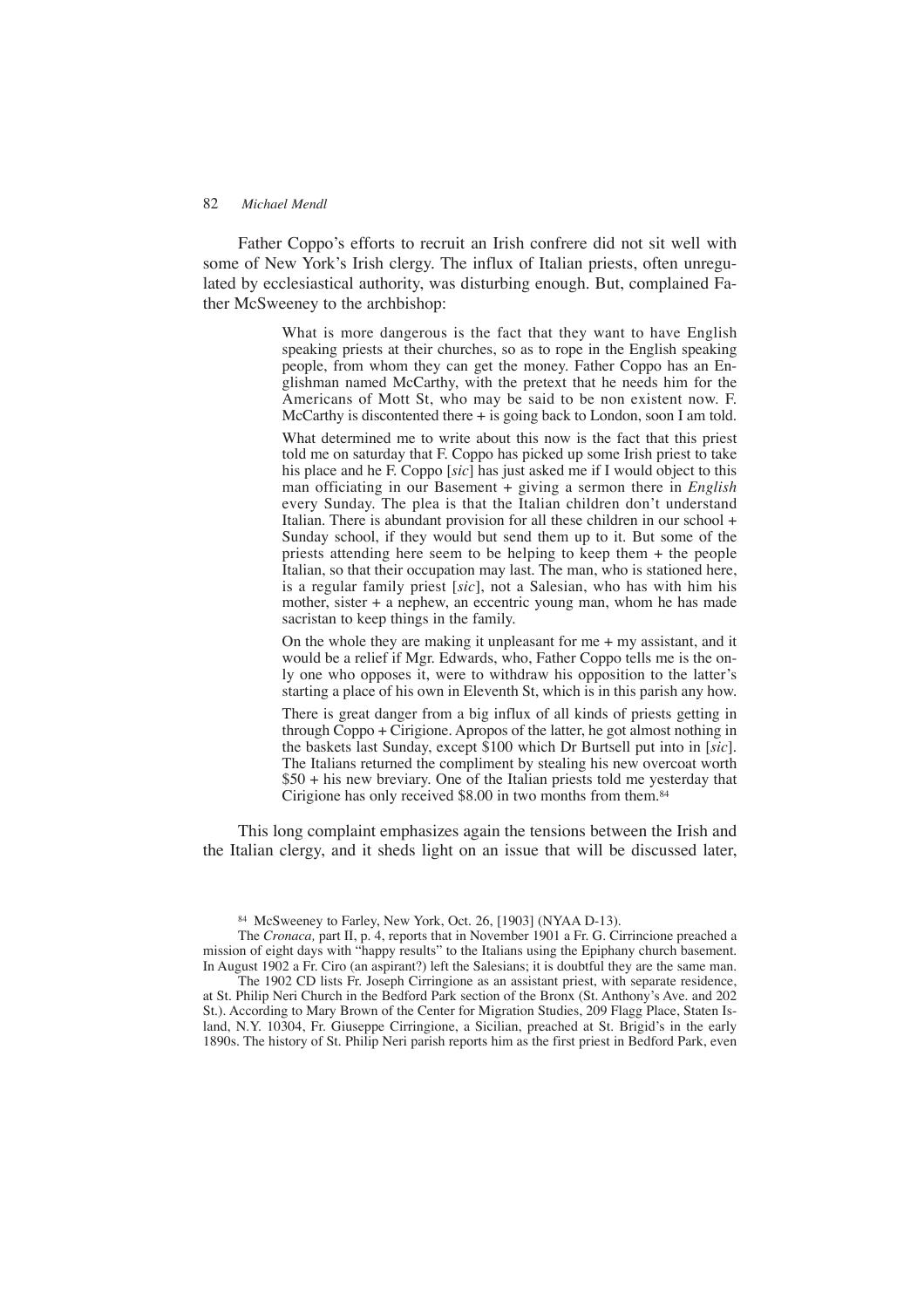namely the opposition to the Salesians' setting up their own residence within Saint Brigid's or Immaculate Conception parish.

On the other hand, a letter from Bishop John Farley to Father Rua a year earlier gives us an insight into the esteem that the sons of Don Bosco had won for their Society and their founder. Under the date is an indication that he had been sent a holy card of Don Bosco and Father Francesia's *Vita popolare di Don Bosco.* The letter reads:

> In conformity with the wishes indicated to me in your circular letter of last July 30, I enclose testimony for the Holy Father to the effect that the cause of the canonization of Fr. John Bosco ought to proceed. I offer this sincere opinion that so holy an undertaking might have a happy outcome, to the glory of the Church and as a due reward of Don Bosco's virtues.85

In the first full year of Salesian administration of Transfiguration parish, 1903, there were 412 Italian baptisms, 16 Irish, and 5 other — all recorded in a single register, except for the one that Father Ferretti performed on January 6. Yet there must have remained a quite substantial non-Italian population, for a parish mission at the beginning of Lent in 1904 was divided: two weeks preached by Irish-American Passionists for the English-speaking parishioners, and two weeks preached by Italian Passionists.<sup>86</sup>

The Salesians immediately faced the problem of parish indebtedness and of convincing their new Italian parishioners to contribute to the church. They poured their energy into organizing every aspect of parish life: societies, recreational activities, catechism classes, and drawing back to the sacraments those whose religious practice had fallen off. In September 1902 they reopened the school, which low enrollment and lack of funds had forced Father McLaughlin to close, bringing in Mother Cabrini's Missionary Sisters of the Sacred Heart to staff it. Before long the church

<sup>85</sup> Farley to Rua, New York, Aug. 18, 1902 (ASC A2590807 [new system]): "In conformità ai desiderii espressimi con lettera circolare in data 30 Luglio u.s. unisco alla presente l'istanza al S. Padre all'effetto di procedere nella causa di canonizzazione del Sac. Giovanni Bosco. Faccio voti sinceri perché si santa impresa abbia felice risultato a gloria della Chiesa ed a premio della virtù di D. Bosco."

<sup>86</sup> *The Catholic News,* vol. 18, Feb. 23, 1904, p. 18.

before the parish's founder, Fr. Daniel Burke. In the first years of the new century he is said to have founded Immaculate Conception parish in Williamsbridge, the Bronx. The New York Times in December 1903 reported his disappearance and reappearance; he claimed that thugs had kidnapped him to intimidate him into repaying a loan he had taken out to lay the church basement. He claimed that the loansharks were still after him and fled to Sicily, leaving his father in New York. (Brown to Mendl, Staten Island, May 27, 1996). The 1903 CD did list Fr. Cirringione in Williamsbridge at a St. Peter's Chapel for the Italians (no address, listed that one year only); in 1904 he appears in the CD only in the index.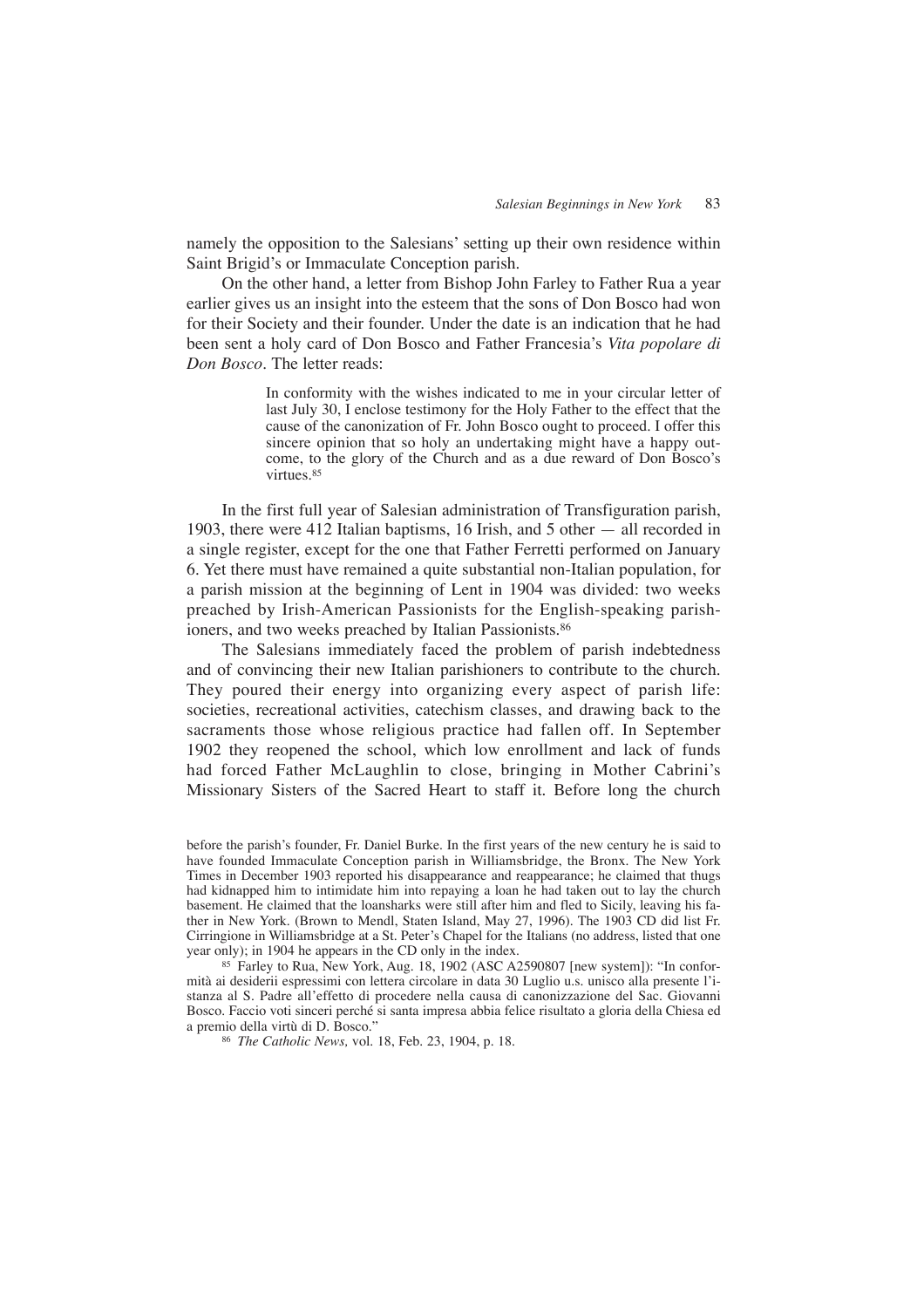was filled at Sunday Masses, "and it was evident that the Lord was blessing their work." <sup>87</sup>

In order not to abandon the Italians of Saint Brigid's, they hired Father Michelangelo Mauro to continue their pastoral care, paying also for his apartment; on Sundays the seminarian Ferrazza went from Mott Street to 8th Street to assist him.<sup>88</sup> The *Cronaca*, to be included in the documents below, shows that the Italians of Saint Brigid were unhappy with this arrangement. So was the pastor, Father McSweeney, whose long letter of complaint to Archbishop Farley has already been quoted. The unnamed "family priest" of that letter is Father Mauro, as becomes clearer in a follow-up letter of one month later: "I have not much complaint to make [against the Salesians]. My displeasure has been, as I stated in my last letter, with a priest secular whom they put in charge, when they moved to Mott St." In the pastor's opinion, the Salesians had enough manpower

> to take charge of the Lower church and I think it is in the interest of the Italians that they should continue in care of them. They have succeeded in gathering quite a Congregation of them, having now four masses on Sundays and I feel that, if they left, it would cause their dispersion. The secular Italian priests don't seem to draw them as well.<sup>89</sup>

The Salesian directory for 1903 shows six confreres laboring for the Italians of New York: Father Coppo, the director; Fathers Villani and Zaniewicz; Deacon Ferrazza; <sup>90</sup> coadjutor Brother Squassoni; and seminarian Brother Raczaszek. Although Father McCarthy is not listed, it is certain that he was there too.91 Father Zaniewicz, on the other hand, had moved out on his own. Since Don Bosco's sons were looking after not only Transfiguration but also,

<sup>87</sup> "...ed era evidente che il Signore benediva l'opera loro" (*Cronica della... Parrocchia Trasfigurazione,* p. 4); *The Catholic News,* vol. 17, May 2, 1903, p. 1; vol. 18, July 16, 1904, p. 18; *Transfiguration Church: a church of immigrants,* pp. 16-17.

<sup>88</sup> *Cronaca,* part I, pp. 6-7; part II, p. 4; DiGiovanni, p. 170. Although Fr. Mauro appears several times in the *Cronaca,* he is not listed in any of the CDs of the period. He is probably "the Italian priest" whom Fr. McSweeney employed as early as 1893 "to attend to the Italians in the basement church" of St. Brigid, and who "had his mother, sister, and nephew living with him" (DiGiovanni, p. 167); these same personages were living with Fr. Mauro when the Salesians provided rooms for him in 1903 while he attended to St. Brigid's Italians in their stead (*Cronaca,* part I, p. 9).

<sup>89</sup> McSweeney to Farley, New York, Nov. 23, 1903 (NYAA D-13).

<sup>90</sup> Ferrazza was ordained deacon during Easter week (*Cronaca,* part II, p. 5).

<sup>91</sup> Vol. I (Europe) of the 1903 directory indicates that Fr. McCarthy will be found in vol. II (the Americas), whereas he is not. This is probably just one of those secretarial oversights or printer's errors that occasionally happen. Fr. Rua's letter of Oct. 24, 1902, fairly certainly indicates that he arrived in New York around that time, and as we have seen, Fr. McSweeney notes his presence at Transfiguration in Oct. 1903. Both the 1904 CD and the 1904 directory list him among the priests at Transfiguration.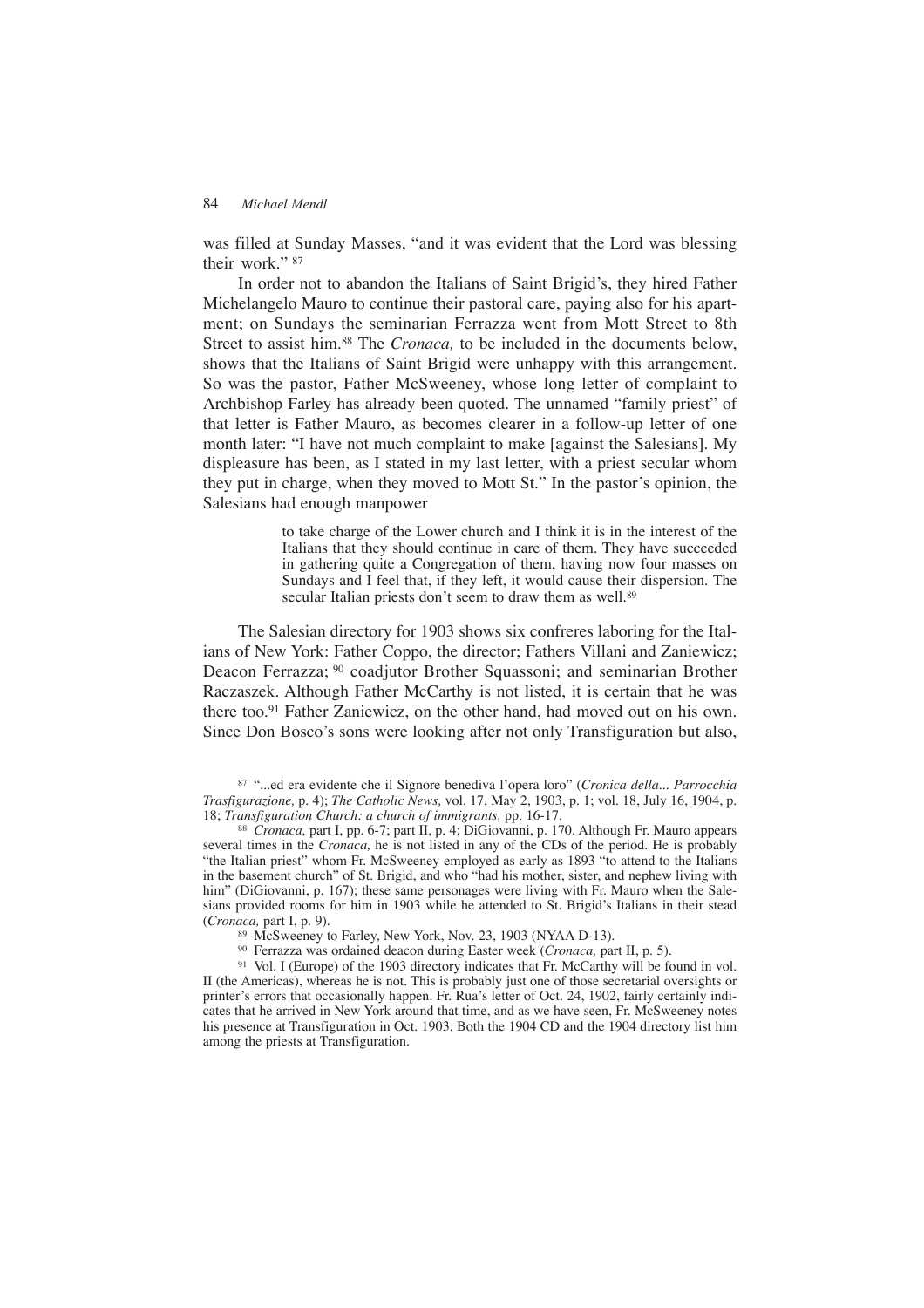through Father Mauro and Brother Ferrazza, the Italians of Saint Brigid Church, and since negotiations were underway for acquiring property and opening a school and house of formation in Newark, New Jersey, additional personnel was necessary.

This was the situation when Father Paolo Albera made his visitation to the Salesians of New York in March of 1903.

# **IV. The Extraordinary Visitation**

## 1. *Father Paolo Albera in New York*

Father Albera and his secretary, Father Calogero Gusmano, left San Francisco on Sunday, March 1, 1903, and travelled comfortably by train for five days to Chicago. Father Gusmano marvelled at the smooth ride and all the amenities that rail passengers enjoyed in those days, right down to having their shoes shined by the porters overnight. The ride was so smooth, writes the secretary, that they could have said Mass in their compartment — but he was not sure that the Sacred Congregation of Rites would have approved.<sup>92</sup>

In Chicago they were guests of the Servite community, whose superior, Father Thomas Moreschini, gave them a tour of what was then America's second-biggest city (1,900,000 inhabitants). On Friday they proceeded to Cleveland (population 400,000), where Father Coppo met them, and together they called on Bishop Ignatius F. Horstmann to discuss the possibility of opening a Salesian trade school there. Father Albera liked the prospects, but finding personnel would be difficult.

Bishop Horstmann had written to Father Rua more than a year earlier, offering the Salesians a high school and a juvenile correctional institution, "assuring them that charity would provide abundant means" for the works. The superior chapter replied that it would be at least six years before they could possibly accept.<sup>93</sup> This is a constant refrain in the minutes of the supe-

<sup>92</sup> The last two installments of Fr. Gusmano's series (BS 29 [1905], 201-02, 228-31; Eng. ed. 5 [1906], 82, 102-03), cover their transit through Chicago, Cleveland, Buffalo, New York, London, and Paris. The English edition of the *Salesian Bulletin,* unlike the otherwise more detailed Italian version, informs us that they left San Francisco on Mar. 1 (p. 82). See also Albera to Lazzero, document 2 below.

<sup>93</sup> ASC D869 *Verbali delle riunioni capitolari,* vol. 1, p. 199 reverse, lines 21-23, session of Mar. 28, 1902: "Il Vescovo di Cleveland negli Stati Uniti, ci vuol dare un collegio, e una casa di correzione per i giovanetti, asserendo che la carità sarebbe abbondante di mezzi. Il Capitolo fa rispondere che prima che possiamo accettare ci vorranno almeno sei anni."

Cleveland, a port on Lake Erie, was for a very long time the largest city in Ohio (until surpassed by Columbus during the 1980s) and is the second-oldest of the state's six dioceses.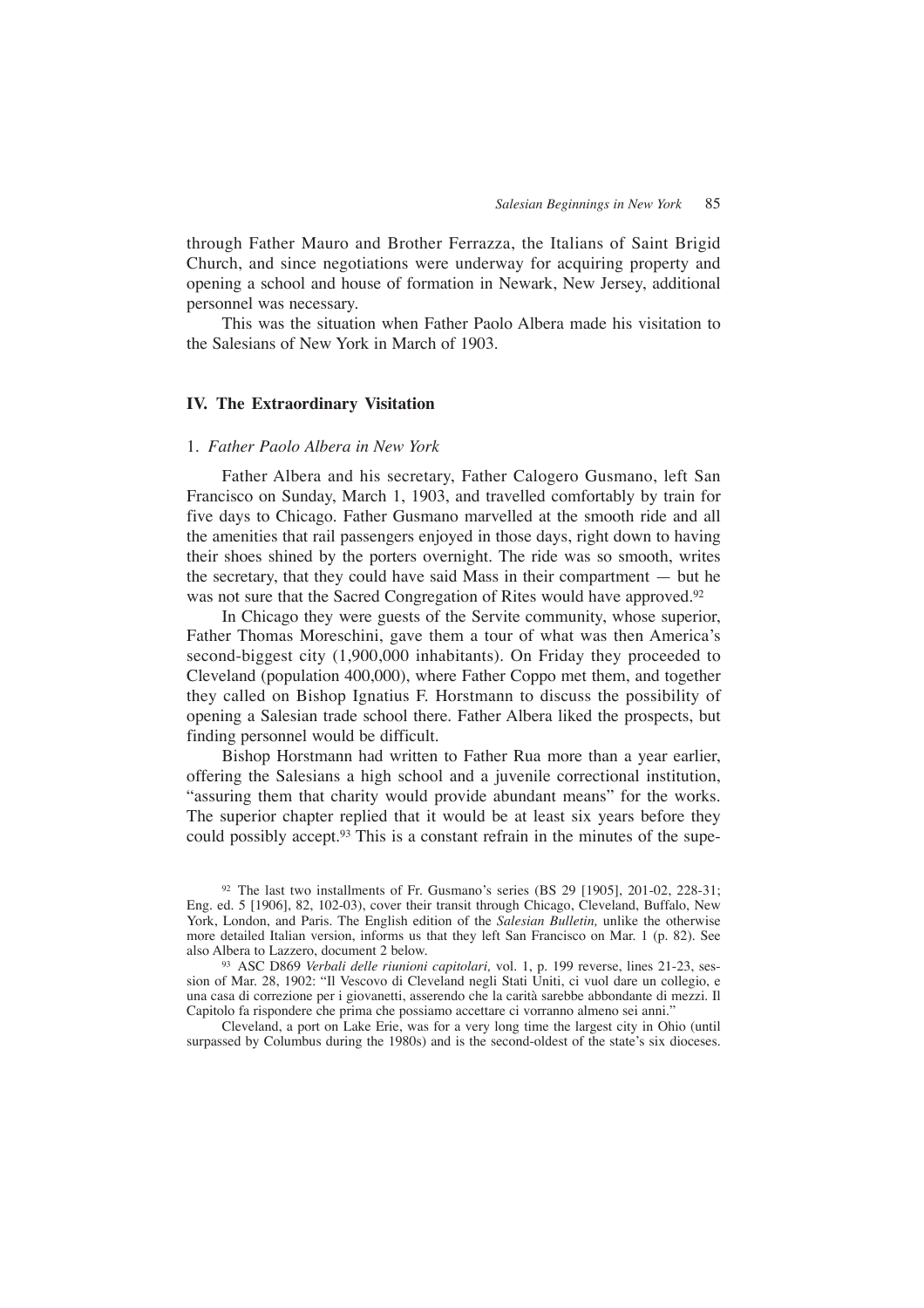rior chapter during these years.<sup>94</sup> But evidently the bishop persisted, or Father Albera is not likely to have called on him.

On Saturday, March 7, Fathers Albera, Coppo, and Gusmano were in Buffalo, whence they hastened on to New York, arriving the next morning at nine o'clock. When they reached Transfiguration by streetcar, it was pouring rain, but a mob of people outside the church was waiting for one Mass to end so that they could attend the next one. The open and generous Catholicism of the faithful impressed Father Gusmano most favorably.

New York seems to have enthralled Father Gusmano: he writes with fervor about the city, its Italians, the Church and its schools, and the Salesians. The two travellers stayed at Transfiguration and visited Saint Brigid's. At the former the parishioners were mostly from Liguria and southern Italy, and in the neighborhood Protestant missionaries were quite active among the immigrants. While the Protestants offered free schooling and other advantages, the Salesians were still struggling to teach the Italians the necessity of supporting the church and its school financially. Because of the immense number of Italians in New York and the scarcity of Italian-speaking priests and religious, Father Albera urged his confreres to promote vocations, specifically by opening a house for adult candidates (Sons of Mary).

One day during his stay, Father Albera crossed the harbor to Newark "to inspect a proposed site for an apostolic school for adult aspirants to the ecclesiastical state." <sup>95</sup> The property for this site belonged to one Father Morelli, who had offered it to the Salesians more than a year earlier. Father Rua had liked the idea but hesitated to give Father Coppo permission to make the purchase because of lack of financial resources and of personnel. A few weeks before Father Albera arrived, he finally sent written authorization for the purchase.96

Father Felice Morelli (1843-1923) had arrived in New York in 1888 as a

In 1903 the diocese covered the northern half of the state and included about 250 parishes. Many German, Slavic, Italian, and Hungarian immigrants had settled there.

Ignatius Frederick Horstmann (1840-1908), a native of Philadelphia, was Cleveland's third bishop (1892-1908). He showed a special care for immigrants and for Catholic education. See John J. DELANEY, *Dictionary of American Catholic Biography* (Garden City, N.Y.: Doubleday, 1984), p. 264; L.P. CAHILL, "Cleveland, Diocese of," *New Catholic Encyclopedia* (New York: McGraw-Hill, 1967), 3:953.

<sup>94</sup> See, e.g., p. 204 reverse, lines 50-51, session of Nov. 1, 1902: "Si studia il personale di molte case. Per la penuria di invidui si constata la necessita di non aprir nuove case per alcuni anni."

<sup>95</sup> *Salesian Bulletin* 5 (1906), 103.

<sup>96</sup> Rua to Coppo, Turin, Feb. 17, 1902 ("la mancanza di mezzi e più ancora la mancanza di personale"), and Jan. 22, 1903 (NRP Borg 1). For more on Fr. Morelli's property, see Albera to Coppo, Turin, June 7, 1903, document 4 below, and also Coppo to Rua, Aug. 4, 1903, in the narrative below.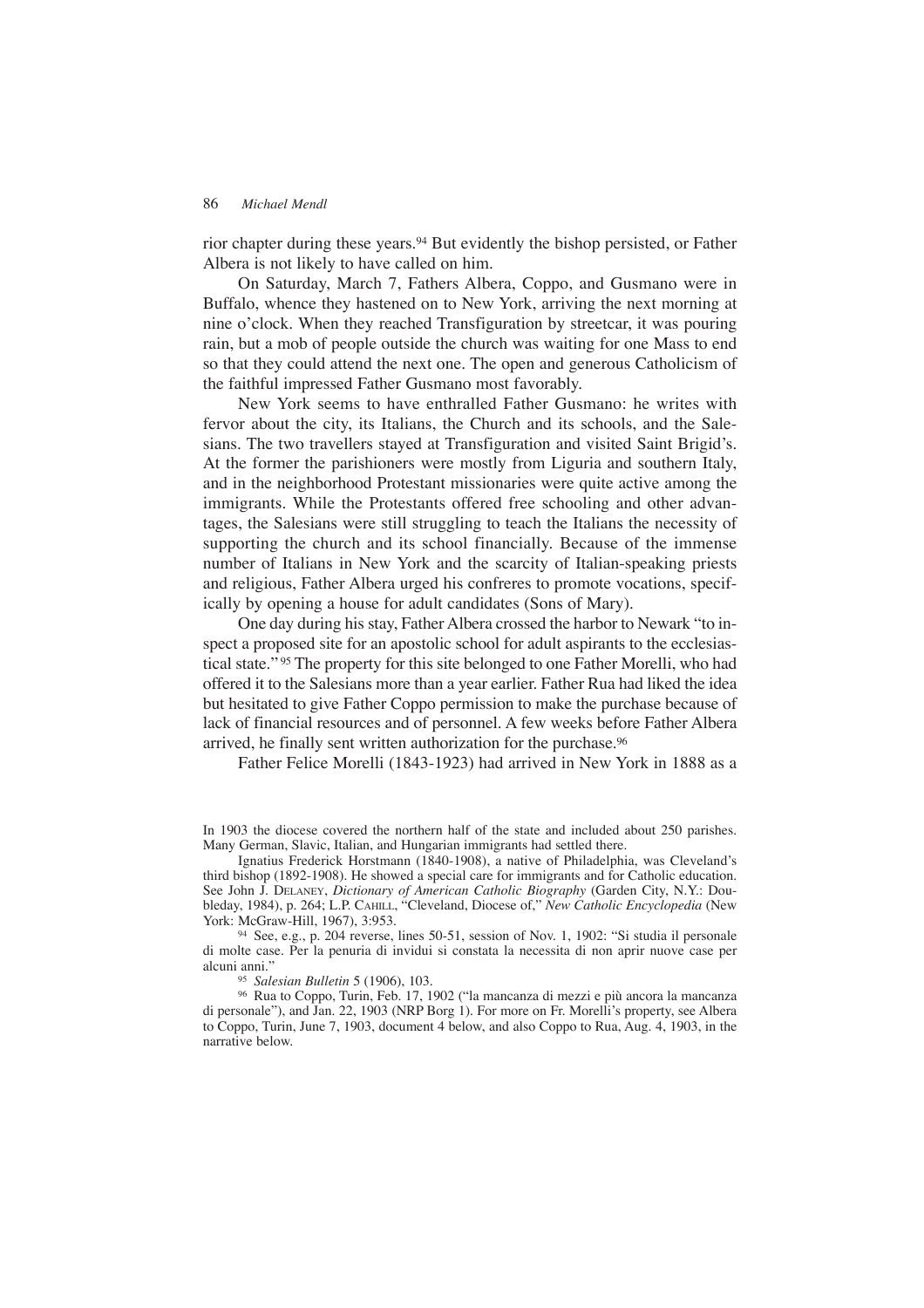member of the Scalabrinians. The Scalabrinians were becoming very involved with the Italian immigrants, especially at Saint Joachim and Most Precious Blood parishes. Father Morelli, born at Castelnuovo Pesaro and ordained in 1868, had a history of financial irregularities in Italy and continued that history in New York as pastor of Saint Joachim (1888-1890) and provincial superior (1890-1893), causing a great deal of grief and even scandal to Bishop Scalabrini, Archbishop Corrigan, the Italian community, and others. More positively, he and Bishop Scalabrini were instrumental in bringing Mother Cabrini's Missionary Sisters of the Sacred Heart to New York. Completing his five-year commitment to the Scalabrinians, he went to Newark, where he became pastor of the Italian parish of Saint Philip Neri (14 Grove Street; the parish is now closed, a victim of continued demographic change). Father Morelli died at New Brunswick, New Jersey.97

Father Albera called on the new archbishop of New York, John Farley (promoted the previous September), and on various Salesian Cooperators and religious communities; these had been very generous to the Salesians since 1898 with their financial and moral support. Everyone from the archbishop down received the visitors very warmly. Crowds came to hear Father Albera preach and to entertain him with musical and dramatic presentations.

The visitors and Father Coppo used the subways and elevated trains to tour the city, including Brooklyn. Father Gusmano seems to have been surprised that they could ride all day for a nickel.<sup>98</sup> As mentioned earlier, he admired the Brooklyn Bridge, devoting a whole column of the *Bollettino salesiano* to describing it.99

According to the chronicle of the house, a delegation of Italians from Saint Brigid's Church petitioned Father Albera for the return of the Salesians to care for them pastorally, and the catechist general "promised to speak to the superior chapter so that our community could return and act on its own in the area of Saint Brigid's Church." The delegation let it be known how sorely the Salesians were missed, and "during this whole year [1903] they implored the superiors by letter to allow us to live once more in their midst." <sup>100</sup>

Regrettably, Father Gusmano gives few dates. But an attentive reading of his articles informs us that they sailed from New York aboard the *St. Paul*

<sup>97</sup> See DiGiovanni, pp. 129-48, 176-79, 184-87; CDs 1901, 1903. I also consulted Mary Brown by telephone, Apr. 28, 1995.

98 "25 centesimi" (Italian ed., p. 230). The exchange rate was roughly five lire to the dollar (see Coppo to Rua, BS 24 [1900], 283).

<sup>99</sup> In ASC R30002 Viaggi in America, I found Fr. Gusmano's notes about the Brooklyn Bridge in Quaderno BO500330 "Quasi tutto su U.S.A.," but there was in the notebook practically nothing else connected with the travellers' stay in New York.

<sup>100</sup> *Cronaca,* part I, p. 8; cf. Part II, p. 5. See document 1 below.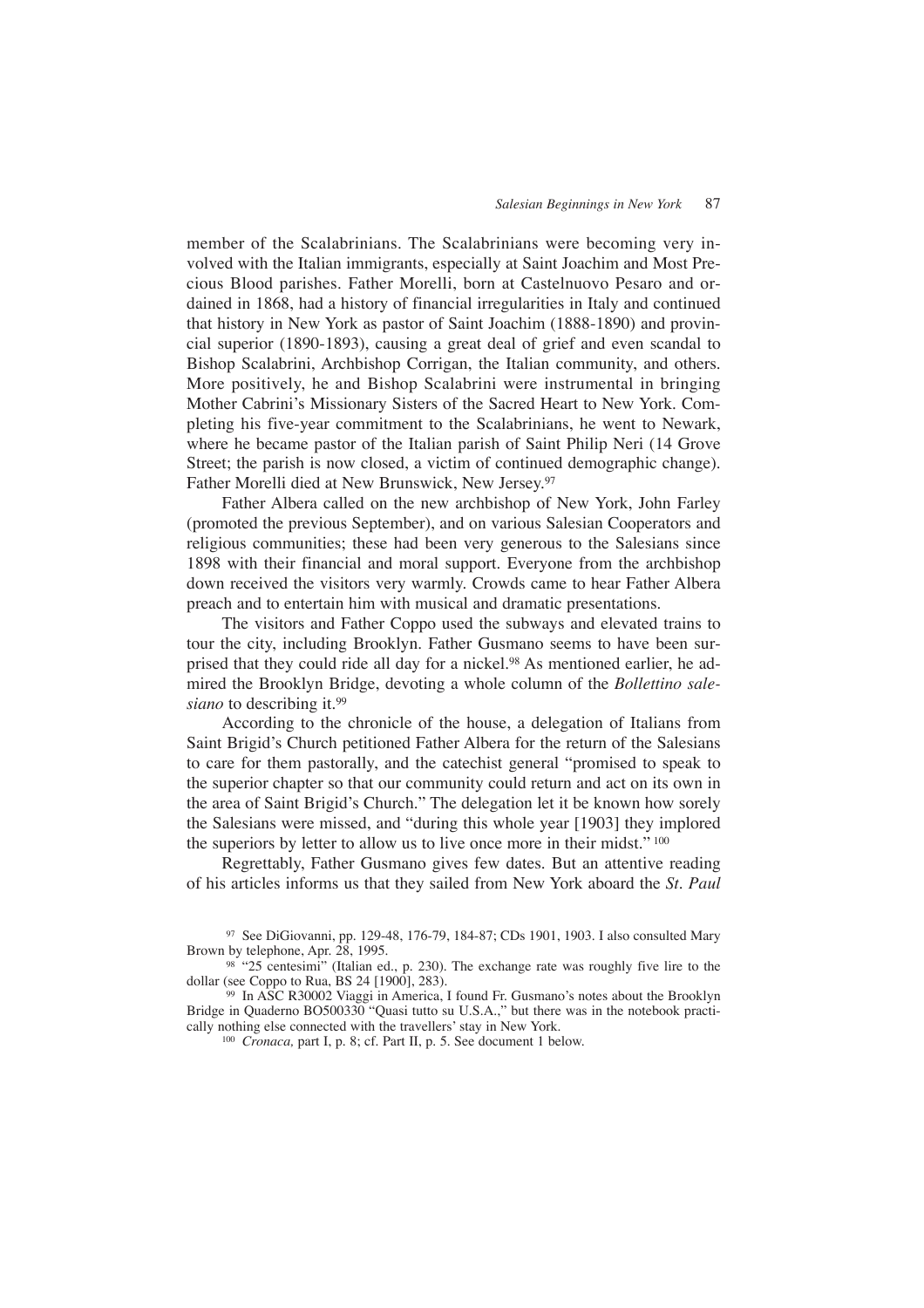on March 18 and reached London on March 26 after a voyage extended by one day because of a rough sea off the English coast.101

# 2. *Aftermath of Father Albera's Visitation*

The superior chapter's minutes for May 11, 1903, following Father Albera's return to Turin, contain this item: "The bishop of Cleveland would like to have a priest and a coadjutor for an orphanage. The chapter wished to extend its works in the United States, but for the present it lacks personnel." <sup>102</sup> It seems that the good bishop did not give up, for the minutes of October 7, 1903, note: "The bishop of Cleveland would like the Salesians for his mission. We replied that we cannot accept." 103

At the same October session a request for a priest for the Italians in Texas was also refused. This petition had come the previous month from Bishop Edward Joseph Dunne of Dallas,104 who reported an estimated 200 Italian families in his diocese, mostly from southern Italy, who would soon be lost without a good priest to give himself to them. The bishop, writing from New York, must already have spoken with Father Coppo, for his letter to Father Rua mentions Monsignor Edwards's intercession with the Salesian superior in New York and Father Coppo's recommendation of another priest in the event that the Salesians are unable to come to his diocese. The bishop promises the Italians' priest lots of hard work with little earthly reward, and treatment comparable to that of the other priests in the diocese.105

The Italian presence in the heartland of the United States, far from the

<sup>102</sup> ASC D869 *Verbali delle riunioni capitolari,* vol. 1, p. 208, lines 4-5. The minutes refer to a "casa famiglia," which I have rendered as "orphanage"; the precise meaning, however, is not clear. See document 3 below.

<sup>103</sup> "Il Vescovo di Cleveland vorrebbe i Salesiani per la sua missione. Si risponde che non si può" (Ibid., p. 210 reverse, line 12).

<sup>104</sup> The Dallas diocese, erected in 1890 out of the Galveston-Houston diocese, was huge: 108,000 square miles (slightly smaller than the whole of Italy) extending from the Louisiana border all the way west to El Paso. Bp. Dunne (1848-1910), an Irishman, was its second shepherd (1893-1910); he built many churches and schools, doubled the number of parishes, and almost trebled the number of clergy during his administration. See T.K. GORMAN, *New Catholic Encyclopedia* (New York: McGraw-Hill, 1967), 4:618-19.

<sup>105</sup> Ibid., p. 210 reverse, line 17. Dunne to Rua, New York, Sept. 11, 1903 (ASC 38.CA 9807 fol. 3319 E9-10); the letter is in English.

Although most Italian immigrants settled in the large cities of the Northeast (e.g., New York, Boston, Philadelphia), many took jobs in the mines, on railroad construction, and in agriculture all over the country. Thus thousands of Sicilians and other southern Italians wound up in Texas, especially in the Galveston-Houston diocese, in the 1890s and 1900s. Even the Italian government encouraged them to go to Texas, presumably because of its rich soil and warm climate. See Mangione and Morreale, pp. 181-83.

<sup>101</sup> BS 29 (1905), 198, 230.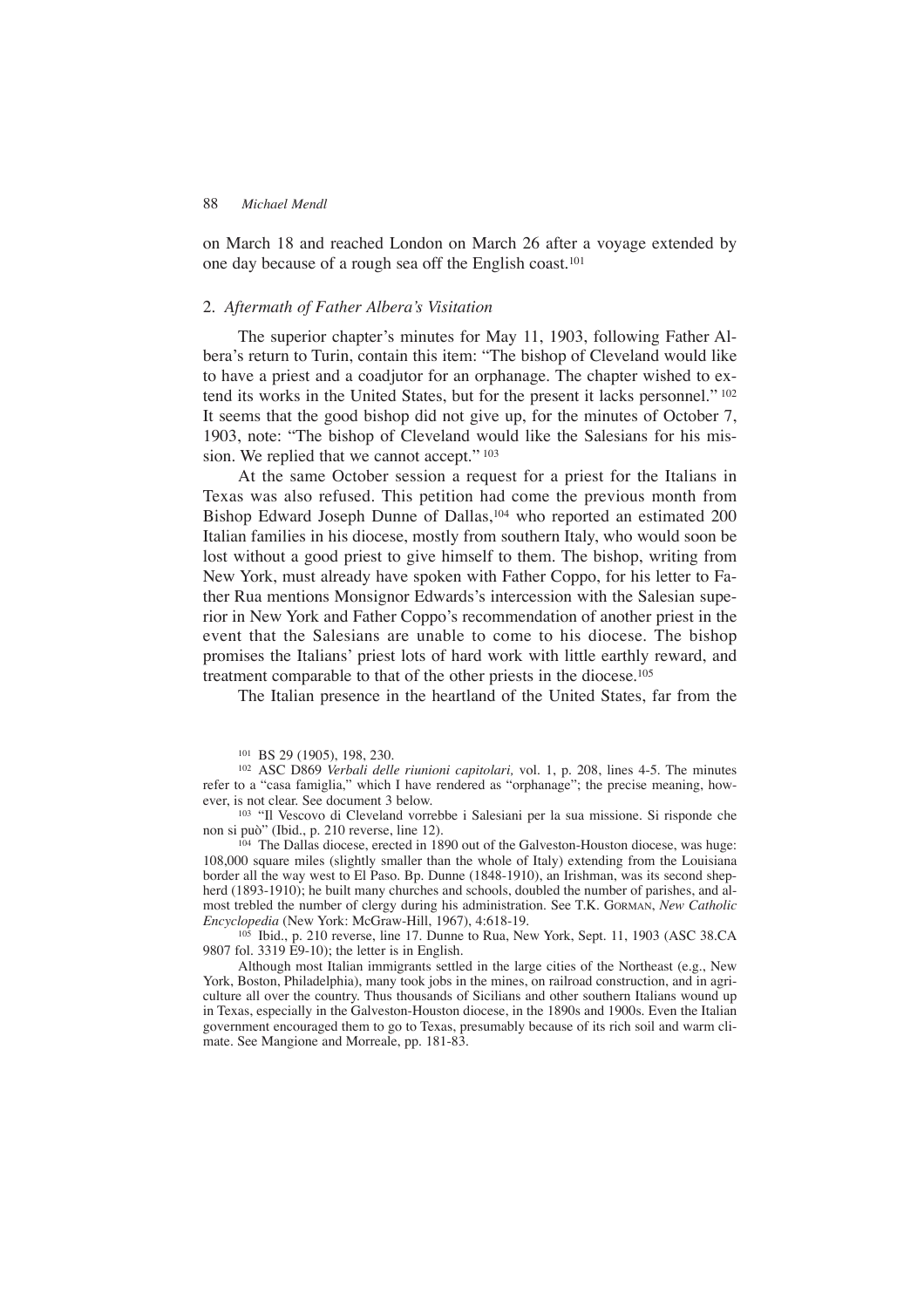large cities of the east and west coasts, was brought home to the superior chapter again in 1904. We read in the minutes of February 22:

> Fr. Cavalli writes from Hartshorne, Indian Territory, that there is there a large settlement of Italians without priests. He is requesting Salesians. He himself asks to become a member of the Congregation and would go to our house in New York for training. Let information be sought from Cardinal Richelmy. The chapter will seek information and decides to accept him as an aspirant according to his request.106

We have already seen how various secular priests and even at least one religious priest came to live and work with the little community in New York, some of them as aspirants. The house chronicle records that "a certain Fr. Cavallo" came to New York as an aspirant; he joined the community assisting the Italians at Saint Brigid's toward the end of June 1904. He did not stay long.107

Meanwhile, reinforcements were arriving. In July Father Giovanni Piovano disembarked and took his place at Mott Street, where he would shortly be appointed director in Father Coppo's place. A native of Druent in the province of Turin, he had been born in 1863, attended school at the Oratory for three years, and known Don Bosco. He entered the diocesan seminary but decided he would like to stay with Don Bosco. After his novitiate (1881- 1882) he was sent to Buenos Aires, where he taught school, was ordained, and served as an assistant pastor. He spoke Italian, Spanish, English, and

<sup>106</sup> ASC D869 *Verbali delle riunioni capitolari,* vol. 1, p. 213, lines 47-51: "D. Cavalli scrive da Hartshone [*sic*] Indian Territory esservi là una grande colonia d'Italiani senza preti. Domanda i Salesiani. Chiede di far parte della Congregazione e entrerebbe a prepararsi nella nostra casa di Nova Yorch [*sic*]. Si chiedano informazioni al Card Richelmy. Il Capitolo chiederà informazione e delibera di accettarlo come aspirante secondo la sua domanda."

The "Indian Territory" is Oklahoma, which was not admitted to the federal Union as a state until 1907. Hartshorne is a small town in Pittsburg County in the southeastern part of the state; its main industries are coal mining and lumbering. Agostino Richelmy (1850-1923) was archbishop of Turin from 1897 until his death. Perhaps Fr. Cavalli originally came from the Turin archdiocese, and thus the thought of seeking information about him from the cardinal.

<sup>107</sup> *Cronaca,* Part II, pp. 5-6: "Il 28 Giugno [D. Villani] ritornò a Trasfiguration Church [*sic*], lasciando al suo posto un certo D. Cavallo, aspirante. D. Cavallo più tardi, lasciò i Salesiani."

The CDs indicate that there was a Catholic mission in Hartshorne, Okla., but there is no listing of a Fr. Cavalli between 1903 and 1906. The only Fr. Cavallo appears in 1905 as "G. Cavallo" at the Mt. Carmel Italian Mission in Seattle. It is reasonable to conclude that the superior chapter minutes and the house chronicle are referring to the same priest, and he may well have been G. Cavallo. But, given that some Italian priests seem to have roamed rather freely in, out, and around the country, one cannot be entirely certain.

Repeatedly finding names in assorted documents but not in the CDs led me to draw the conclusion stated in the last sentence. I later found further support in a letter from Fr. Mc-Sweeney to Abp. Farley: "In regard to the Italian priests I would like to say a word. They are landing pretty fast and I don't think they have much scruple about saying mass, without authorization of the archbishop." See letter of Oct. 26, [1903] (NYAA D-13).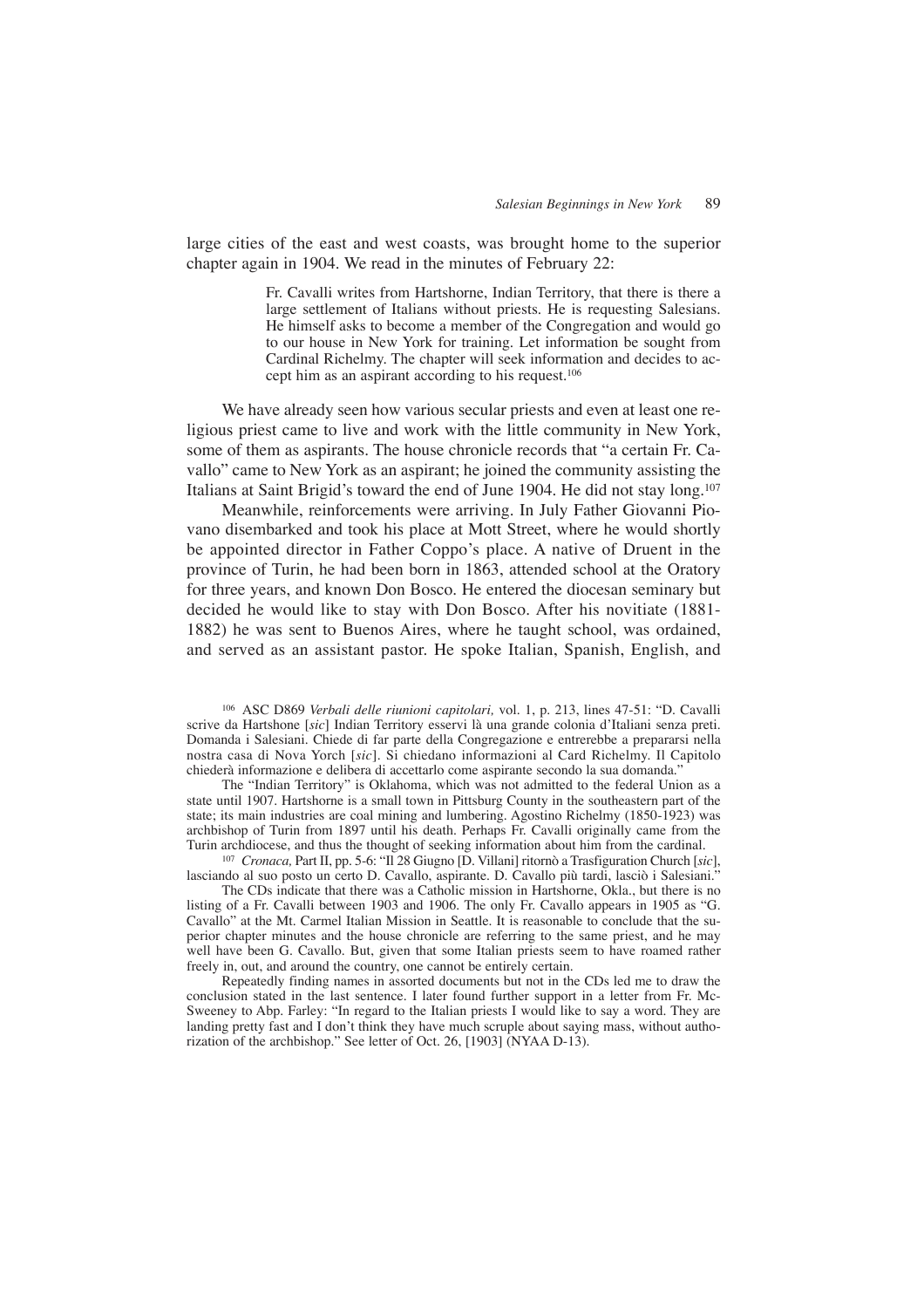French, and later learned some German and Japanese as well. Between 1890 and 1903 he was director of the Salesian school at Rosario, Argentina. His term as director at Transfiguration was short; when Father Coppo returned from Troy in 1904, Father Piovano was assigned to San Francisco. Later assignments took him back to Italy, to Chile, and to Peru, where he was an esteemed confessor. Poor health led to his return to New York in 1921, seeking medical attention. He continued to show his zeal and competence as both confessor and professor and to give example of priestly piety among the students of theology at New Rochelle in the remaining fifteen months of his life. He died January 9, 1923.108

An unexpected development delighted Father Coppo and his growing community a little later in the summer. On August 4, 1903, Father Coppo had written a ten-page, one-paragraph (!) letter to Father Rua to inform him that he and Monsignor Edwards, "our very close friend," were about to set out for Troy to inspect the former archdiocesan seminary, which they intended for a novitiate and "studentate" (a house where, after the novitiate, seminarians would continue their studies and their formation before beginning full-time apostolic work), if the rector major should like that. He expresses his gratitude to God that the Salesians have not yet bought Father Morelli's parcel of land, the one that Father Albera had inspected in Newark, because the site is not healthy during the summer, they would have had to build on it, and they would not have been able to accept Archbishop Farley's offer of the use of the old seminary.109

Father Coppo summarizes the building's history and recounts how one day he had expressed to Monsignor Edwards his hope that the sons of the Italian immigrants would be able to become missionaries to their own people, and the monsignor had liked the idea and proposed to the archbishop that he lease the seminary to the Salesians as their novitiate and aspirantate. The archbishop, a close friend of the Salesians, had written to the bishop of Albany,110 in whose diocese Troy is situated, to introduce the Salesians and obtain his permission for them to establish themselves there. Later in the letter Father Coppo advises Father Rua about some details of the letter that must be written to the bishop.

He asks the rector major for another Italian priest, "the seminarian Bassi,

<sup>110</sup> Thomas M. Burke (1840-1915), a native of Ireland, was the fourth bishop of Albany. He governed that see from 1894 until his death.

<sup>108</sup> Personnel files of the New Rochelle province; obituary letter by Fr. Robert Wieczorek, director of New Rochelle, Jan. 10, 1923.

<sup>109</sup> Coppo to Rua, New York, Aug. 4, 1903 (ASC A4390272 in the new system; fol. 3717 A8-B5).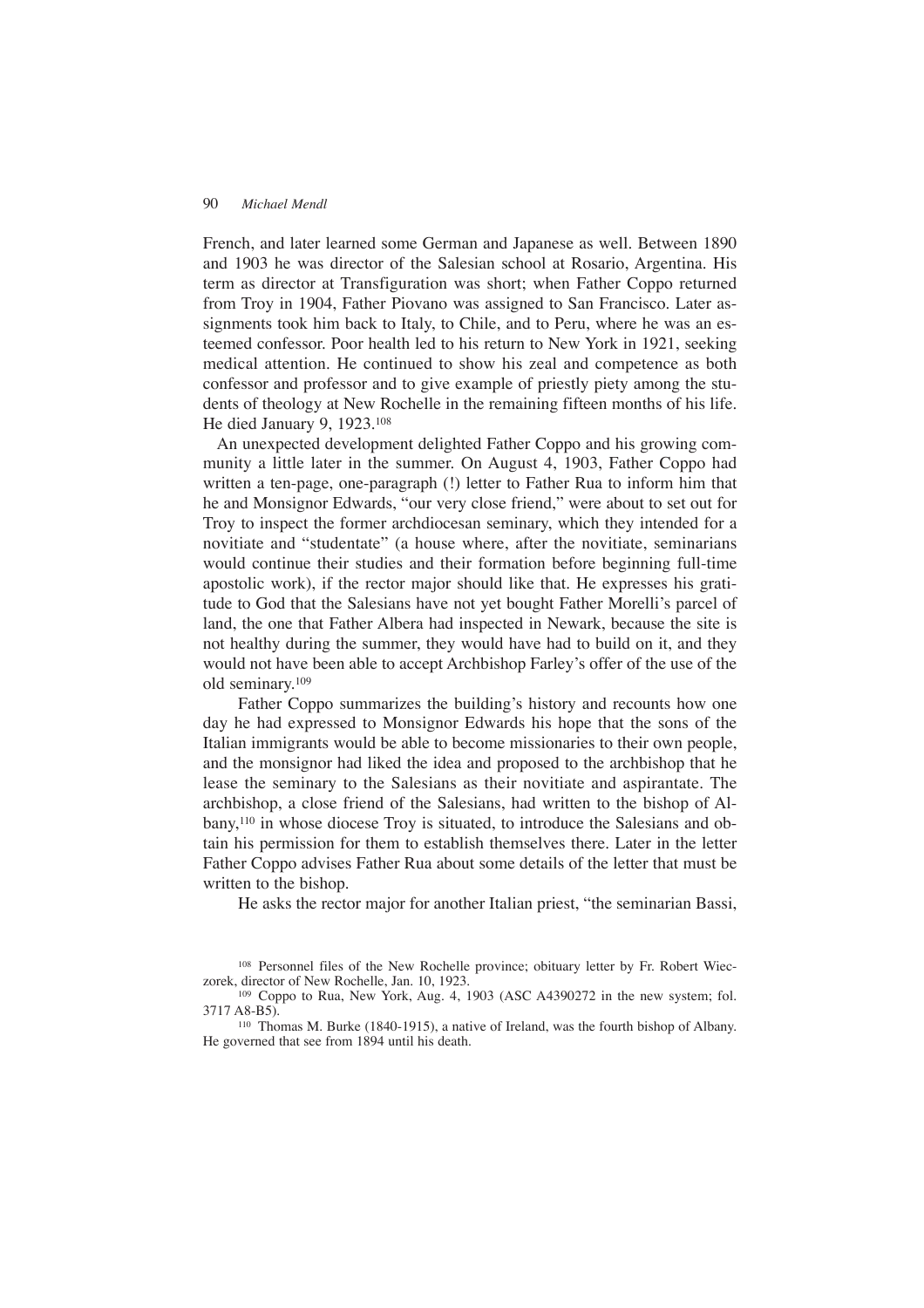our first novice,111 just professed at London, and a good coadjutor"; these will be sufficient personnel for the autumn of 1903. There are already four or five youths ready to enter the new school and become Salesians.

We can judge Father Rua's response to this letter not only by the fact that Archbishop Farley's offer was accepted and a boarding school-novitiate was opened in the old seminary, but also from reviewing the 1904 directory and seeing what personnel came in the fall of 1903. We have already seen that, when Fr. Albera visited in March, there were seven confreres in one house in New York. By the next year these have multiplied to two houses in New York City and one in Troy, and fifteen Salesians.

At Transfiguration Church were Fathers Giovanni Piovano (director and pastor), Giuseppe Villani (prefect), Michael McCarthy, Alfred Pauc, and (nominally) Joseph Zaniewicz; coadjutor Brother Pietro Anselmi, and seminarian Brother Bassi.

Father Pauc, a native of Paris, was born in 1874, made his profession at age twenty, and was ordained at Lille in 1902. The legislation against religious compelled him to leave his native country, and after a short sojourn in Turin, he came to New York. He was at Mott Street only a year before being sent on to Troy, where again his assignment lasted only a year. In 1905 he was transferred to San Francisco; he performed valiant services there after the 1906 earthquake and ensuing fire. Between 1913 and 1925 he was back in New York, first at Transfiguration and then at Mary Help of Christians. Then he returned to California, where he spent the rest of his long life doing both school and parish work, especially as a much-sought confessor of both seminarians and priests. He was remarked for his "eternal cheerfulness" and his charm. After his death in 1964, his director wrote of him: "He was no empire builder.... But he left something [more lasting]. For Father Pauc left the work of his priestly zeal and example indelibly carved in the souls of all the confreres who knew him." <sup>112</sup>

Pietro Anselmi was a perpetually professed confrere at the Salesian

<sup>111</sup> Francesco Bassi is listed in the 1903 directory as a novice at Battersea, London. He had been listed as one at Burwash the year before. Why does Fr. Coppo call him "our first novice" *(nostro primo novizio)*? Had he been sent from New York? There is no mention of him in the chronicles. But he was at Transfiguration parish in 1904 and the following two years at Troy (directories). He must have left the Society at the expiration of his triennial vows in 1906. A letter from Fr. Robert Hutcheson (see below) to Fr. Coppo from Canadian, Tex., Oct. 4, 1921, seems to imply that the writer and "Fr. Bossi" acted together in leaving the Salesians or possibly in seeking to know God's will afterwards (personnel files of the New Rochelle province).

<sup>112</sup> Obituary letter, undated, by Fr. Michael Ribotta, director of the community at Richmond, Calif; *Missionari salesiani: I rimpatriati e i defunti al 31 dicembre 1977* (Rome: Centro Studi di Storia delle Missioni Salesiane, 1978).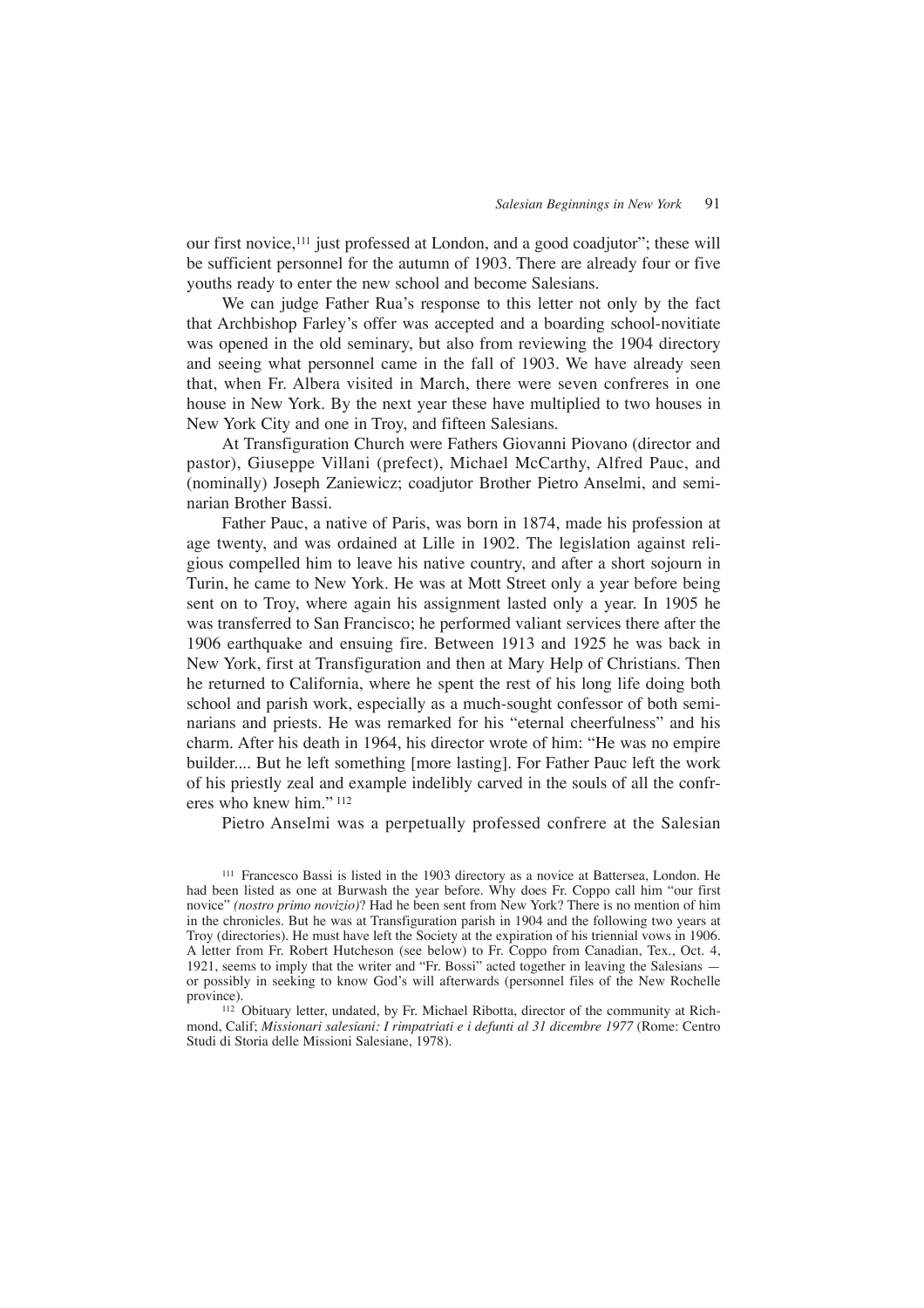school of Macerata, Italy, by 1897, where he remained until missioned to New York. Except for the 1904-1905 school year at Troy, he spent the years from his arrival until 1910 at Mott Street. Then he moved uptown to Saint Brigid's, which soon developed into the new Italian parish of Mary Help of Christians. There he remained until 1921, when apparently he left the Society.<sup>113</sup>

The house chronicle of Transfiguration, which is more a laconic history than a chronicle, informs us:

> In 1904 the church was improved through restoration and [re]decoration; they worked on the structure of the rectory at 31 Mott Street, likewise.

> To help with such great expenses, at the end of November that same year they thought of holding a lottery, which was very successful and bore good monetary fruit.

> At the head of every movement and every development that the church experienced we always find Fr. Coppo, helped successively in special manner by the Rev. Filomeno Ferrara from 1903 to 1905 and the Rev. Francesco Garassino from 1905 to 1910 in ministering to the Italians, and for the English-speaking people and the youngsters of the parish, from 1905 on the Rev. Patrick Diamond was always of very powerful assistance.<sup>114</sup>

Under successive Salesian pastors and their clerical and lay assistants, through two world wars, the Great Depression, and the gradual change in the ethnic character of the neighborhood, Transfiguration parish continued to flourish.

Father Giovanni Ferrazza went to Troy on August 17, 1903, in charge of the first group of students, who numbered sixteen when classes began in September.115 After personnel for the school arrived from Italy on December 5, he returned to Transfiguration and resumed his pastoral care of the Italians at Saint Brigid's. Evidently as a result of Father Albera's intercession, on February 8, 1904, the Salesians returned to live among the Italians at Saint Brigid's Church. Of this more will be said below. Father Ferrazza was the only confrere there, residing nearby with Father Michelangelo Mauro and that priest's relatives at 299 East 8th Street.<sup>116</sup>

Father Coppo had gone to Troy as director, and he was assisted by Father Hector Xhaard, coadjutor Brothers Giovanni De Piante and Faustino Squassoni, and seminarian Brothers Giuseppe Andreoli, Filippo Garbellini,

<sup>113</sup> See the directories for the various years. Although he belonged to the New York/ New Rochelle province for eighteen years, there is no dossier on him in the personnel files.

<sup>114</sup> *Cronica della...Parrocchia Trasfigurazione,* p. 4. The text is in Italian.

<sup>115</sup> 1904 CD, p. 115.

<sup>116</sup> *Cronaca,* part II, p. 5; part I, p. 9. The texts are given in the documentation below.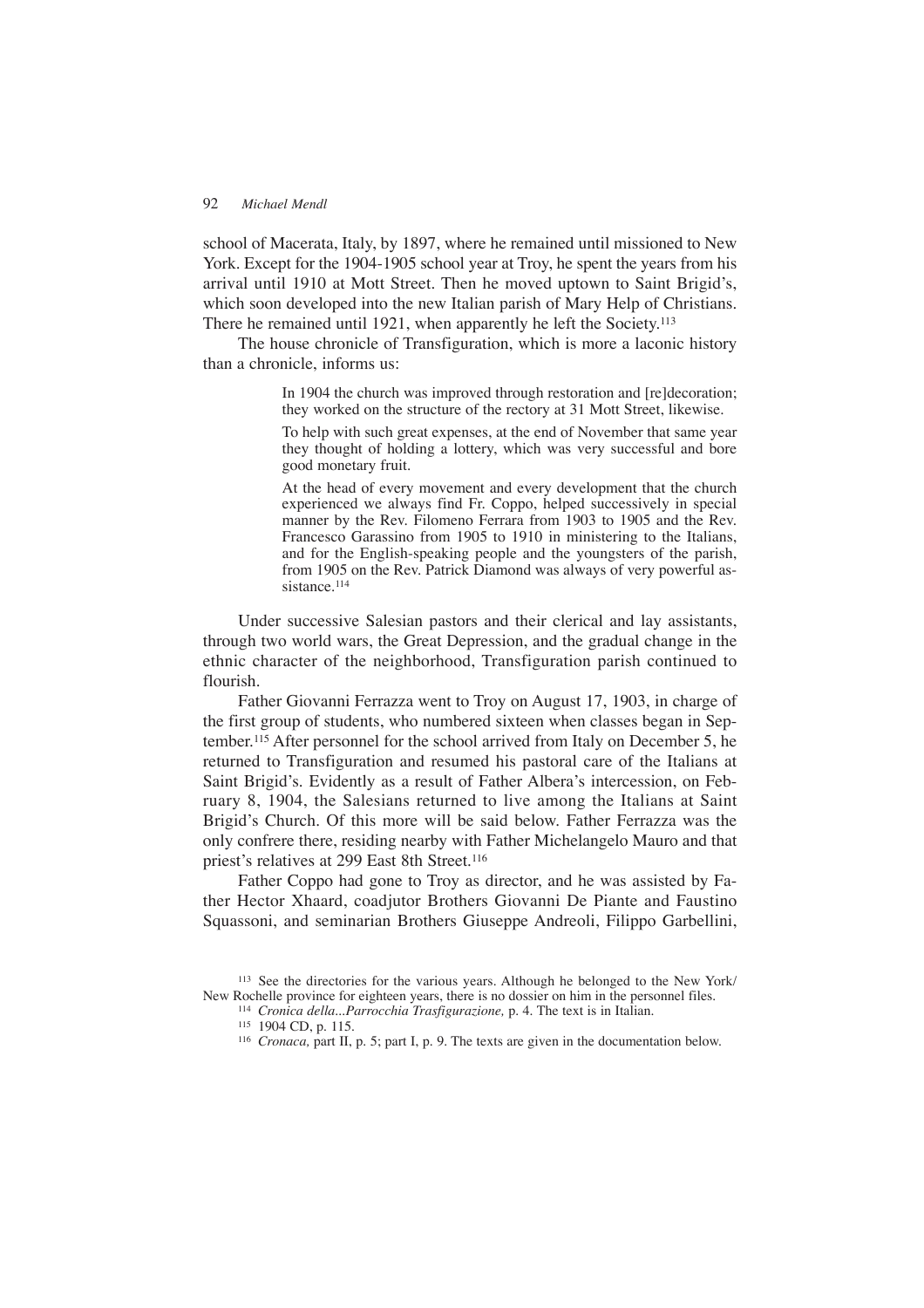and Robert Hutcheson. All but Father Coppo and Brother Squassoni were new arrivals.

Father Xhaard (1880-1939) spent only the two years immediately following his ordination in the United States, as confessor of the community at Troy (1903-1905). He came from the diocese of Liège, Belgium, made his perpetual profession in 1897, and was ordained April 13, 1903. In 1905 he returned to his native country, where he filled a variety of administrative positions in several Salesian houses until 1931, except for two years as confessor at the house of studies at Valsalice (Turin). One who surveys the directories is struck by his frequent changes of community (eight changes in twenty-six years), not to mention additional changes of responsibilities; e.g., although he was four times appointed director, he served a total of only eight years. In 1931 he left the Belgian province for Algeria, part of the subprovince *(visitoria*) of the French African colonies, where he spent the rest of his life.<sup>117</sup>

Giovanni De Piante (1854-1929) may have been an interesting personage: beginning in 1865, when he was but eleven, he served eighteen months as a bersagliere; this was at the time of Italy's third war with Austria, after which Venetia, including De Piante's province of Udine, was reclaimed. He completed schooling as far as the third year of ginnasio and then became a farmer *(contadino);* he was laboring in that capacity for the Salesians at Sabino Magliano in 1879. He moved to Borgo San Martino as a novice in 1883, professed in 1885, and served as provisioner in several houses in northern Italy until being sent to America. He arrived in New York on December 1, 1903, and he served as provisioner successively at the houses of Troy, Hawthorne, Cold Spring, and New Rochelle. He returned to Italy in 1922 and died at Chieri.<sup>118</sup>

Giuseppe Andreoli began his novitiate at Ivrea in 1900 and professed triennial vows there the next year. After two years at the Foglizzo studentate, he took ship to New York. He completed his period of triennial vows at Troy, and for the next three years (1904-1907) is listed in the directories as a novice *(ascritto)* again at Troy. Then he disappears.<sup>119</sup>

Filippo Garbellini made his novitiate in the Roman province at Genzano during 1902-1903; his master of novices was the future missionary bishopmartyr, Father Luigi Versiglia. Apparently he came to America immediately upon professing triennial vows. He spent the school years 1903-1906 at Troy; when his vows expired he left the Society.120

Robert Hutcheson's story is a sad one. He hailed from County Down in

<sup>117</sup> See the directories and *Missionari salesiani.*

<sup>118</sup> Personnel files of the New Rochelle province; *Missionari salesiani.*

<sup>119</sup> See the directories.

<sup>&</sup>lt;sup>120</sup> See the directories.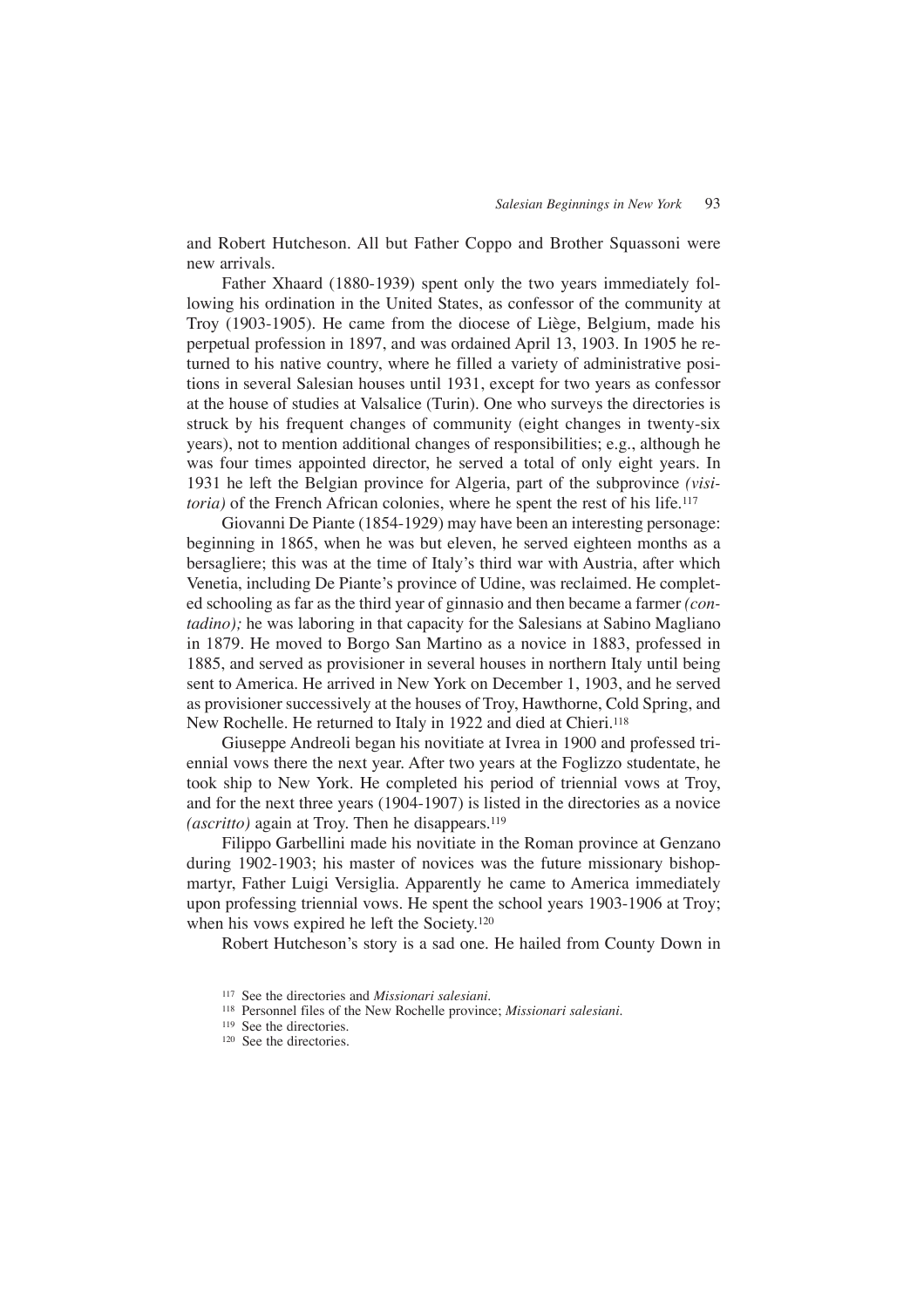Ireland, where he was born in 1879. He went to Battersea as an aspirant in 1897, began his novitiate at Burwash in August 1898, and made his perpetual profession at Cape Town in October 1899. He spent time at Alexandria (Egypt), Ivrea, and Turin before coming over to Troy in 1903. Two years later he was dispensed from vows and, with some assistance from Father Coppo probably in the form of recommendations  $121$  — went to Montreal to study for the priesthood for the diocese of Dallas; he was ordained in Montreal in July 1905. From then to 1921 he was a parish priest in the huge Texas diocese. He kept in touch with Father Coppo, by 1908 showing some regret at having left the Salesians. Like Bishop Dunne, he testified to the increasing number of Italians in Texas. But around 1921 he became involved in a scandal whose notoriety precluded his continuation in the diocese of Dallas. He wrote to Father Coppo and then to Father Emanuele Manassero, who had succeeded Father Coppo as provincial, seeking to return to the Salesians; Bishop Joseph Lynch of Dallas also urged this course of action. But Father Hutcheson was not entirely open with Father Manassero and, besides, after being accepted for a trial period, made another hasty departure that he soon repented of. But, having learned the full story from newspapers, third parties, and at length Father Hutcheson himself, Father Manassero refused to readmit him.122

Calls for Salesians and their particular charism continued to come from American bishops. For example, at this time Archbishop Alexander Christie of Portland, Oregon,123 offered Father Borghino a 300-acre agricultural school

Fr. Hutcheson speaks at some length of the Italians in Texas in a Feb. 12, 1906, letter from Denison, Tex., to Fr. Coppo (in Italian). A letter of May 24, 1908, also from Denison (in English), congratulates Fr. Coppo on his "election" as provincial, recalls the festivities of Mary Help of Christians that he used to know, and opines that had Fr. Coppo been provincial 4 years earlier, he might be celebrating the feast with the Salesians. The next letter in the dossier comes more than 13 years later (to Coppo from Canadian, Tex., Oct. 4, 1921, in English). Fr. Hutcheson had written to and seen Fr. Coppo in 1914, wishing then, he suggests, to return to the Salesians. Now he admits frankly that he erred in leaving the Salesians so hastily many years earlier: "I was too young, inexperienced + imprudent to know what was for the good of my soul." He also implies that he and "Fr. Bossi (R.I.P)" [*sic*] left together. The majority of the documents in the dossier are from the next 2 years; the last is a letter from Fr. Hutcheson to Fr. Manassero, New York, Dec. 10, 1923.

<sup>123</sup> Alexander Christie (1848-1925), a native of Vermont, was archbishop of Oregon City from 1899 to his death. He was transferred there from Vancouver Island, B.C., where he had been bishop less than a year. His quarter-century episcopate was one of marked growth in the archdiocese, which comprised the western third of Oregon. He was a staunch proponent and defender of Catholic schools. The Portland archdiocese was erected originally at Oregon City

<sup>121</sup> Albera to Coppo, Turin, Mar. 18, 1905 (NRP Borg 6).

<sup>122</sup> The Hutcheson dossier in the New Rochelle province personnel files contains two versions of his curriculum vitae (the Congregation's official form), news clippings, telegrams, and many letters from 1906 to 1923 from Fr. Hutcheson, the bishops of Dallas and Seattle, and Fr. Manassero.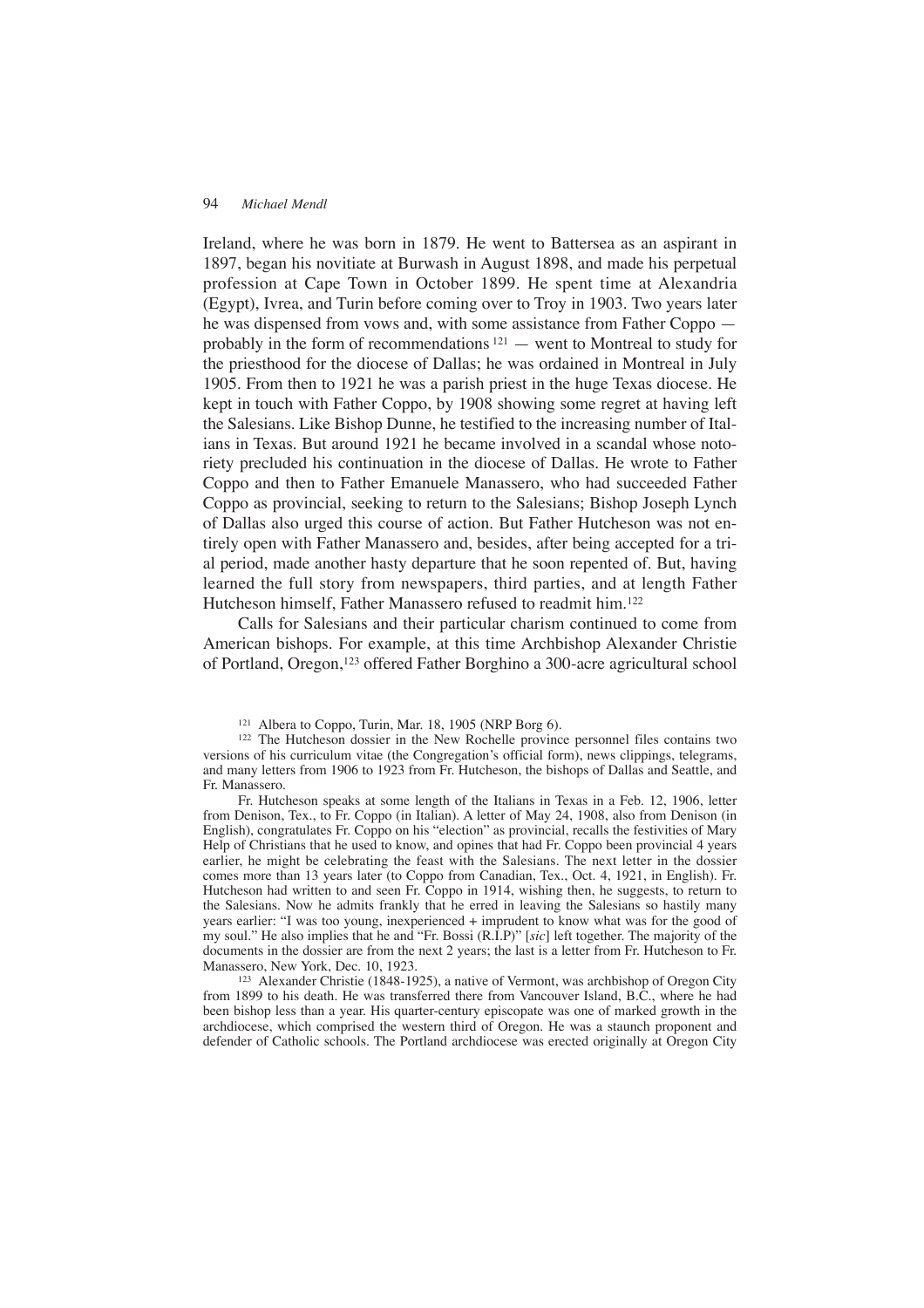for poor and abandoned youngsters. Father Borghino liked the idea and told Father Rua that he would need five or six confreres in order to be able to accept the offer.124 Although this prospect was destined never to materialize, it lingered more than two years.125

# 3. *Return to Saint Brigid's Parish*

We have seen that the Italians of Saint Brigid's petitioned Father Albera for the return of the Salesians as their pastors, that he promised to take the matter up in Turin, and that the immigrants followed up with letters "during the whole year." <sup>126</sup> These letters have not yet surfaced in the Salesian Central Archives, nor is there any record in the minutes that the issue was discussed by the superior chapter.

More precisely, the objective seems to have been that the Salesians should re-establish a residence near Saint Brigid's. Father Ferrazza, as we have seen, was already coming every Sunday from Transfiguration to assist Father Mauro, whose salary and rent the Salesians were providing so that he could be at the daily service of Saint Brigid's Italians.

But something was developing during the summer and early fall of 1903. Father Borghino, the provincial, wrote to Father Rua on November 18 from Troy:

> I thought I had finished [my letter], but Fr. Coppo has just written with the news that the archbishop of New York has withdrawn his permission for us to open the new house of St. Brigid in the face of the opposition of the neighboring pastors.

> It doesn't look like firmness and stability are the principal virtues of the North American clergy, does it? With extraordinary ease they give today in order to take away tomorrow; there's no need, then, to trust very much in their promises and what they give orally.

> Even the apostolic delegate, to whom I've already had the fortune of paying my respects several times in California as well as here, has often told me what I see for myself: "Pay attention, dear Father. Make them respect you. Don't trust the American bishops: today they need you and call for you, but tomorrow they no longer need you, and if the house isn't your own, they send you on your way."

in 1846; although Abp. Francis Blanchet relocated the see to Portland in 1862, the name was not changed until 1928. See F.M. CAMPBELL, "Portland, Archdiocese of," *New Catholic Encyclopedia* (New York: McGraw-Hill, 1967), 11:602-05; Delaney, pp. 101-02.

<sup>124</sup> Borghino to Rua, San Francisco, Sept. 13, 1903, and Troy, Nov. 18, 1903 (ACS S. 319[72] U.S.A.).

<sup>125</sup> Coppo to Barberis, New York, Apr. 6, 1906 *(ibid.).*

<sup>126</sup> See note 100 above and the corresponding text.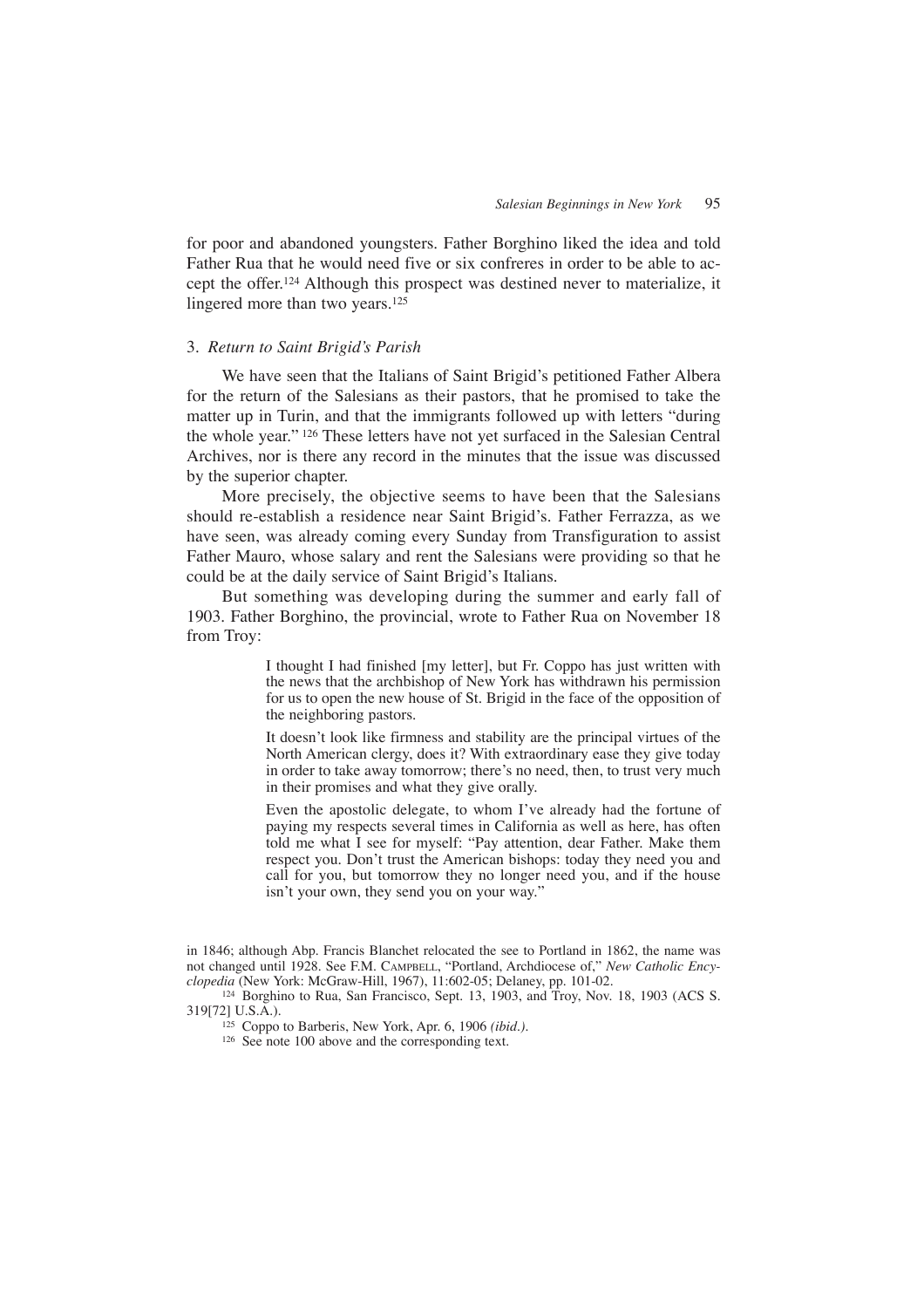Evidently upset, the provincial then voiced some reservations that he had about the new arrangements in Troy, whence he was writing.<sup>127</sup>

Father Borghino's letter reveals several things. The most evident fact is some strain in relations, if not outright prejudice, between the predominantly Irish clergy of America and the Italian immigrants and their clergy. This was remarked on in part II, section 3, above. But the letter seems to show that the difficulties worked both ways. The apostolic delegate from 1902 to 1911 was Archbishop Diomede Falconio, OFM (1842-1917), who had been ordained in the U.S. in 1866, had been a seminary rector, and was a naturalized citizen. If Father Borghino reports his sentiments accurately, his long experience in America had not been easy for him, and we may suspect that cultural differences and prejudices were at work within the clergy as well as between the Irish clergy and the immigrant laity.

Second, the tone of the letter suggests that the Salesians had already decided to re-establish themselves at Saint Brigid's. Father Borghino speaks of "the" new house, not "a" new one, as if it were almost a fact already; and he seems disappointed, if not bitter, about the latest development. Father Rua was eager to keep the Salesians at Saint Brigid's, provided only that such an arrangement not displease Archbishop Farley, Monsignor Edwards, or the pastor.128 This determination only affirmed the sentiments of the superior chapter when that body approved the acceptance of Transfiguration parish: "...the works [should] be maintained where we first settled in the city with great advantage to our compatriots." <sup>129</sup>

Third, it is apparent in the letter that Archbishop Farley must already have given his approval for the Salesians to return to Saint Brigid's, for now it is alleged that he is withdrawing it. In the absence of any other documentation, it is impossible to say more.

Fourth, it is alleged that the neighboring pastors objected to the Sale-

<sup>127</sup> Borghino to Rua, Troy, N.Y., Nov. 18, 1903 (ACS S.319[72] U.S.A.), p. [6]: "Credevo d'aver finito, ma il Pe Coppo scrisse adesso con la notizia che il Vescovo di New York ritirò il permesso per aprire la nuova casa di Sta Brigida vista l'opposizione dei Parroci vicini. Si vede proprio che la fermezza e la stabilità non è la virtù principale del clero Norteamericano? Danno oggi per prendere poi domani con una facilità straordinaria, non bisogna dunque fidarsi troppo delle promesse e donazioni a viva voce. Lo stesso Delegato Apostolico, a cui ebbi la sorte di ossequiare già varie volte in California e qui, mi dice sempre che mi vede: Stii attento, Padre mio, si faccia dare la proprietà; non si fidi dei Vescovi Americani; oggi han bisogno di loro e li chiamano, domani non ne hanno più bisogno e se le case non sono loro li cacceranno via."

<sup>128</sup> Rua to Coppo, Turin, Feb. 19, 1904 (NRP Borg 1). Note that this letter was written more than a week after Fr. Ferrazza moved in with Fr. Mauro, re-establishing the Salesian residence at St. Brigid's.

<sup>129</sup> Minutes of the session of Dec. 23, 1901, cited already in note 70 and the corresponding narrative.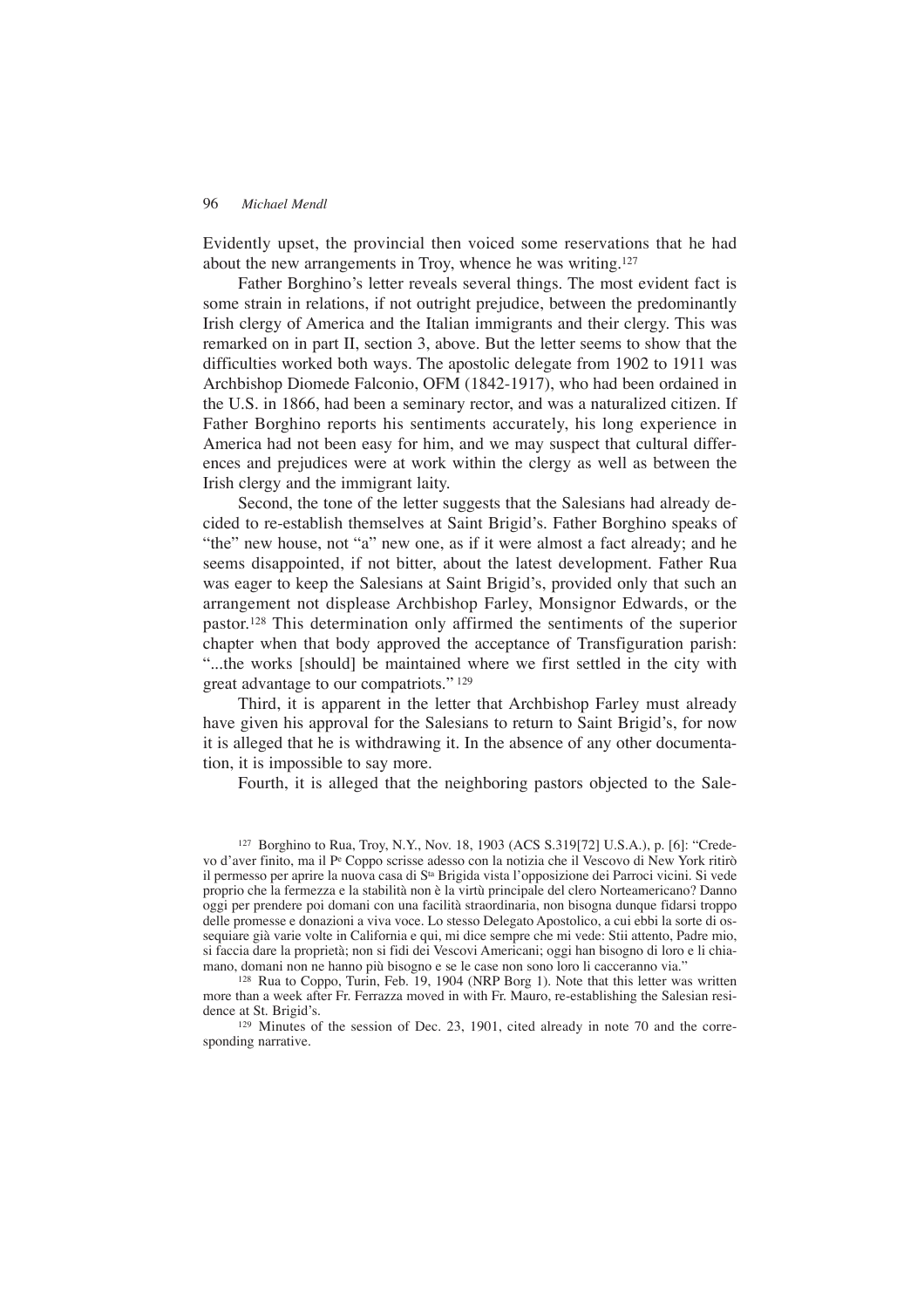sians' return. This is puzzling, given the influence wielded by Monsignor John Edwards, one of those neighbors and the Salesians' staunchest supporter. Yet there is additional testimony to his opposition — for reasons never made clear — to their purchasing a house to be a permanent residence in the area near Saint Brigid, an opposition suddenly removed later without explanation (but with some speculation on Father Coppo's part).130 Perhaps the monsignor was working behind the scenes to overcome Irish clerical resistance and thought it imprudent for the Salesians to commit themselves prematurely. Or perhaps his concern was financial.

In a letter to Archbishop Farley on November 23, the pastor of Saint Brigid's Church begins with what might have been the real issue for Monsignor Edwards, who was not only a local pastor but also one of the three vicars general of the archdiocese: "Father Coppo was here yesterday evening and he says that there is no danger of his involving the diocese in debt, as he can get enough of money from his Order, in case of necessity." <sup>131</sup> This assertion probably would have surprised Father Rua and the other superiors. Whether the money in question was for purchasing a rectory or a site for an Italian church is not clear at this point. But we recall the archdiocesan policy that no national parishes were to be created until they had shown a certain stability, which implies some financial firmness.

If there was local clerical opposition, it was not coming from Father Mc-Sweeney. In that November 23 letter he quickly passes from finances to pastoral concerns. He had already found fault with Father Mauro but not with the Salesians.132 This he reaffirmed, endorsing the Salesian presence within his parish. The Salesians were offering four Italian Masses every Sunday, drawing 2,000 Italians from all five parishes of the neighborhood—only about one-fifth of the "seething multitude," in his estimation. He believes that the Salesians finally have sufficient manpower to take care of "the Basement church" by themselves or to "start a mission in Eleventh St," and "they can live by themselves, as before, in the neighborhood and keep an orderly

<sup>130</sup> See, e.g., Coppo to Rua, New York, Jan. 25, 1906 (ASC 38.CA 9807 fol. 3319 E11- 3320 A6), document 5 below. Of Msgr. Edwards's influence, Fr. Coppo writes: "But when the first steps were taken to search out a suitable place for purchase, the archdiocesan authorities, under the influence of Monsignor Edwards, dissuaded us from it..." (pp. 4-5). Fr. Coppo proffers these reasons for the prelate's about-face: "The continuous increase in the number of Italians in that part of the city, the impossibility of tending with any effect to the thousands of their children without some kind of festive oratory, the convenience of taking the Salesians away from an abode before which passed at all hours persons of every sort were surely the principal reasons that led the Monsignor to change his mind" (pp. 5-6). See also McSweeney to Farley, New York, Oct. 26 [1903] (NYAA D-13).

<sup>131</sup> McSweeney to Farley, New York, Nov. 23, 1903 (NYAA D-13).

<sup>132</sup> See note 84 and the letter of Oct. 26, [1903].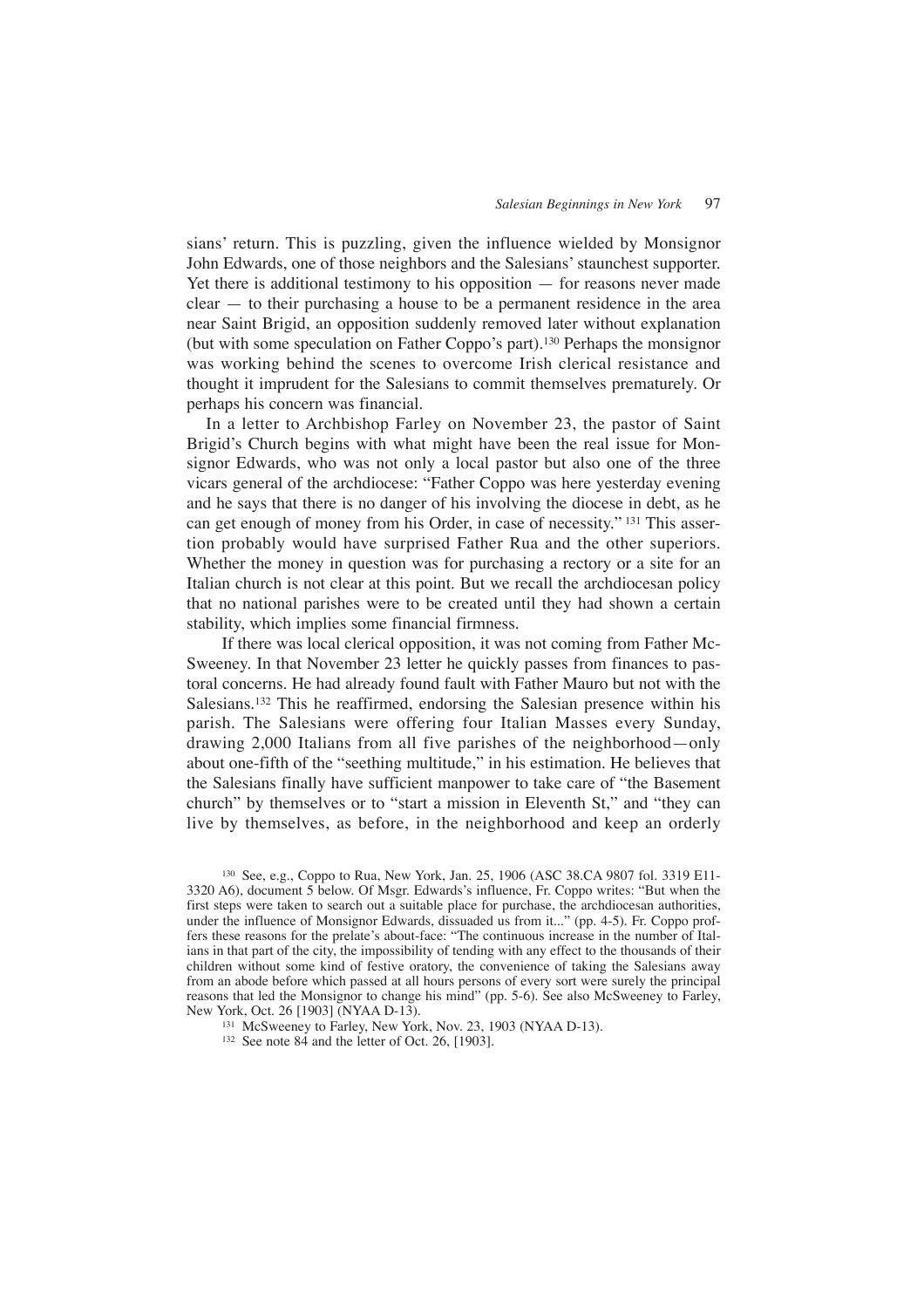house."<sup>133</sup> On the other hand, "My displeasure has been, as I stated in my last letter, with a priest secular whom they put in charge, when they moved to Mott St." If the Salesians leave, a single secular priest "could not provide [the Italians] with the four masses  $+$  two Italian priests would be too much to endure." Moreover, he finds that the Italians themselves do not care as much for the seculars, and he fears they would stop coming to church.

The chronicle gives no hint of any local problems, only that the Salesians were waiting for permission from their superiors. Yet there must have been some substance to what Father Coppo had written to Father Borghino, for it was more than two months before the Salesians did, in fact, set up again among their countrymen at Saint Brigid's.134

Regardless of the sentiments of the local pastors, Father Coppo and, indeed, the entire American province were soon looking for a building they could buy near Saint Brigid's so as to consolidate their foothold in that burgeoning Italian neighborhood and the birthplace, so to say, of the Salesian work in the East. Another factor was the lack of privacy and a certain exposure to the "world" entailed by their life in a common tenement:

> ...we had to limit ourselves to renting an apartment in a tenement where perhaps two hundred people lodge, persons of every race and every kind of belief...an abode before which passed at all hours persons of every sort...<sup>135</sup>

The acquisition of a house, much less a building, would require the approval not only of the provincial and his council (of whom Father Coppo was one) but also of the rector major and his chapter (council); in this the Americans counted on the support of Father Albera.

They also needed the approval of the archdiocese, which was impossible in the face of opposition from Monsignor Edwards (and other pastors?). Suddenly that prelate's opposition vanished, and he became the "enthusiastic patron" of the Salesians' permanent establishment in the neighborhood and obtained Archbishop Farley's permission early in 1905.136

Meanwhile they hunted for a suitable site. Early in 1905 they found a four-story building that seemed apt for their purposes. It was located at 431 East 12th Street, about five blocks away from Saint Brigid's (and two blocks from Monsignor Edwards's Immaculate Conception Church), and it had two empty lots adjacent to it. By May they had begun proceedings toward acquir-

<sup>133</sup> A reference to the Salesians' apartment at 315 E. 12th St. before they moved to Mott St.

<sup>134</sup> See *Cronaca,* Part II, p. 5, and Part I, p. 9 (document 1 below).

<sup>135</sup> Coppo to Rua, Jan. 25, 1906, pp. 5-6, in document 5 below.

<sup>136</sup> *Cronaca,* part I, p. 10; part II, p. 6; Coppo to Rua, Jan. 25, 1906, pp. 5-6.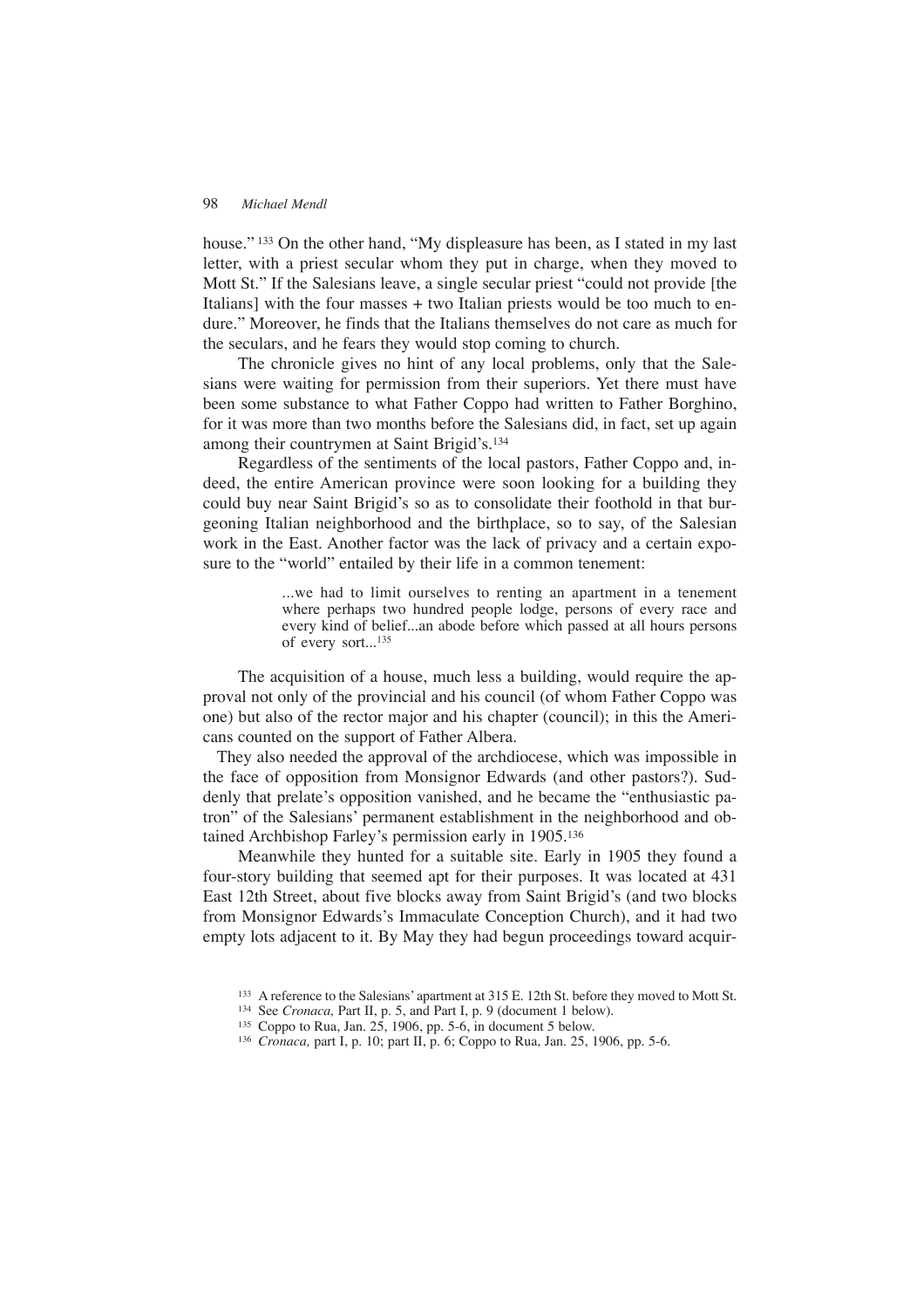ing the lots and building, which were owned by Louis Walter. Although they did not have Turin's approval yet, they moved into the building in June.<sup>137</sup>

Later in the autumn the young province (canonically erected January 20, 1902) held its first provincial chapter, which endorsed the purchase of the building.138 A flurry of letters went to Father Rua, and several came back.

On December 19, 1905, Don Bosco's successor informed Father Coppo of his receipt of letters from Fathers Borghino and Ferrazza and of his own request for clarifications.139 He had, in fact, written to the American provincial that he wanted more information about the site, its size, its structure *(conformazione),* its distance from Saint Brigid's Church, the means available for its purchase and, if necessary, to build. Would the building be large enough to house a small boarding school for both academic and trade students? He was inclined to postpone action, but perhaps the archdiocese would help buy land for the future church.140

Father Borghino delegated the task of clarification to Father Coppo, who wrote a long letter to Father Rua, dated January 25, 1906. He recapitulated the situation for the rector major and his chapter, alluding to Father Albera's opinion and knowledge of the case:

> You well know that our first mission in New York was opened in St. Brigid's parish among the thousands of Italians who had made their homes there for a long time. With neither house nor church there, we had to rent a small house and operate in the basement of St. Brigid's Church. In 1902 the archdiocese entrusted to us the Church of the Transfiguration with its rectory, and we moved there, leaving the rented house we had occupied until then.

> But we saw very quickly the necessity of leaving some priest to continue to tend to the thousands of Italians of St. Brigid's parish, staying among them even overnight, for from 29 Mott St., where we are, to St. Brigid's Church is a distance of several kilometers. So we had either once again to rent a house in the middle of that ghetto, or leave to others the care of that first field of our activity in this great city. The Very Rev. Fr. Albera, when he passed through here, insisted that everything be done to keep that charge and to try to buy, if possible, a house and a place to build a church there. Our Provincial, too, was always of the same opinion.

. . . . . . . . . . . . . . .

<sup>137</sup> *Cronaca,* part I, pp. 10-11; part II, p. 6.

 $138$  Coppo to Rua, Jan. 25, 1906, pp. 1, 6-7. No record of a 1905 provincial chapter can be found in the New Rochelle or San Francisco province archives. It is of course possible that Fr. Coppo meant the provincial council *(consiglio)* rather than the provincial chapter *(capitolo).*

<sup>139</sup> Rua to Coppo, Turin, XII-19-1905 (NRP Borg 1).

<sup>140</sup> Rua to Borghino, Turin, XII-13-1905 (NRP Borg 10). The archdiocese did indeed eventually help with the purchase of the land on which the Church of Mary Help of Christians was built.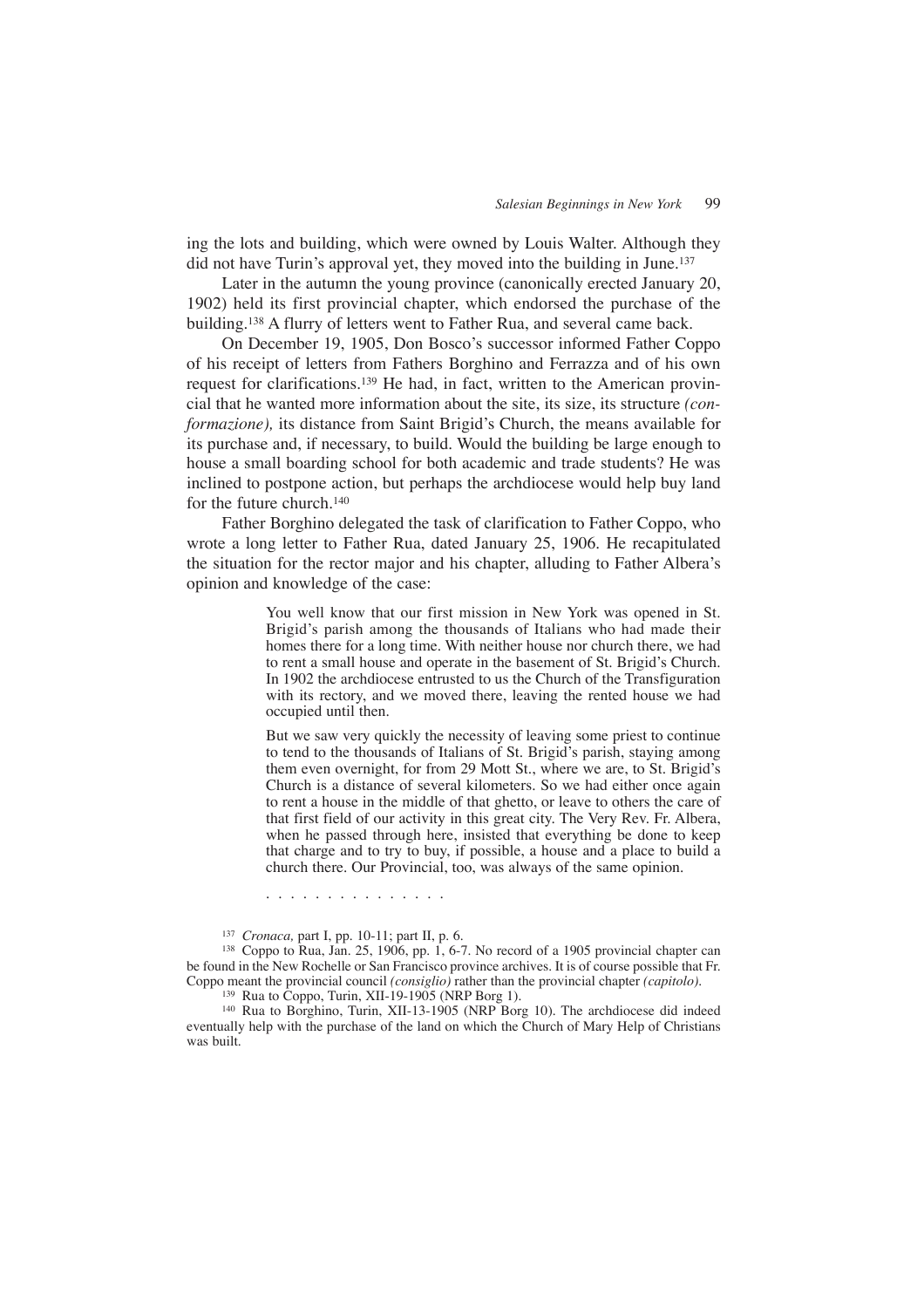[Following the archbishop's approval] Fr. Provincial came at once from Troy and approved the purchase right away, writing at once about it to Turin; the provincial chapter too, which assembled soon after, was of the mind that it was absolutely appropriate to buy [the house] as soon as possible, to avoid the danger that this opportunity be lost and the possibility vanish forever of our having a settled residence in that eminently Italian neighborhood.

...Fr. Provincial from S. Francisco is asking me to send any information myself that can better clarify the matter. Although I am very busy these days with the newspaper and the feast of St. Francis,<sup>141</sup> I hasten to obey him as best I can, begging you to ask Fr. Albera and Fr. Gusmano, who on this subject can give whatever explanations time does not allow me to give in writing.142

The necessary permission came, and the purchase of the East 12th Street building was completed on June 15, 1906, at a price of \$23,250 (\$5,250 in cash and the rest as a mortgage).<sup>143</sup>

Meanwhile, the validity and even the urgency of founding a distinctly Italian parish in the Immaculate Conception-Saint Brigid's neighborhood was intensifying. In February 1906 Monsignor McSweeney and Father Ferrazza jointly sent to Archbishop Farley the 1905 "spiritual and financial report" for the "Italian mission conducted by the Salesian Fathers" in Saint Brigid's basement church, in both English and Italian.144

The report shows that two priests (from November, three priests) lived in a rented tenement at 299 East 8th Street, ministering to a population of "about 20,000." They offered four low Masses and one high Mass every Sunday, "with Vespers on every Feast Day  $-$  all of which is according to the latest pontifical prescriptions" (presumably a reference to Pope Pius X's 1903 decree on church music). An average of 2,000 persons attended Mass on Sundays and feasts, but on "major solemnities, more than 5000." Eight parish societies were listed: a "parochial committee" for taking up the collections, a mutual aid society, the altar boys, the Salesian Cooperators, and others both male and female. "The mission has no hall for meetings nor schools [*sic*] for the youth," but about 1,000 children were enrolled in area parochial schools. Another 200 attended Sunday or Monday catechism lessons. Father Coppo's

<sup>141</sup> The feast of St. Francis de Sales, the namesake of the Salesian Society, was celebrated on Jan. 29 in the pre-Vatican II calendar. It was a major feast of the Society prior to the canonization of Don Bosco, whose feast was placed on Jan. 31 and thus overshadowed St. Francis thereafter.

<sup>142</sup> Coppo to Rua, Jan. 25, 1906, pp. 2-4, 6-8. For Italian text, see document 5.

<sup>143</sup> *Cronaca,* part I, p. 11; part II, pp. 6-7.

<sup>144</sup> McSweeney to Farley, with McSweeney-Ferrazza report, New York, Feb. 3, 1906 (NYAA D-13).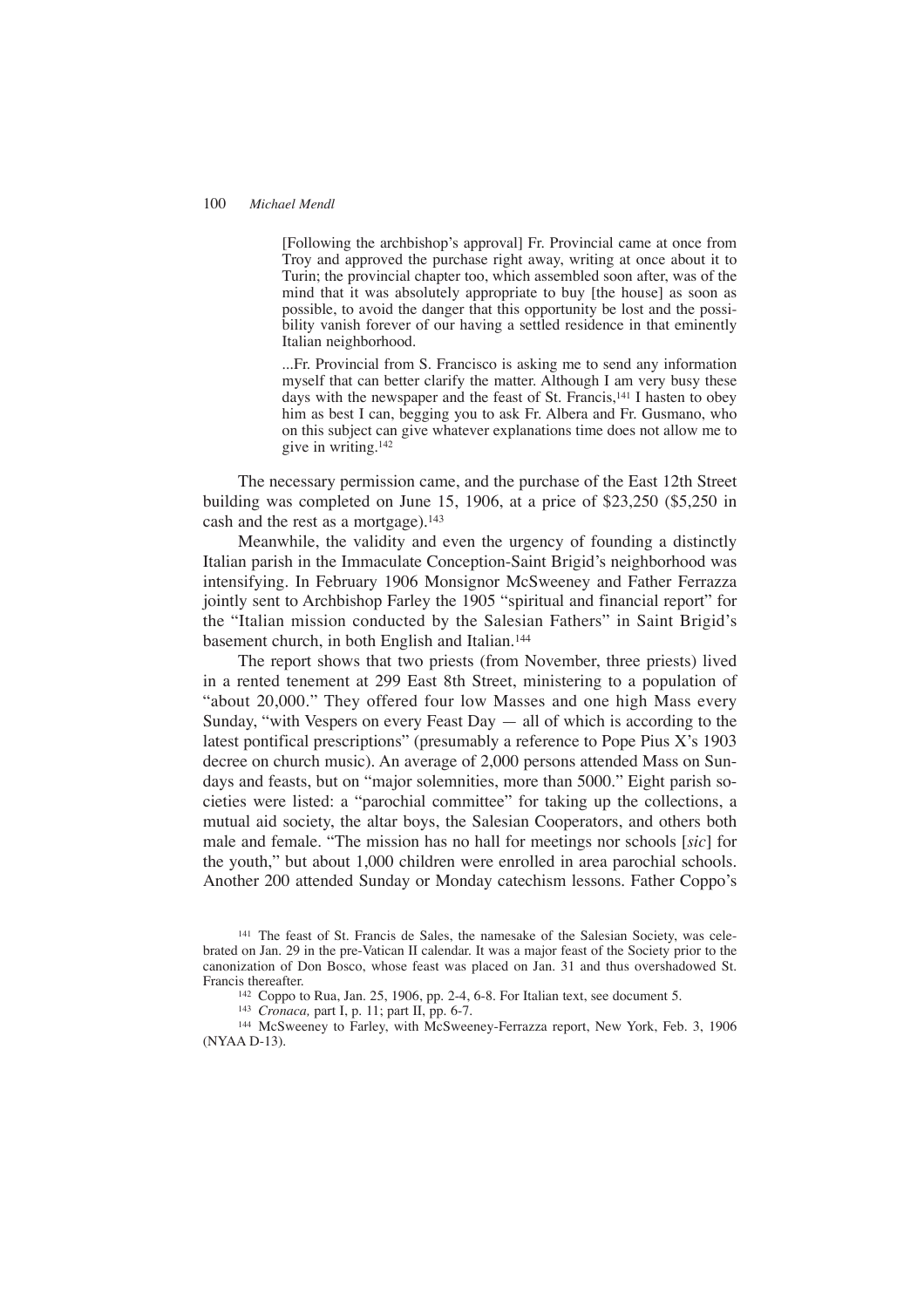Italian weekly newspaper was sold at the church door: 10,400 copies during 1905.145 There were 852 baptisms, 287 weddings (for which 23 dispensations were obtained from the chancery), 6,125 communions,<sup>146</sup> and "4 brought to Church." An unhappy statistic, not unusual for the time and the conditions in which the immigrants lived, is that infant deaths (79) outnumbered adult deaths (63). In addition, 9 families received monthly assistance (financial, one presumes), passage back to Italy was paid for 18 individuals, 15 orphans and paupers were placed in public institutions, and recommendations for employment, placement, or public assistance were written for 65 persons.

For the year the mission had an income of \$2,610, three-fourths of which (\$1,927) came from the Sunday collections. Expenses totalled \$2,563; the five largest sums were for rent of the apartment (\$564), subsidy "for the Novitiate in Troy" (\$480), church and worship (\$424), aid to the poor (\$389), and reimbursement to the parish for utilities and subsidy for the school (\$302). The mission's net income was \$47. Although the priests managed their personal expenses from their stole fees and even had a surplus to send to the provincial, this was hardly a sound financial base for founding a parish.

The pastor's cover letter also includes a paragraph that sounds like it could have been written today, albeit of New York's public schools rather than the parochial ones, and which shows — whether he meant it to or not — how much the Italian youths of the area needed the Salesians' charismatic ministry, if only Don Bosco's sons could have devoted their energies just to the young:

> Lately we have been acquiring more knowledge of these people [the Italians] + it is not consoling. There is a class of them, who cannot well be admitted to our school, as they seem to be in need of regulation by the police authorities. Within a month I had to expel three boys for coming one with a loaded revolver, another with a stiletto  $+$  a third for stabbing a pupil with a sharp pencil tearing his cheek.147

With or without a sound local financial base, the Salesians moved forward. Even before the deal for the acquisition of the property at 431 East 12th Street was finalized, they initiated another purchase. In May 1906 they contracted with "a certain [Mr.] Krekler of Brooklyn" to buy the house and lot at 429 East 12th Street for \$25,500. The financing is not as clearly explained as

<sup>146</sup> This figure may be unusually high for the period. Pius X's decree *Sacra tridentina synodus* urging more frequent communion was issued only in 1905, but Don Bosco and the Salesians had been promoting frequent communion for more than 50 years already.

<sup>147</sup> McSweeney to Farley, Feb. 3, 1906.

<sup>&</sup>lt;sup>145</sup> This figure averages to 200 copies a week, which may not seem like many among 2,000 Mass-goers (and 5,000 on the greater feasts). But one must remember that the majority of southern Italians were illiterate, and that in any case families were very large and one newspaper per family would suffice.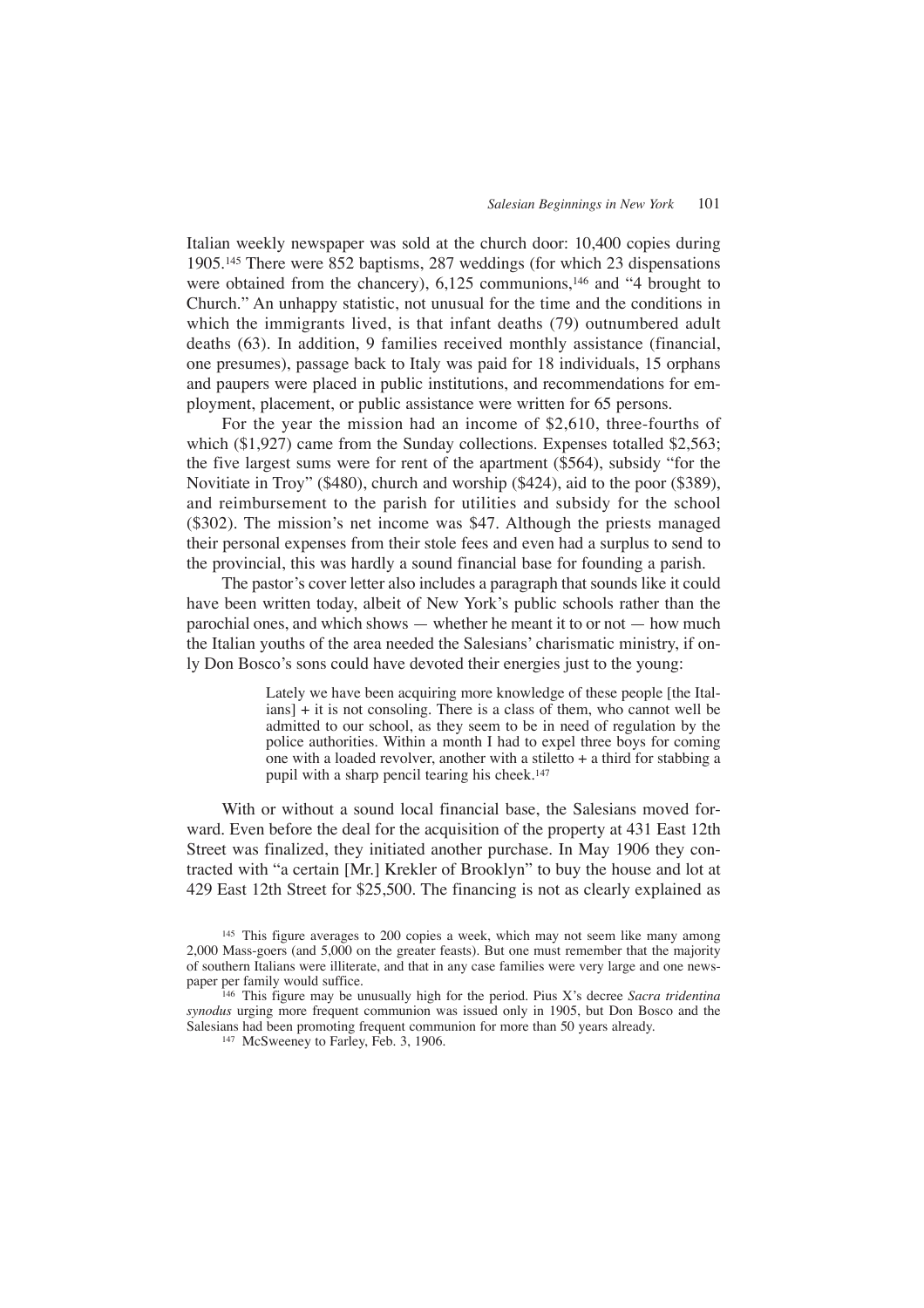for the previous purchase; the chronicle notes that sixteen families lived in the apartment house, paying (a total of) \$190 a month in rent; <sup>148</sup> perhaps the Salesians collected that for a time.

Following the purchase of no. 429, the building at no. 431 was converted into a chapel, to the great joy of the Italian community. The chronicle exults: "Farewell, Saint Brigid's basement!" <sup>149</sup> Monsignor Edwards blessed the chapel of Mary Help of Christians on September 15, 1906, and henceforth the basement of Saint Brigid's was used only for great feasts, when the assembly of the faithful could not fit into the chapel.<sup>150</sup> The future parish of Mary Help of Christians had arrived at its permanent location. The church would eventually be built across the street on the site of the old cemetery where Father McSweeney already in 1898 had proposed erecting a temporary chapel for the Italians. Another building would be bought next to the church site, at 440 East 12th Street, to serve as the rectory. The combined buildings at 429-431 for generations since have served as the Salesian Sisters' convent.

# **V. Conclusion**

The Salesian presence in the United States in 1903 consisted of four parishes populated mainly by immigrants. Three were on the West Coast, one on the East Coast. The province's headquarters, like the bulk of its work and manpower, was in San Francisco. As a result of Father Paolo Albera's extraordinary visitation, the weight of the Salesian presence began to shift to the East Coast, and by 1905 so did the headquarters. When a second province was created in the United States (1926), it would, ironically, be centered in San Francisco, the starting point of Salesian work in North America (1897) and the original provincial house (1902). For the rest of the century the Eastern Province would be the larger in numbers of works and confreres and, arguably, the more important, in view of its houses of formation, *Salesian Bulletin,* and publishing house for both provinces and the premier mission procure of the entire Congregation.

As both Father Coppo and Father Rua knew, the Salesians would not flourish in North America unless they could attract vocations and had a place to train them. Father Albera supported Father Coppo's plans by inspecting the proposed site in Newark. Although that particular site soon was rejected, it

<sup>148</sup> *Cronaca,* part II, p. 7.

<sup>149</sup> "Addio basamento di Santa Brigida!" (*Cronaca,* part I, p. 11).

<sup>150</sup> *Cronaca,* part I, pp. 12-13; part II, p. 7.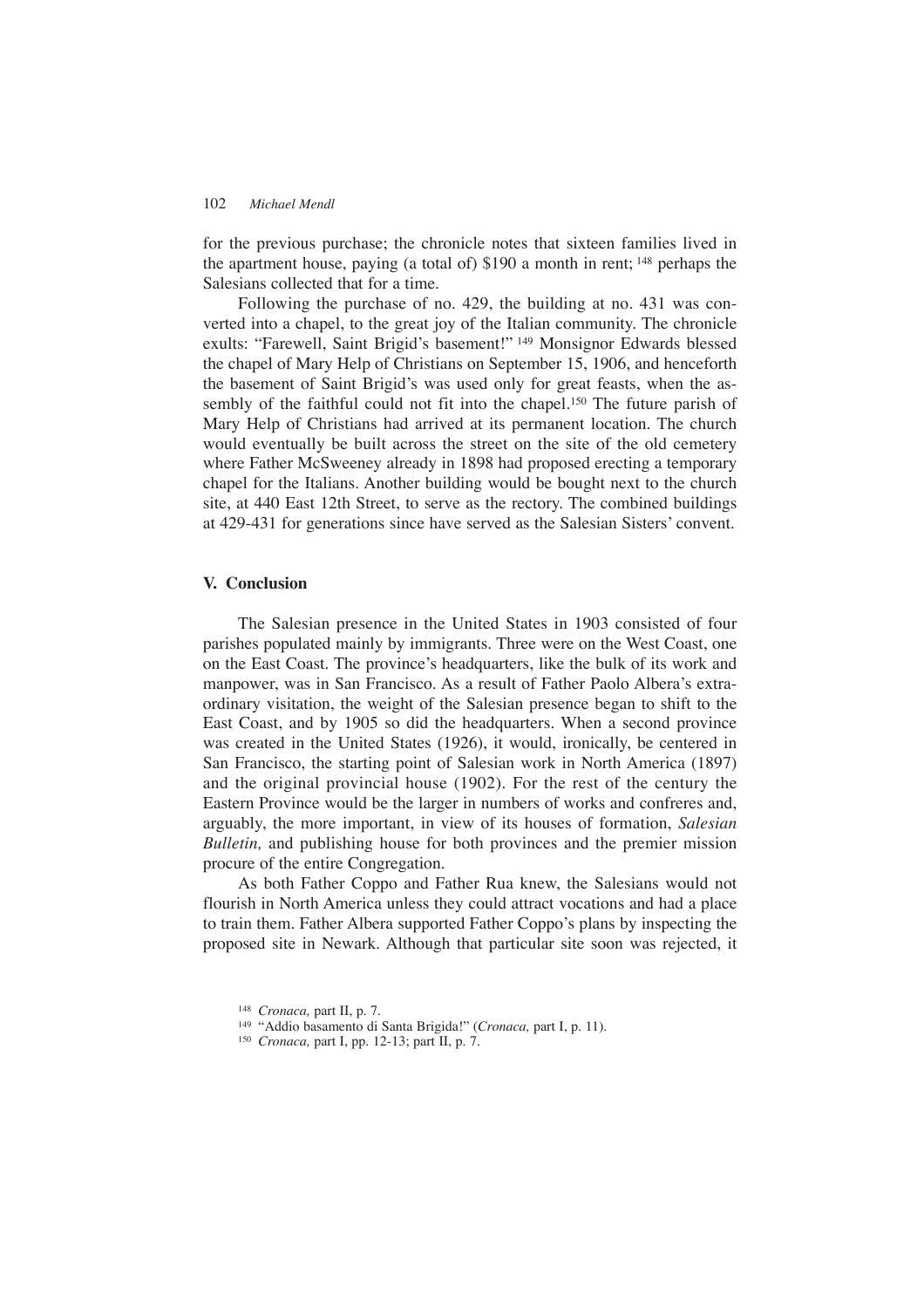was because a better offer came: the old seminary in Troy, where a boarding school and house of formation opened in the late summer of 1903. The house and school of Troy would be tranferred in 1908 to Hawthorne, New York, which is only about 25 miles from Manhattan, in contrast to Troy's 150-mile distance. In December 1917, after the main building at Hawthorne burned to the ground, the school was relocated, again, to a newly acquired estate in New Rochelle, New York — "just 45 minutes from Broadway" by train, according to a hit tune by George M. Cohan. Thus the New Rochelle boarding school, novitiate, and province headquarters directly descended from the Troy operation.

The Salesians began their work in New York among the Italian immigrants at Saint Brigid's Church (1898), which they almost, but not quite, abandoned when Archbishop Corrigan offered them Transfiguration parish. The Salesians were eager to maintain and, indeed, to strengthen their presence at the first locale, and the Italians of that parish strongly petitioned Father Albera to intercede with the other superiors that it might so happen. The surviving evidence points to one conclusion only: that he followed through when he had returned to Turin. Late in the winter of 1904 the second Salesian community in New York City was founded. This Italian mission at Saint Brigid's developed into Mary Help of Christians parish, which still thrives on East 12th Street, though the neighborhood retains only a few Italian-Americans; it has become mostly Hispanic with a smattering of other ethnic groups. But it is considered today the motherhouse of the Eastern Province, rooted as it is in the beginnings in Saint Brigid's basement. The maintenance of this root turned out to be providential, because in 1949 the Salesians lost the root's first offshoot — Transfiguration parish — when the New York archdiocese turned it over to the Maryknoll priests and brothers, who had just been expelled from China; the parish, like most of 1900's Little Italy, had become predominantly Chinese by then.

This expansion in New York City and Troy could not have happened without personnel. Father Albera must have sensed the potential for Salesian work among the scores of thousands of Italians in the Northeast, for immediately after his visitation reinforcements began to pour in from Italy and elsewhere so that the apostolate of Don Bosco's sons could expand even before producing native vocations. The seven Salesians of March 1903 had more than doubled to fifteen a year later, and the numbers continued to grow, even though the superiors were turning down numerous appeals for new works like those from the bishops of Cleveland, Dallas, and Portland because personnel was too scarce. The personnel coming to New York included not only Italians but also Irishmen like Fathers Diamond and Deehan and the seminarian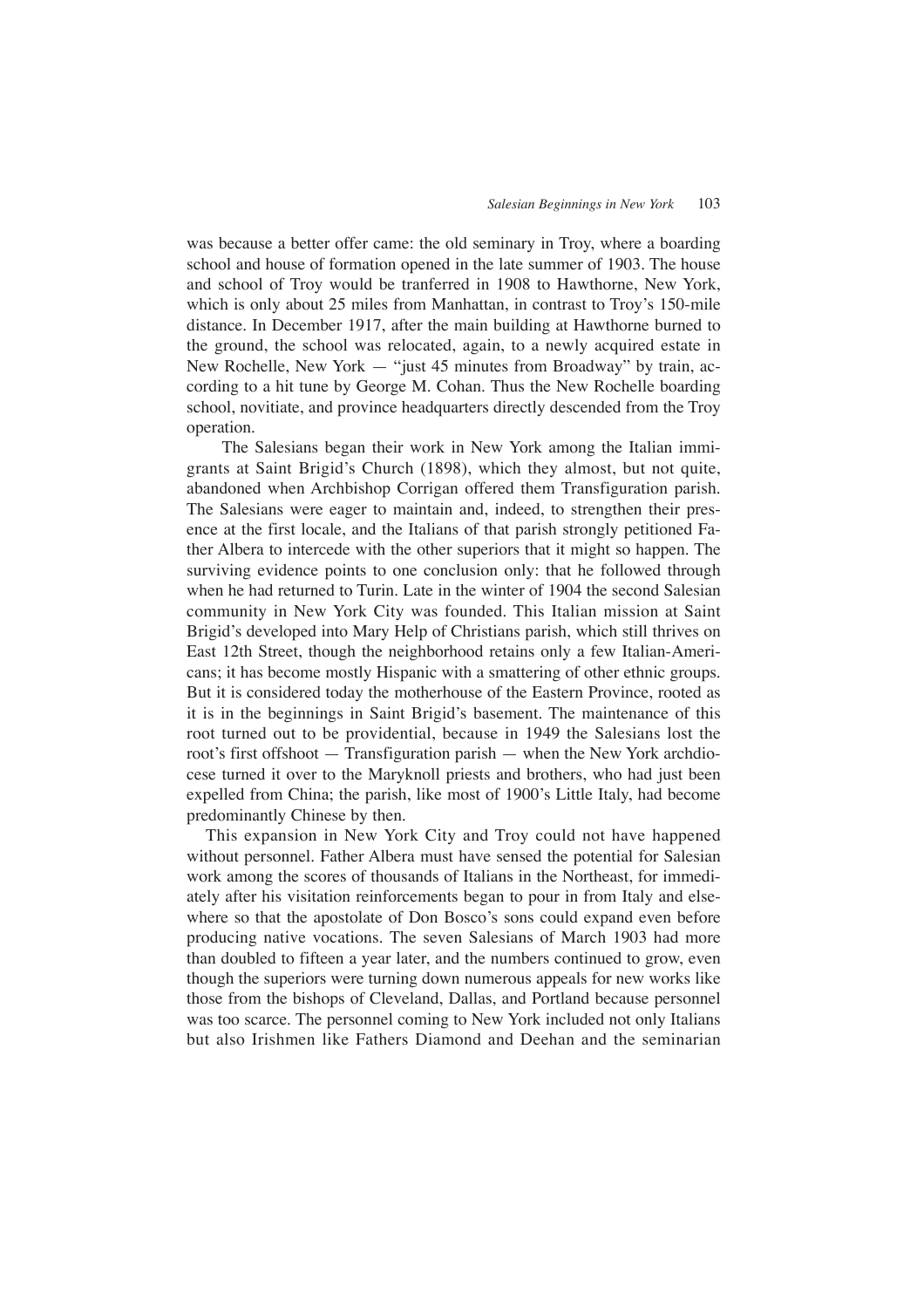Hutcheson. (The English Salesian Father Charles Buss was sent to San Francisco, as well.) We must assume that Father Albera lent support to Father Coppo's contention that the Salesians had to reach out beyond the immigrant community.

In 1911 Father Coppo was appointed provincial of the considerably expanded United States province. The rector major who made the appointment, no doubt recalling his ten days in New York as Father Coppo's guest, was Father Paolo Albera. Since Father Coppo made periodic trips back to Italy and wrote with some regularity to various superiors, one cannot claim that Father Albera's experience during his visitation was the decisive factor in the appointment. On the other hand, ten days of close contact gave the future superior general an invaluable insight into Father Coppo's leadership qualities qualities later recognized by the highest authorities of the Catholic Church, when Father Coppo was appointed vicar apostolic of Kimberly, Australia.

Father Paolo Albera's visitation in March 1903 to the Salesian community at Transfiguration parish on Mott Street in Manhattan's Little Italy was truly a significant event for the growth of Salesian work in the United States.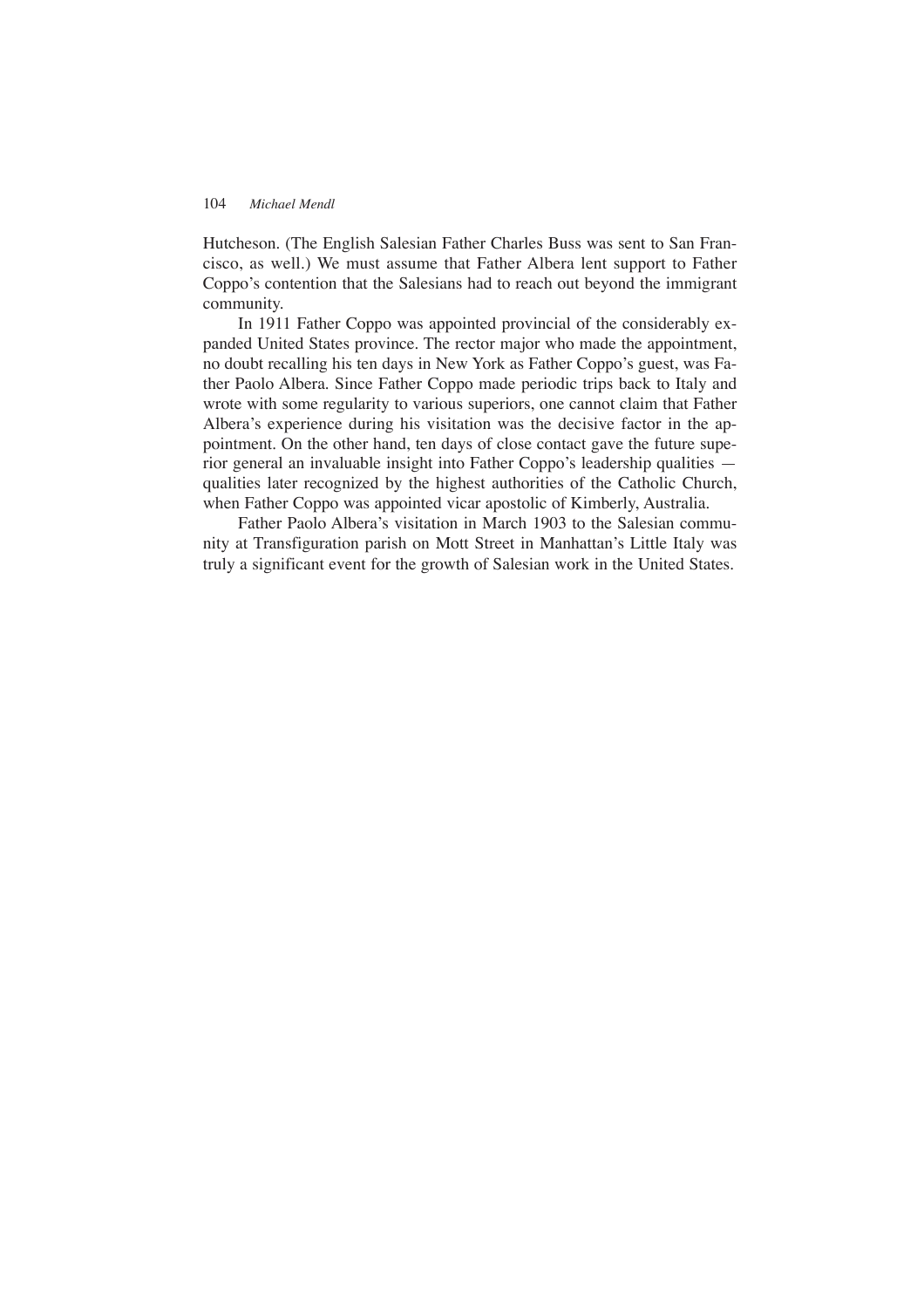## **DOCUMENTS**

#### 1

## **Chronicle of Mary Help of Christians Church**

ARCHIVE FILES: Mary Help of Christians Church - 440 East 12th Street - New York, NY 10009- Photocopy in New Rochelle Province Archive: NY, NY. MHCP. FOL 1. The Chronicle is comprised of Part I: 57 + iii pp., handwritten, entitled *Cronaca della Casa Salesiana e Chiesa di Maria Ausiliatrice, 1898-1939;* Part II: 18 pp. typed, 1898-1916, plus 13 pp. handwritten, 1916-1938, entitled *Cronaca della Casa di Santa Brigida in New York City.*

AUTHOR: From the time of his arrival in December 1900, Fr. Giuseppe Villani, prefect of the community, was charged with keeping the chronicle (*Cronaca*, part II, p. 3).

CONTENT: There may be two parts because the first community, which settled at Transfiguration Church in 1902, later divided. The group that returned to St. Brigid in 1904 eventually established Mary Help of Christians parish, whence the *Cronaca* comes. But then it is not clear why there is a double chronicle after the division. Part II of the Chronicle, which is labelled a "rough copy" in handwriting, in pencil, on the first page, seems to be the basis for Part I.

In Part II, the following entries are pertinent to Fr. Albera's visit:

#### *p. 5*

### [1903]

\* D. Albera, di passaggio, sull' insistenza d'un Comitato, promette di parlare al capitolo affinché i Salesiani ritornino ad abitare anche nella Parrocchia di st. Brigida.

*Agosto* Ai Primi di questo mese Sua Ecc. l'Arcivescovo, cede ai Salesiani l'uso del Seminario in Troy. D. Coppo vi fece la prima visita.

*17 Agosto* D. Ferrazza, con primo gruppo di giovani, si porta a Troy.

*18 Agosto* I Salesiani vi celebrano la prima Messa.

\* La vera casa Salesiana, tutto questo tempo, era a Mott St. Alla 8 St. si veniva di là a celebrare alla Domenica. In questo mese si introdusse la Messa delle 9 pei ragazzi e ragazze, con grande successo. Concorso regolare.

*5 Dicembre* Giunge dall'Italia il personale per Troy, e D. Ferrazza ritorna qui, abitando però a Trasfiguration Church.

#### 1904 *1904* 1904

*8 Febbraio* - Dopo mesi di dubbio, ad insistenza della popolazione, i Superiori di Torino e il Sg. Provinciale avevano dato il permesso di alloggiare a St. Brigida, D. 15

5

10

<sup>2</sup> This is the second entry for 1903; neither it nor the first (concerning the timetable) is dated. – If this committee presented some kind of a document to Fr. Albera, there is no copy of it in the New Rochelle archives, nor has one been found so far in the Salesian Central Archives. 12 The chronicler has amalgamated the Italian *Trasfigurazione* with the English *Transfiguration*. 15 Fr. Michele Borghino, first provincial of the U.S. province (1902-08), resident in San Francisco until 1904, when he moved to Troy (see the 1905 directory). He was born at Vigone (Torino) on Nov. 22, 1855, went to the South American missions, and died at Turin on Nov. 14, 1929. See *Dizionario biografico dei Salesiani*, p. 49; MB 16:368 (Eng. ed. 16:289-90); Ceria, *Annali*, 2:157.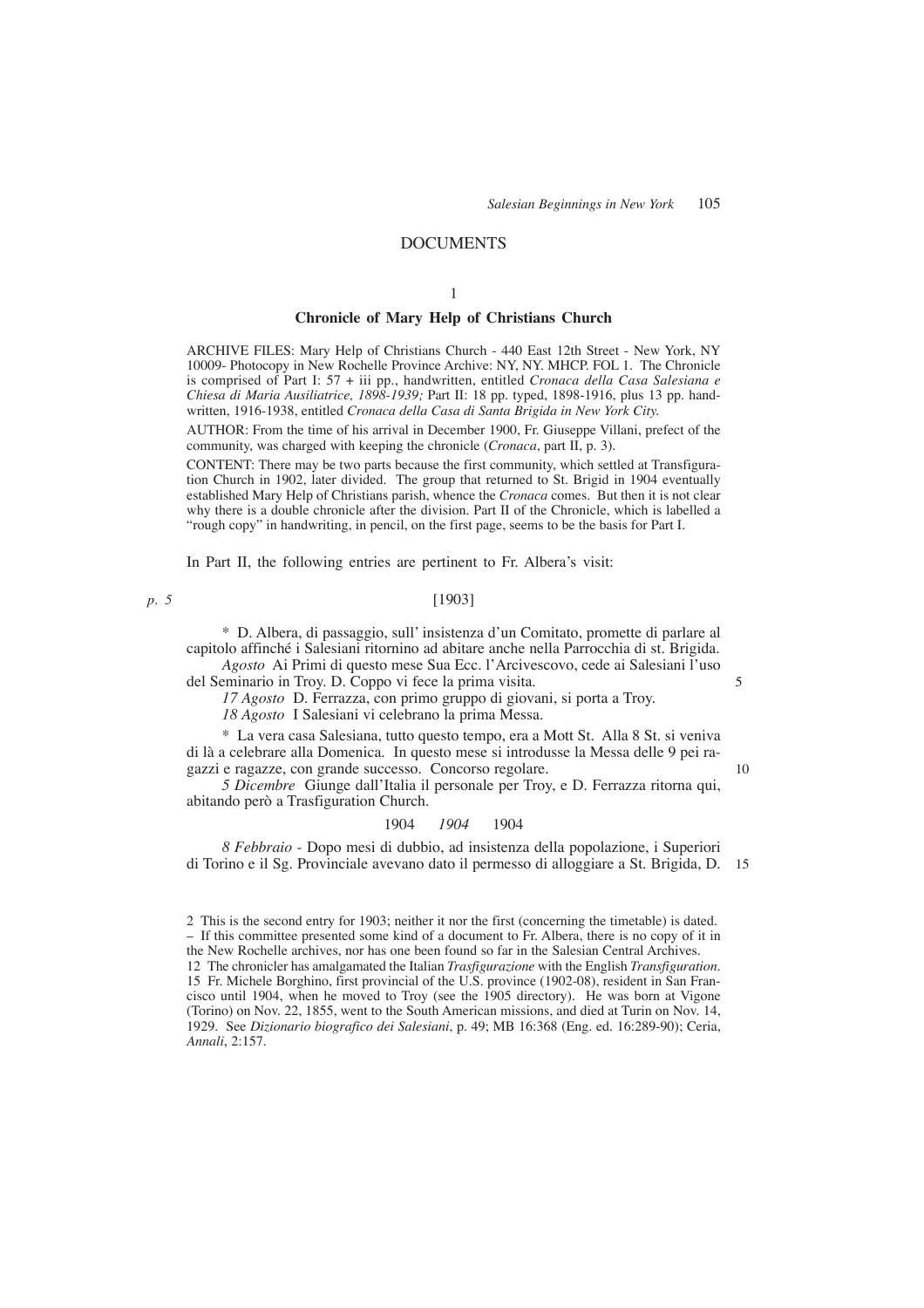Ferrazza fu destinato a questa Cappellania, e, col Cav. Merlino e l'aspirante Michele Peirone, alloggiò con Padre Mauro al No. 299 e 8 St. (Primo Piano) (8 Febbraio).

*Domenica delle Palme* - Circa questo tempo D. Mauro, non essendo Salesiano, lasciò posto a D. Villani, e il 28 Giugno, questi ritorno [*sic*] a Trasfiguration Church, |

20 lasciando al suo posto un certo D. Cavallo, aspirante. Si prese pure un domestico a p. 6 pagamento. D. Cavallo più tardi, lasciò i Salesiani.

*2 Novembre* Giunsero parecchi confratelli dall'Italia, fra cui D. Natale Graziano che fu destinato qui.

In Part I, the following entries are pertinent to Fr. Albera's visit:

## [1902]

Per non dover chiudere il Basamento di Santa Brigida alle 8 strade, quando andammo ad abitare a Mott street, lasciammo alle 8 strade, e precisamente | al primo *p. 7* piano del No. 299, un certo Don Mauro Michelangelo da Bancina, affinché conti-

nuasse a dir Messa nel basamento di Santa Brigida e attendesse all'amministrazione dei Sacramenti. Noi gli pagavamo il salario e l'affitto. Alla Domenica uno di noi, da Mott st, andava ad aiutarlo. 5

Questo stato di cose durò fino all'8 Febraio 1904, quando finalmente ci si permise di staccarci dalla comunità di Mott street e di formare di nuovo la nostra a parte.

Perciò dal 1° Maggio 1902 al 8 Febraio 1904, vi fu un'unica comunità Salesiana in N.Y. che abitava presso la nuova chiesa della Trasfigurazione a Mott. st. (nuova perché dataci di recente; la chiesa però è vecchia). 10

La nostra opera nel Basamento di Santa Brigida sofferse un po' per questo, ma i Superiori vollero che la nostra Comunità vivesse insieme a quella di Mott street (nonostante noi fossimo stati i primi ad arrivare a N. York) perché là c'era una Chiesa, mentre qui solo un basamento, e per salvaguardare lo spirito religioso. Fu per noi dunque, se non per la popolazione di questo quartiere, una benedizione. 15

E con questo si chiude l'anno 1902.

#### [1903]

*p. 8*

Nel 1903 vi furono tre avvenimenti d'importanza. 20

1° La visita del Rev*mo* D. Paolo Albera, del capitolo Superiore, il quale, ad istanza d'un comitato, promise di parlare al Capitolo, affinché la nostra comunità ritornasse a far da se nei pressi della chiesa di Santa Brigida. Questo nostro quartiere

17 The 1905 directory (2:56) lists Michele Perone as a coadjutor novice at Troy. He did not profess vows.

20 See nn. 106-07 above and the corresponding text.

22 Born in the province of Alessandria in 1862, Natale Graziano attended the Salesian school of St. John the Evangelist in Turin from 1887 to 1890. He entered the novitiate at Foglizzo in 1890 and professed perpetual vows in 1891. After ordination at Ivrea in 1897, he was prefect there for two years. He directed the school at Canelli in Piedmont from 1899 to 1904. It was there that Fr. Scagliola was sent when he returned to Italy in 1902; perhaps the repatriate priest inspired his director to offer himself for New York. Fr. Graziano remained as an assistant pastor among the St. Brigid Italians until he returned to Piedmont in 1910. He died in 1930. See the directories and *Missionari salesiani*.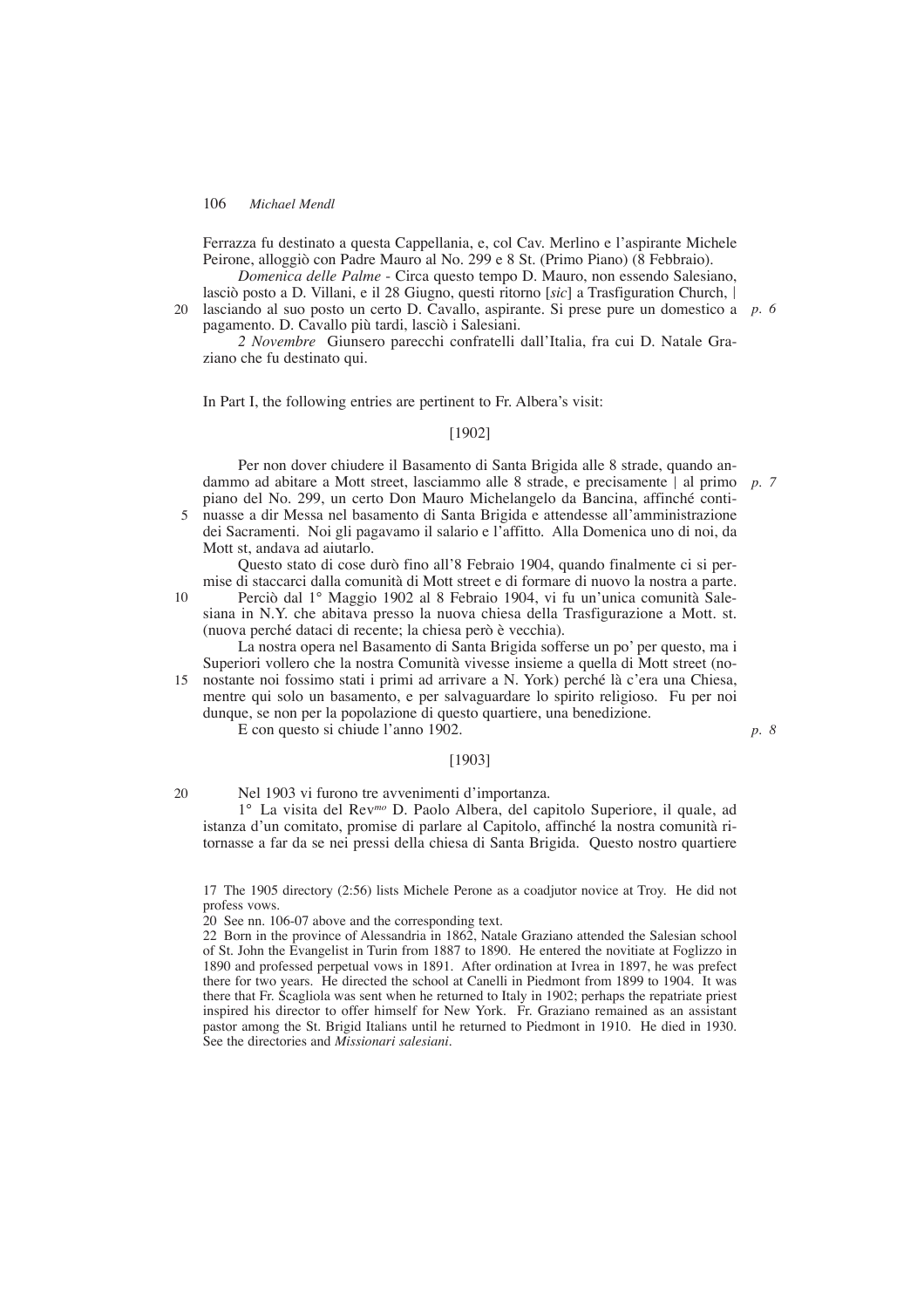italiano sentiva grandemente la nostra assenza, e durante tutto quest'anno scongiurarono con lettere, i Superiori che ci permettessero di vivere di nuovo in mezzo a loro.

2° Il 2do avvenimento importante fu la 1*<sup>a</sup>* Ordinazione Sacerdotale in New York, d'un Salesiano. Il 6 Giugno 1903 il Diacono Ferrazza fu ordinato Sacerdote da Mons. Farley nella Cattedrale di New York. Aveva ricevuto il Suddiaconato e il Diaconato nella Chiesa Salesiana della Trasfigurazione. Cantò la prima Messa nel nostro Basamento di S. Brigida.

*p. 9*

Il terzo avvenimento fu l'apertura della Scuola Salesiana in Troy, N.Y. | L'Arcivescovo diede questa casa ai Salesiani ai primi d'Agosto di quest'anno 1903, e questi vi presero possesso il 17 Agosto con a capo il Neo-Sacerdote Don Ferrazza. La casa prima era un seminario.

Durante tutto quest'anno la nostra comunità continuò a vivere con quella di Mott street. D. Ferrazza (nuovamente tra noi) veniva solo la Domenica a celebrare la Messa nel nostro basamento e ad aiutare Don Mauro. Questo Sacerdote (non Salesiano) attese tutto l'anno ai bisogni spirituali di questo nostro quartiere Italiano ed abitò tutto il tempo presso il nostro basamento-cappella. Viveva con lui la madre, la sorella e un nipote. 35 40

## [1904]

1904 Finalmente, ad insistenza della popolazione, I Superiori ci permisero di formare di nuovo la nostra comunità propria e così l'8 Febraio si alloggiò con Padre Mauro al N. 299 8 strade 1° Piano. Più tardi Don Mauro, essendo un prete Secolare, lasciò il posto esclusivamente a noi.

E così potemmo attendere al bene della popolazione con più profitto. Da questo punto la casa di Mott st. | e la nostra furono sempre due comunità distinte. La nostra, per tutto il 1904 constò del Direttore (D. Ferrazza), due altri confratelli Preti e un servo. Nel Novembre di quest'anno D. Natale Graziano venne dall'Italia a stare con noi. *p. 10*

30

25

45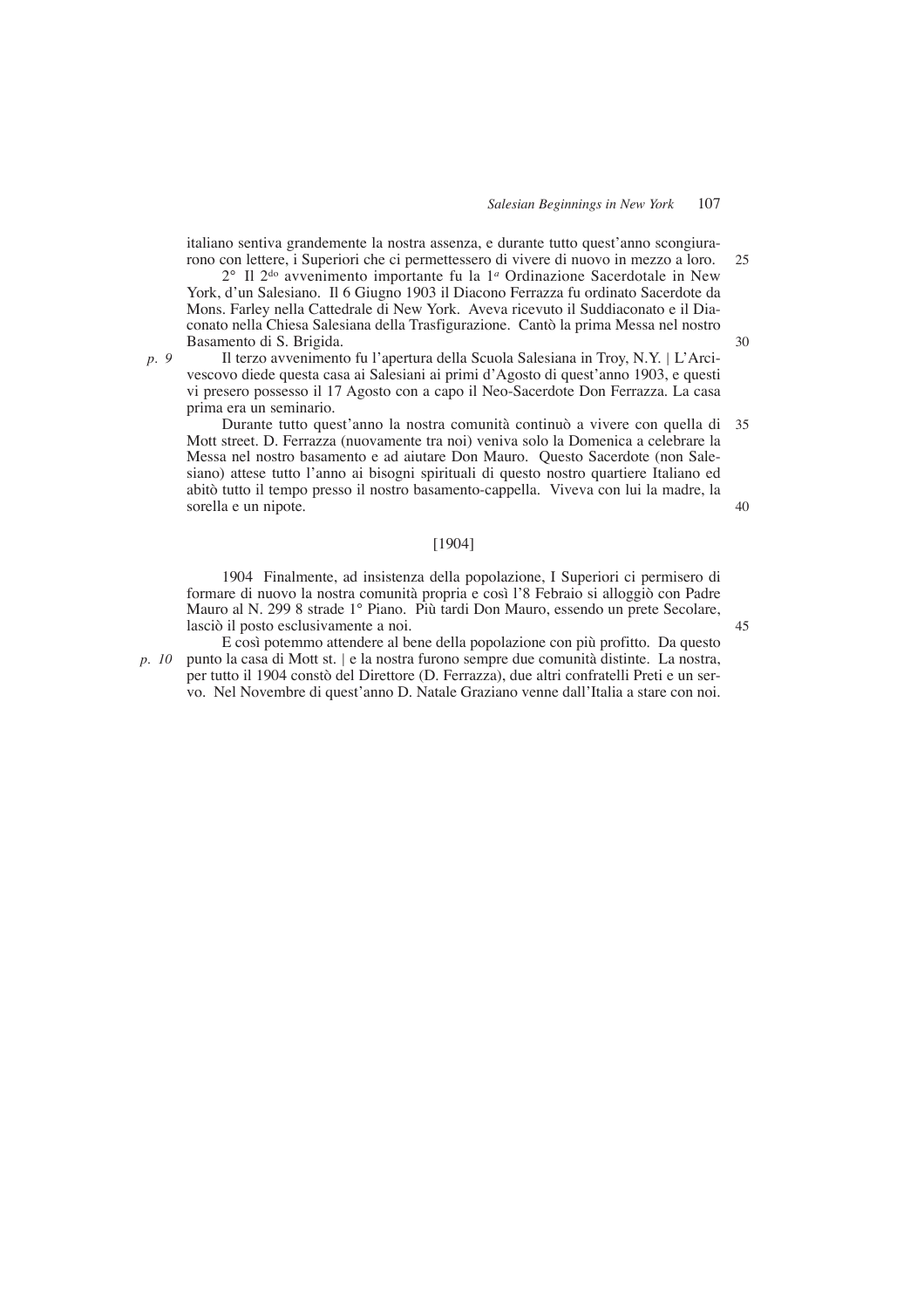### **Letter from Father Albera to Father Giuseppe Lazzero**

ARCHIVE FILE: ASC BO472807 (Box F 135) S.27131 *Albera*

G.M.G. S. Francisco di California li 25 Febb. 1903

#### Carissimo D. Lazzero

Ho sullo scrittoio due tue carissime lettere a cui dovrei rispondere. Eppure questa mattina, subito dopo messa, prendo la penna per altro fine, quella cioè di augurarti un buon onomastico. Credo che la mia lettera ti giungerà a tempo. Essa ti assicur[er]à una volta di più che il ricordo di te ci è sempre fisso nella mente, che sovente il tuo nome ci ritorna sul labbro, che sempre ti raccomandiamo al Signore nelle nostre povere preghiere. Però nel giorno di S. Giuseppe noi faremo qualche cosa di 5

- più, offriremo tutte le nostre pratiche di pietà al S. Cuore perché ti | conservi ancora *p. 2*molti anni e ti dia abbastanza di salute per continuare quel bene che s[t]ai facendo agli Americani specialmente colle tue lettere. Quante volte abbiamo udito ripeterci che tu non dimentichi i tuoi amici, soprat[t]utto certi confratelli coadiutori che da altri forse non ricevono mai una riga. 10
- Anche a costo di darti lavoro più che non consenta la tua malandata salute, io raccomandai a questi tutti i tuoi cari amici, capi d'arte, a scriverti, assicurandoli che da te sempre riceverebbero risposta. Tu mi perdonerai questa libertà che il tuo buon 15

3 Fr. Joseph Lazzero (1837-1910) was born at Pino Torinese and came to the Oratory when he was already 20 years old. In 1859 he was one of the seminarians who joined Don Bosco in forming the Salesian Congregation, but he made his first vows only in 1862, together with Albera, his junior by 8 years. He was ordained in 1865 and made his perpetual profession 5 years later. Don Bosco appointed him to the superior chapter in 1874 with responsibility for the schools of arts and trades; he remained at that post till 1898, when poor health compelled him to step aside. He suffered from illness for the last 13 years of his life, which he spent in retirement mostly at Mathi, esteemed by superiors and confreres alike. See *Dizionario biografico dei salesiani*, p. 165; Eugenio CERIA, *Profili dei capitolari salesiani* (Colle Don Bosco: LDC, 1951), pp. 163-72.

6 The feast of St. Joseph, Mar. 19.

12 The scarcity of letters in various archives is probably due more to the failure of confreres and prelates alike to save them for posterity rather than to failure to write. But see the next sentence.

15 If the coadjutor brothers in America had experiences at all like those of the brothers in England in these years (see Dickson, pp. 126-27), they had a very difficult time of it: unable to practice the trades and crafts in which they were trained and, instead, compelled to act as sacristans, cooks, and housekeepers. While one certainly does notice that the coadjutors are almost never mentioned in the American correspondence of these years, there are no indications that they were made to wear cassocks, as they were in England, or that their superiors did not care for them (as the brothers felt in England; see Dickson, p. 167). But the coadjutors probably were more susceptible to homesickness and other kinds of discouragement than the priests, who travelled about the country giving missions and visited various Italian communities within New York (and, one assumes, also in the San Francisco area) to preach and administer the sacraments. We do not know that the brothers were even allowed to teach catechism.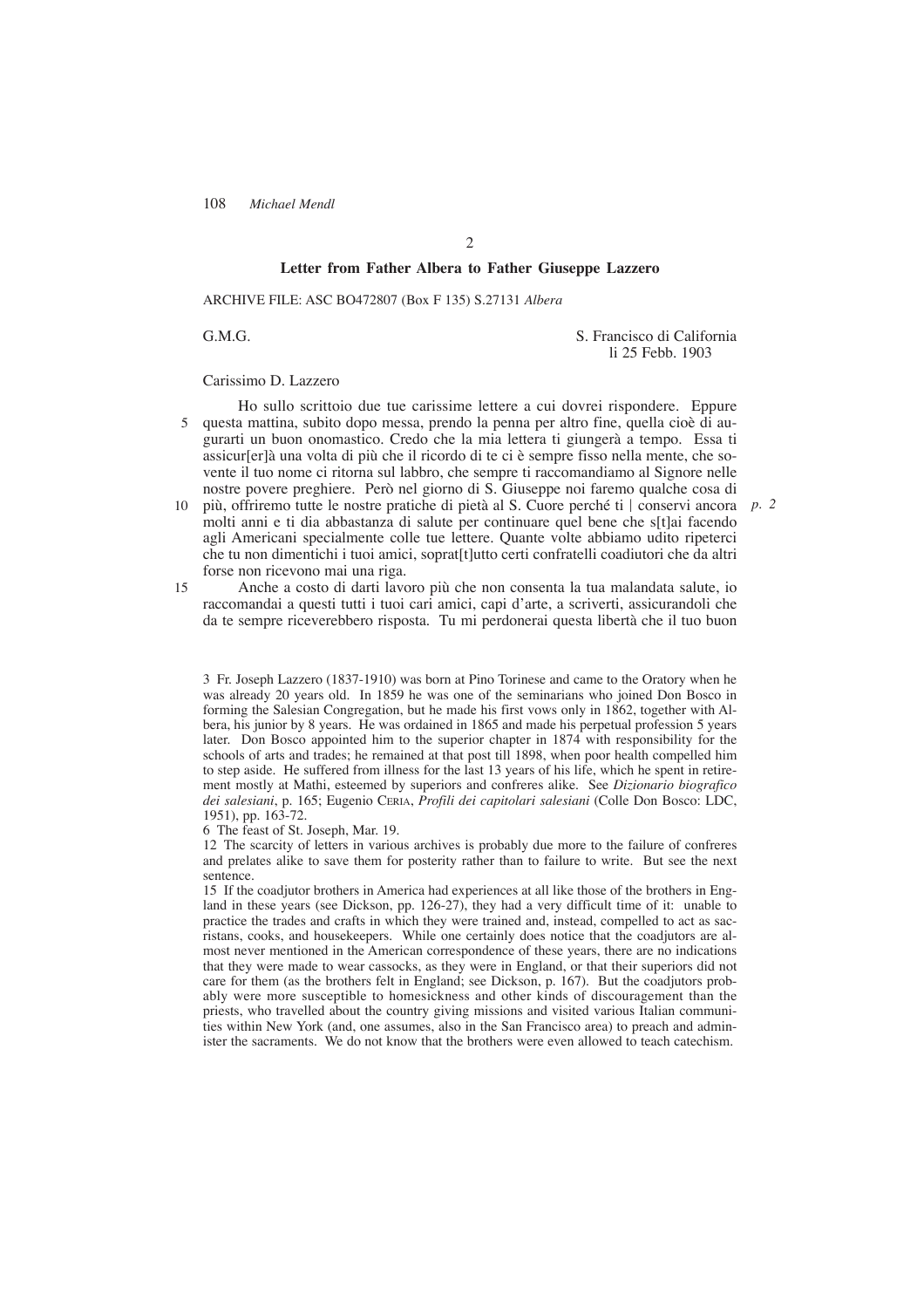cuore ed il tuo zelo pel bene delle anime, mi | ha ispirato. Fra le cose che ho imparato qui, vi è pure questa: che molti si scoraggiavano per mancanza d'una buona parola per parte dei superiori. Anche noi abbiamo provato ciò che voglia dire, in questi lontani paesi, ricevere una lettera di un amico, d'un superiore. *p. 3* 20

Tu puoi farti veramente ammirabile in quest'opera di carità verso me, verso di D. Gusmano. Grazie mille!

Domenica 1° Marzo partenza per New York, poi partenza per Liverpool e poi... *Si Deus dederit*, un giorno non lontano partenza per Torino, poi per Mathi!

Potremo rivederci, riabbracciarci dopo una separazione assai lunga ed assai penosa. Dio ti conservi in salute e benedica ed aiuti anche il tuo

> Affmo amico Sac P. Albera

25

P.S. Mille affettuosi saluti a D. Leveratto, a Crosazzo ad Aragno, Bernasconi e Mondone. A tutti raccomanda di pregare un poco pel nostro viaggio. 30

26 Between the lines, one senses that Fr. Albera is eager to get home. The present author has wondered whether the relative lack of documentation (Fr. Gusmano's notes, letters from either priest) for the weeks the pair spent in the U.S. was not due at least in part to a general weariness after more than two years of travel. They had left Turin in August 1900, and in the years since had travelled the length and breadth of South America and then through the Antilles and Mexico to California.

– A village near Turin; sometimes spelled *Mati*. Don Bosco had purchased a paper mill there in 1877 to supply his three printing presses. In 1903 the community consisted of two priests besides Fr. Lazzero, who was designated the confessor, seven professed coadjutors, and one coadjutor novice. The Salesians sold the mill prior to World War I but remained as its operators into the '20s; a small community remained there serving chaplaincies until the mid-'30s, and from then until the war years a single priest-chaplain resided there. See Mario RUBERI, *Don Bosco: Uomo e santo* (Turin: Egizia, 1988), pp. 110-13; various directories. A very much enlarged, modern mill still functions on the site as part of the Finnish Ahlstrom corporation. The room where Don Bosco stayed during his visits and the former community chapel have been preserved (the chapel is still used occasionally), and the plant management graciously provided an English-speaking guide for me during my visit in November 1995.

30 Fr. Giuseppe Leveratto was the director at Mathi; he died in 1909 at Genoa at age 63. Bro. Luigi Crosazzo was one of the shop foremen; he died in 1926 at Mathi at age 64. Bros. Giulio Aragno, Antonio Bernasconi, and Bartolomeo Mondone were on the staff. Aragno died at Mathi in 1920 at age 55; Bernasconi died in Turin in 1952 at age 74; Mondone (1824-1907) died in Turin.

*p. 4*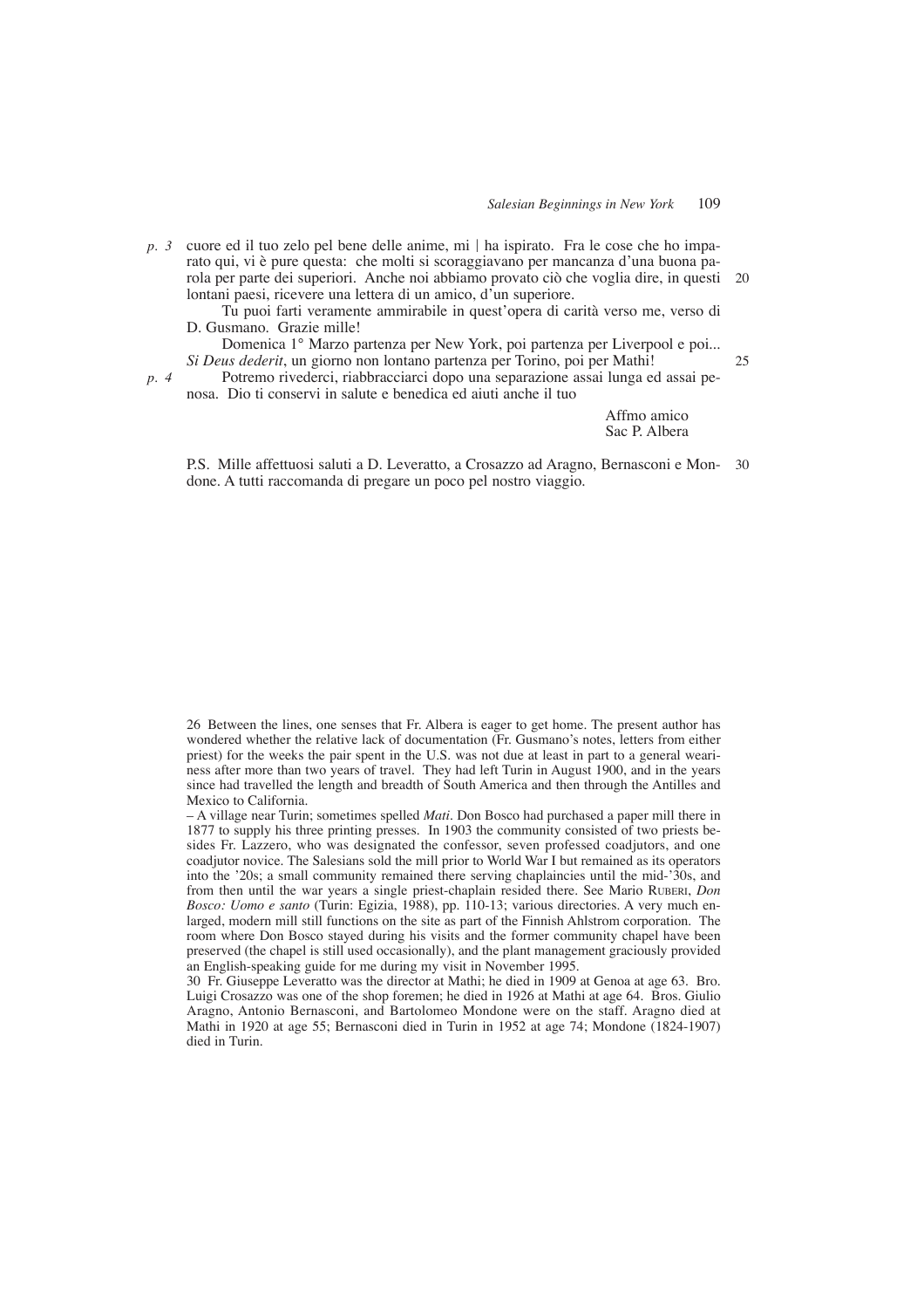## **Minutes of the Superior Chapter - Fr. Giovanni Battista Lemoyne, secretary**

ARCHIVE FILE: ASC D869 Verbali delle riunioni capitolari, vol. 1 14 Dicembre 1883 - 23 Dicembre 1904

Session of May 11, 1903, p. 208, lines 4-5

Il Vescovo di Cleveland vorrebbe un prete e un coadiutore per una casa famiglia. Il Capitolo desiderava estendersi negli Stati Uniti dell'America del Nord, ma in questo momento non ha personale.

Session of May 25, 1903, p. 208, lines 26-28

D. Albera propone la compra di un terreno a New Arch per 50,000 lire per fabbricarvi quivi una casetta salubre ai Salesiani che ora abitano un lungo umido, malsano, senza luce.

Il Direttore saprà industriarsi senza che il Capitolo debba sottostare a spese. Il Capitolo approva.

1 I.e., Newark, the largest city in New Jersey. It has port access from New York harbor. Many Italians had settled there. As we saw in recounting Fr. Albera's visit above, he had visited the site. It is the site that Fr. Albera's June 7 letter to Fr. Coppo mentions (see below).

– The first digit is extremely difficult to read in Fr. Lemoyne's script, and reading a "5" is an educated guess by the author and the archival staff. 50,000 lire was equivalent to \$10,000 (see note 98 above).

### 4

## **Letter from Father Albera to Father Coppo**

### ARCHIVE FILE: NR.PROV.BORG.FOL 6

In Fr. Gusmano's hand with additions and corrections by Fr. Albera

(Letterhead of the Motherhouse) Torino, Via Cottolengo, N. 32

Torino 7 Giugno [1]903

### Carissimo D. Coppo

Credo avrai ricevuto quanto mi domandavi per Ferrazza – il capitolo assente io non aveva creduto bene – far un'eccezione – ritornato feci presenti le vostre condizioni e vi mandai la dimissoria a te direttamente e credo ti sia giunta in tempo. 5

3 Fr. Ferrazza was ordained a priest at New York the day before this letter was written.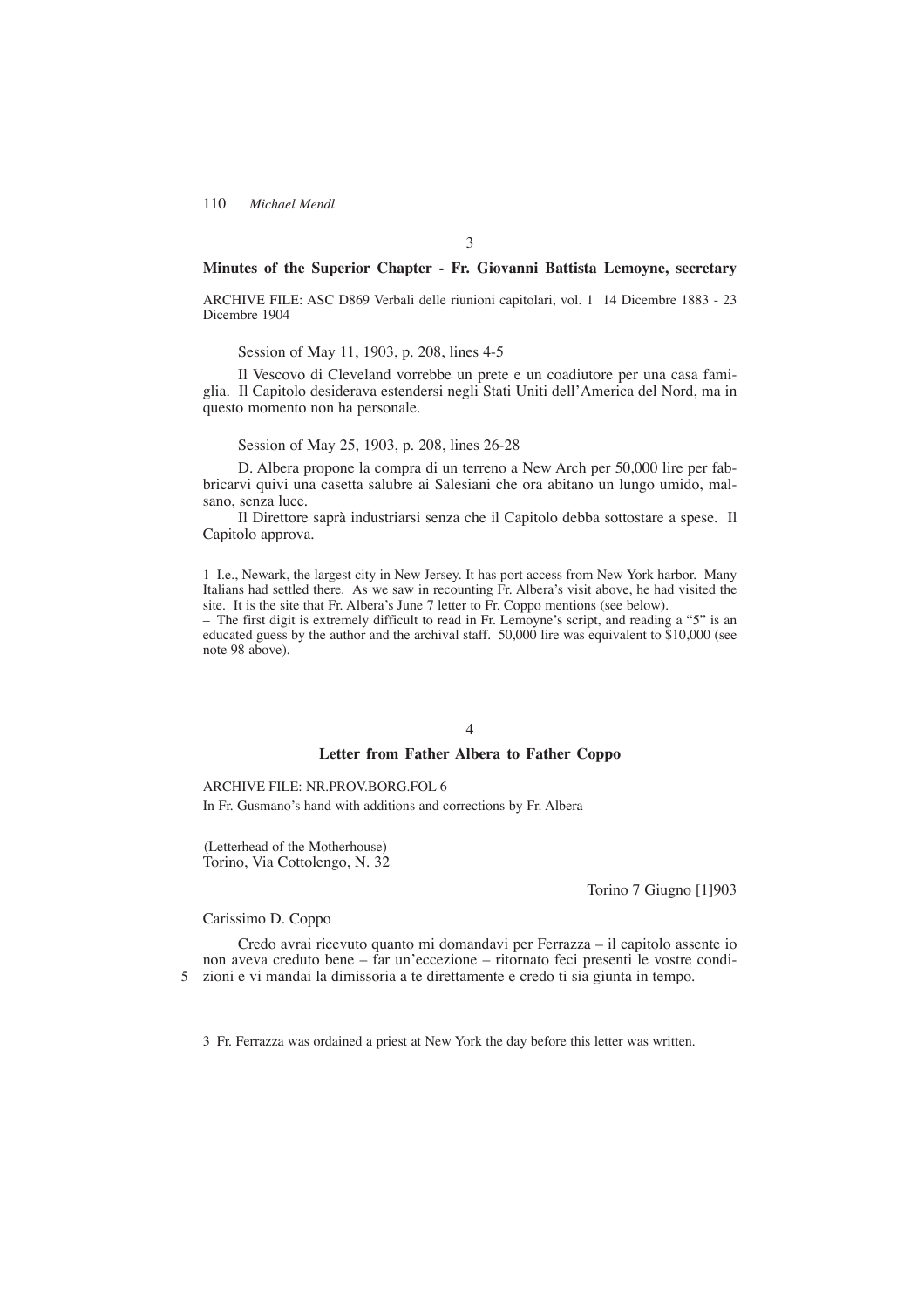10

In quanto alla casa di New Ark non puoi credere quante volte ho tentato di trattenerne il Capitolo Superiore a prendere una decisione; ma queste feste non han lasciato far nulla – ora D. Rua è fuori; tuttavia la casa non si può a meno che accettare ed io ti autorizzo a ricevere il terreno che ti cede D. Morelli e metterti all'opera. Forse quando riceverai questa mia vi sarà a New York D. Borghino – combinate con lui il piano ecc ecc.

Mi rincresce che D. Bertolino non stia bene e molto dippiù però che sia andato a S. Francisco – temo che non aiuterà molto quei confratelli – pazienza.

Non dubitavo punto che D. Orlandi se ne andasse e D. Sbrocca non potrà, se sarà mai accettato – tu potrai farglielo capire quando e come ti parrà più opportuno.

Imbrosiani può accettarlo come aspirante; ma parlandogli chiaro e faciendogli [*sic*] capire che dovrà aiutare in casa in tutto quello che sarà necessario. *Mi pare che anche tu già eri di questo parere: entri disposto a tutto; si metterà allo studio se parrà conveniente. Intanto cominciate a pensare al noviziato.* 15

Credi pure, carissimo D. Coppo, che penso agli Stati Uniti – più di quanto puoi immaginarti; ma non si capisce da lontano la scarsezza di personale che vi è presso il Capitolo. Avrai saputo della stragge [*sic*] che fa la febbre gialla tra i confratelli del 20

6 New Ark: New York in Fr. Gusmano's hand, with "Yo" overwritten in Fr. Albera's hand by an "A." 7 Probably the celebration of Mary Help of Christians at the Oratory.

9 This *terreno*, as we saw in Fr. Coppo's letter of Aug. 4, 1903, to Fr. Rua, is the same one mentioned by Fr. Gusmano in BS  $29(1905):229-30$ ; Eng. ed. 5 (May 1906):103, which Fr. Albera visited in Newark (*New-Arc*, Ital. p. 229) and which the superior chapter discussed at its May 25 session. It was to be for founding a house for Salesian candidates (Sons of Mary). The arrangement with Abp. Farley for the archdiocese's former seminary at Troy superseded Fr. Morelli's offer, for the reasons cited by Fr. Coppo (see n. 109 and corresponding text, above).

13 Fr. Aristides Orlandi must have been an aspirant who had recently left the community. (As mentioned in the narrative, the first aspirant was Fr. Paolino Sapienza [1899-1901].) Evidently Fr. Orlandi was still assisting at the parish, however: Transfiguration's baptismal register records his first baptism there on Jan. 6, 1903, and his last on Nov. 11, 1903. No Fr. Orlandi appears in any of the CDs between 1901 and 1905.

– Fr. Sbrocca must have been a current aspirant. The CD for 1903 shows that in 1902 Frs. Vincent Arienzo and John Sbrocca were associate pastors with Fr. Coppo at Transfiguration. Fr. Sbrocca appears in the 1902 CD as a priest of the Scranton, Pennsylvania, diocese living in the town of Dunmore (p. 720). He celebrated baptisms at Transfiguration between Sept. 4, 1902, and Aug. 29, 1903. The 1904 CD indexes him for New York but carries no specific listing in that archdiocese; he is not in 1905's CD.

Fr. Vincent Arienzo was previously the chaplain of the works of the Missionary Sisters of the Sacred Heart at West Park (Ulster County),  $N.Y. - a$  convent, novitiate, and orphanage (CDs 1901-02). After the 1903 CD he disappears. He performed his first baptism at Transfiguration on Sept. 25, 1902, and his last one on Jan. 24, 1903.

15 The *Cronaca* has many passing references to houseguests and aspirants. Nothing more can be discovered concerning most of them. Imbrosiani is not mentioned.

16-18 My Italics. This passage, at the bottom of p. 1, is in Fr. Albera's script.

22 According to the Salesian necrology, *Salesiani defunti dal 1864 al 1986* (Rome: Direzione Generale Opere Don Bosco, 1986), between Feb. 3 and May 5 — three months, actually two priests and six seminarians died in Brazil, ranging in age from 22 to 32. Moreover, between Feb. 3 and May 17 another ten Salesians aged 17 to 35 died in Europe or South America: four priests, one coadjutor brother, and five seminarian brothers, plus two coadjutors in their 50s in Italy. A study of the mortality rates among the first generations of Salesians would be interesting.

*p. 2*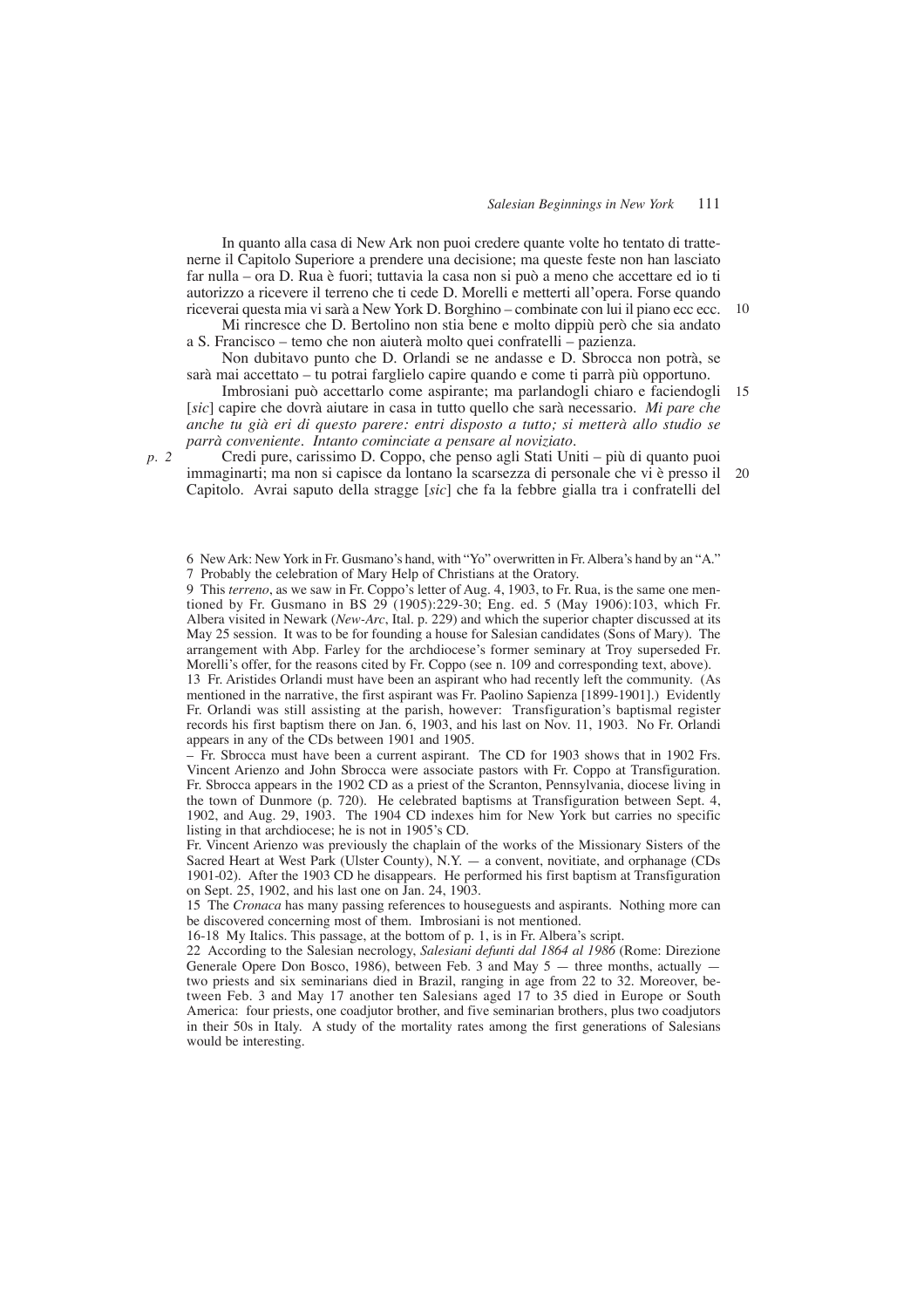Brasile – ne son morti già otto colla sottana in due mesi ed i migliori ed i più giovani. Sia benedetto il nome del Signore.

Salutami tutti e sappimi dire qualche cosa di quanto farete per la casa di New York. 25

Addio, mio caro e credimi

Tuo affmo Sac P. Albera

P.S. Farò quanto potrò perché ti si mandi aiuto.

29 As noted in the narrative, additional personnel arrived from Italy toward the end of 1903.

### 5

## **Letter from Fr. Ernesto Coppo to Fr. Michele Rua**

ARCHIVE FILE: ACS 38 CA9807 fol. 3319 E11-12 to 3320 A1-6

Church of the Transfiguration Salesian Fathers of Don Bosco 29 Mott Street New York City

New York, 25 Genn. 1906

Rev.*mo* Sig. D. Rua,

Ieri ho ricevuto la sua gentilissima ultima, ed oggi approffitto del primo momento libero per risponderle. Anzitutto ho rilevato che la S.V. Rev.*ma* non aveva rice-

- 5 vuto né la lettera del nostro Sig. Ispettore né quella del nostro capitolo ispettoriale colle quali le si dava notizia che tutti, compreso per il primo il Sig. Ispettore, sono del parere che sia convenientissima la compera della casa per la nostra parrocchia di Santa Brigida. In appresso compresi che era nato un | leggero equivoco in seguito *p. 2* alla seconda lettera scrittale dal nostro D. Ferrazza. Credo pertanto conveniente cer-
- care di darle subito alcune dilucidazioni perché la S.V. Rev.*ma* ed il Capitolo Mag-10 giore possano meglio comprendere la situazione e prendere quelle deliberazioni che l'urgenza del fatto richiede.

La S.V. ben conosce che la prima nostra missione di New York venne aperta nella parrocchia di S*ta* Brigida fra le migliaia d'Italiani che da lungo tempo vi avevano posto la loro sede. Non avendo colà né casa né chiesa, noi dovemmo affittare 15 una casetta e funzionare nel sottosuolo (Basement) della Chiesa di S*ta* Brigida. |

Nel 1902 la Diocesi ci affidò la Chiesa della Trasfigurazione colla canonica annes-*p. 3*savi, e noi vi emigrammo lasciando la casa tenuta fino a quel tempo in affitto. Se non che, ben presto si vide la necessità di lasciare qualche sacerdote che continuasse ad

10-11 I.e., the superior chapter.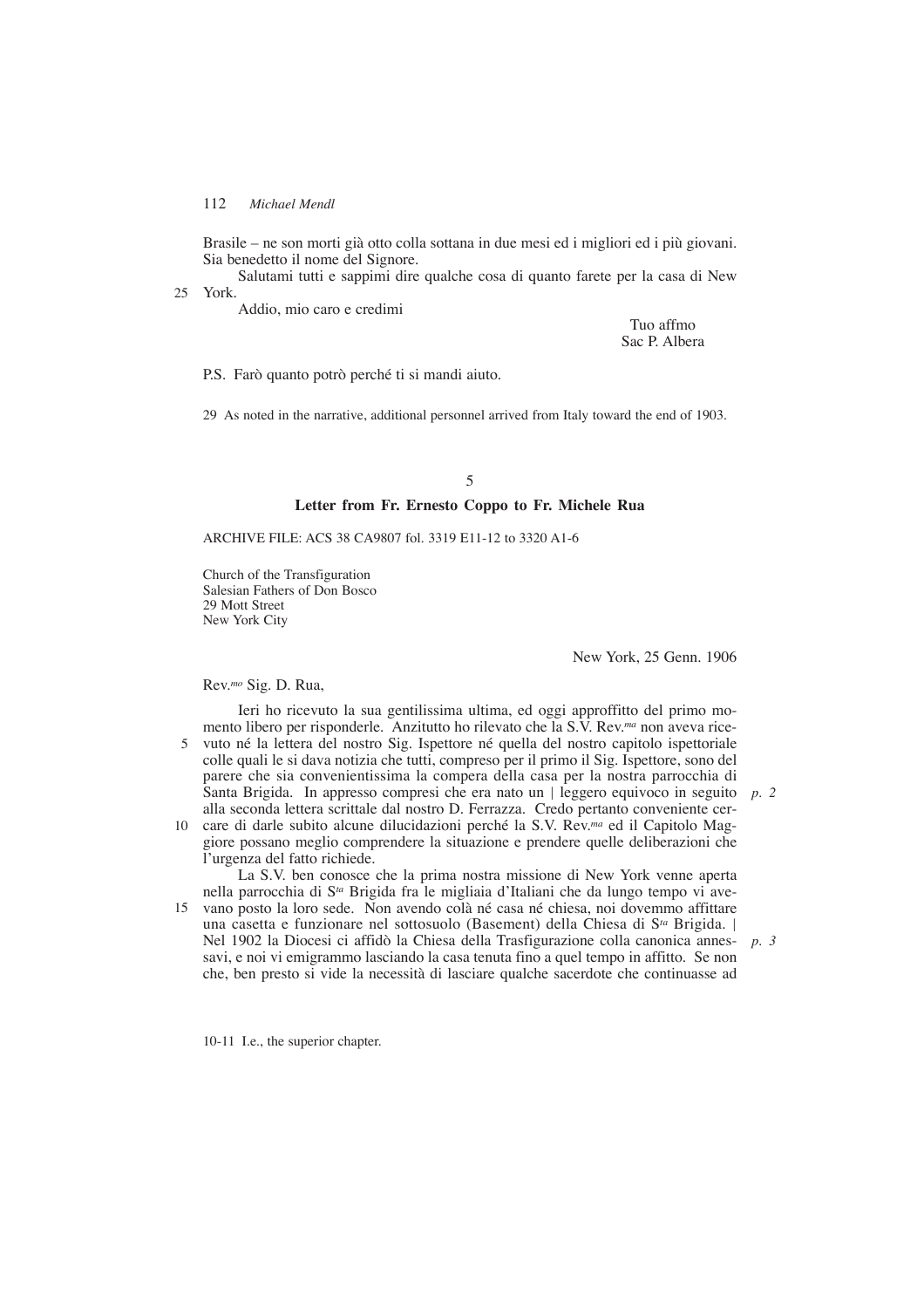attendere alle migliaia d'Italiani della parrocchia di Sta Brigida restando fra loro anche durante la notte, perché dal No. 29 Mott St., dove stiamo noi, alla chiesa di S*ta* Brigida vi sono vari chilometri di distanza. 20

*p. 4*

Si im|poneva perciò la necessità o di affittare nuovamente una casa nel centro di quella numerosissima colonia, o di lasciare ad altri la cura di quel primo campo della nostra azione in questa metropoli. Il Rev.*mo* Sig. D. Albera quando passò di qui insistette perché si facesse di tutto per conservare quel posto e si cercasse di far acquisto, se possibile, d'una casa e di un luogo per fabbricarvi la chiesa: dello stesso parere fu sempre anche il nostro Sig. Ispettore; ma quando si fecero i primi passi per iscrutare un luogo conveniente alla compera, l'autorità diocesana, dietro suggeri-25

mento di Monsignor | Edwards, ce ne dissuase, e noi dovemmo limitarci ad affittare un appartamentino in un palazzo dove alloggiano forse un duecento persone di tutte le razze e di ogni sorta di sette. *p. 5* 30

Così si tirò avanti alla meglio fino al mio ritorno dall'Italia, quando lo stesso Mgr Edwards che si era sempre mostrato contrario alla compera di un locale in quel distretto, ne diventò entusiastico patrocinatore. L'aumento continuo degli Italiani in

quella parte della città, l'impossibilità di attende|re con qualche efficacia alle migliaia dei loro ragazzi senza una specie di oratorio festivo, la convenienza di togliere i Salesiani da un abituro davanti al quale passano ad ogni istante persone di ogni fatta furono certamente le precipue ragioni che indussero quel Monsignore a mutare il suo parere. *p. 6*

Mgr Edwards ottenne senz'altro dall'Arcivescovo il permesso desiderato; io ne scrissi alla S.V. Rev.*ma* ed al Sig. Ispettore. Questo venne subito da Troy ed approvò primamente la compra scrivendone subito a Torino: anche il capitolo ispettoriale che si radunò poco dopo fu d'avviso che conve | nisse assolutamente comprare al più

presto, per evitare il pericolo che, perduta quest'opportunità, svanisse per sempre la possibilità di avere una stabile residenza in quel quartiere eminentemente italiano. *p. 7*

Passò molto tempo, e finalmente da Torino venne domanda di maggiori informazioni. Dopo già incominciata questa lettera, il Sig. Ispettore da S. Francisco mi prega di mandare io stesso quelle informazioni che possono meglio dilucidare l'affare. Io, benché occupatissimo in questi giorni, per il giornale e per la festa di S.

Francesco, mi affretto ad obbedirlo alla meglio pregando la S.V. Rev.*ma* | di interpel-*p. 8* lare il Sig. D. Albera ed il Sig. D. Gusmano i quali potranno dare sul proposito quelle spiegazioni che il tempo non permette a me di dare per iscritto.

A facilitare ai sullodati due Rev.*mi* Signori il ricordo della posizione delle nostre due missioni in questa città ed a porgere al capitolo un mezzo di comprendere più facilmente la convenienza di permetterci questa compra, oso servirmi di uno schizzo che accludo in questa stessa interminabile lettera. Non fui mai né calligrafo né disegnatore; perciò mi appello alla loro nota indulgenza per un benigno compatimento, 55

33 Fr. Coppo left for Italy on May 10, 1905, and returned in November (*Cronaca*, part I, p. 10; part II, p. 6).

56-57 Unfortunately, the sketch is not with the letter in the archives. The letter is "interminable" perhaps to its author, who admits being extremely busy. To the modern reader it is so only when he strains to make out the sometimes difficult handwriting, a failing of which Fr. Coppo was apparently aware, for he alludes to it immediately in the next sentence; otherwise the modern reader is most interested in the development of the Salesian work on the Lower East Side of Manhattan.

40

45

50

35